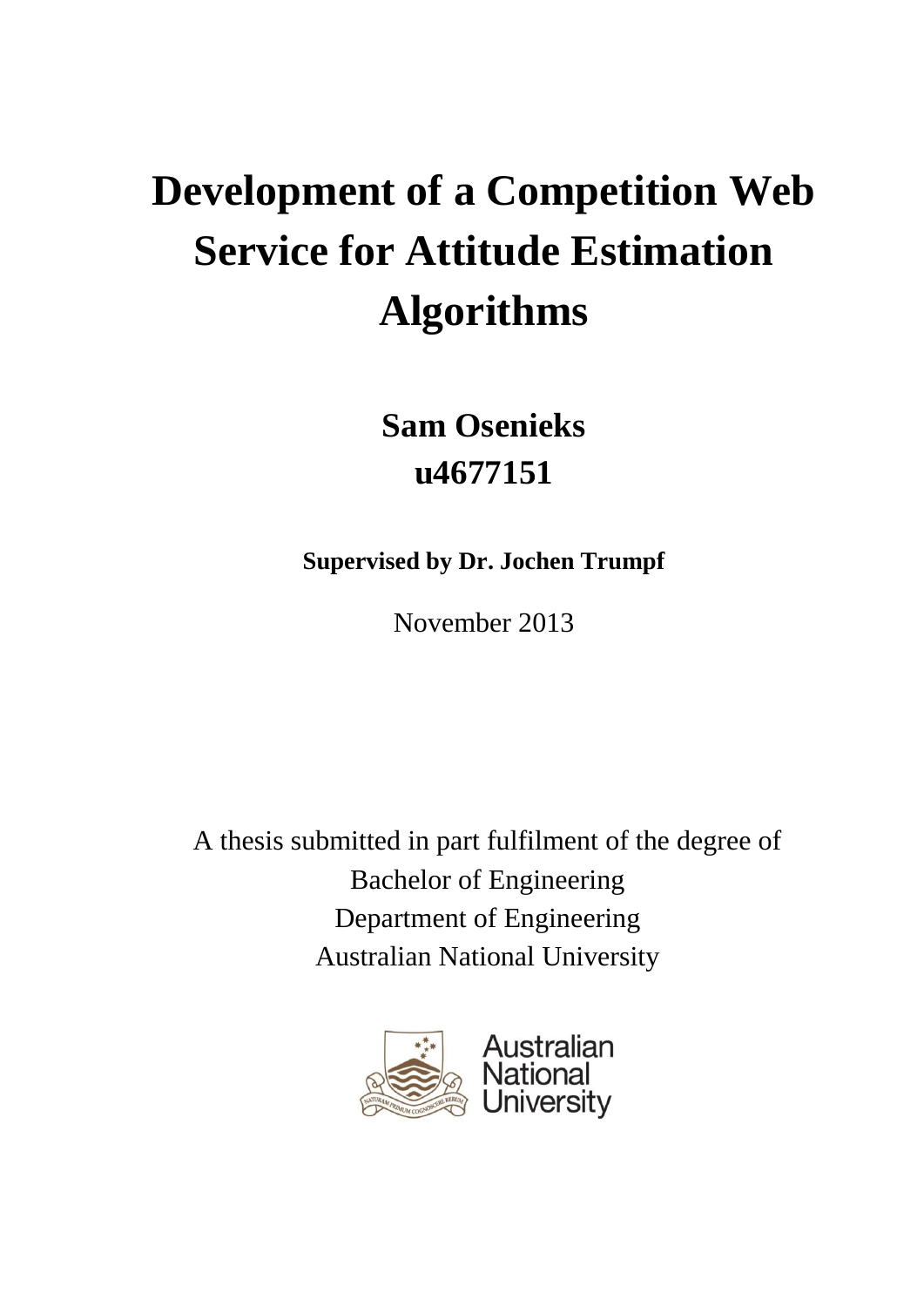This thesis contains no material which has been accepted for the award of any other degree or diploma in any university. To the best of the author's knowledge, it contains no material previously published or written by another person, except where due reference is made in the text.

> Sam Osenieks 1 November 2013

© Sam Osenieks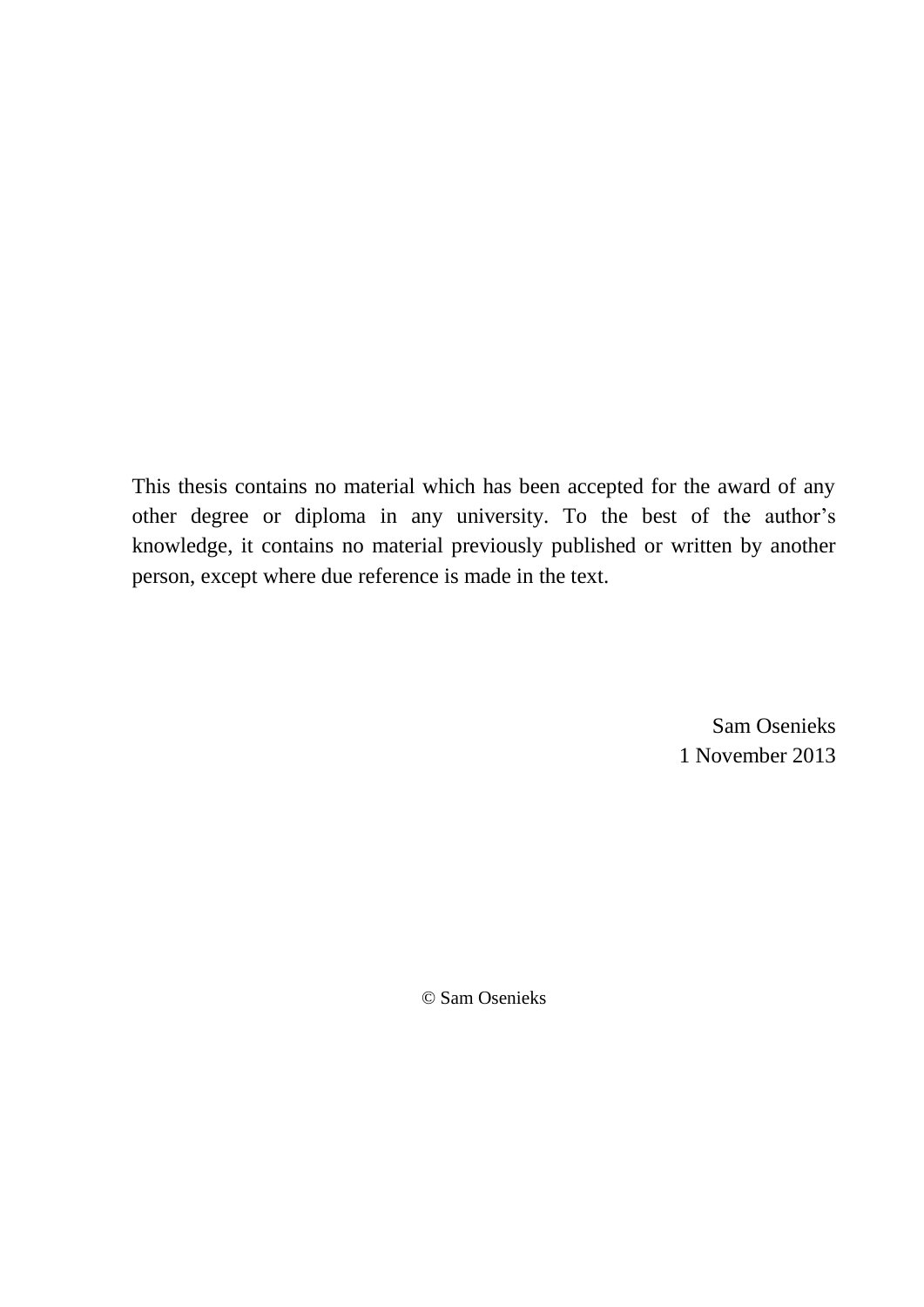## **ABSTRACT**

Attitude estimation algorithms can vary greatly, being based around various sensor measurements which relate to the intended application of an algorithm. As such, it can be difficult to find relevant attitude estimation algorithms to benchmark newly developed methods against, or to find an ideal existing solution for a given application.

The goal of this work was to develop a competition web service which would allow researchers and engineers to more easily compare attitude estimation solutions. The system was designed to be robust and secure. It aims to supply a variety of functions and features to aid comparisons, all of which will be built about the concept of a leaderboard where attitude estimation algorithms are ranked against each other for given datasets and quality measures.

This paper focuses on the design of such a system, along with a web proof of concept for some important features.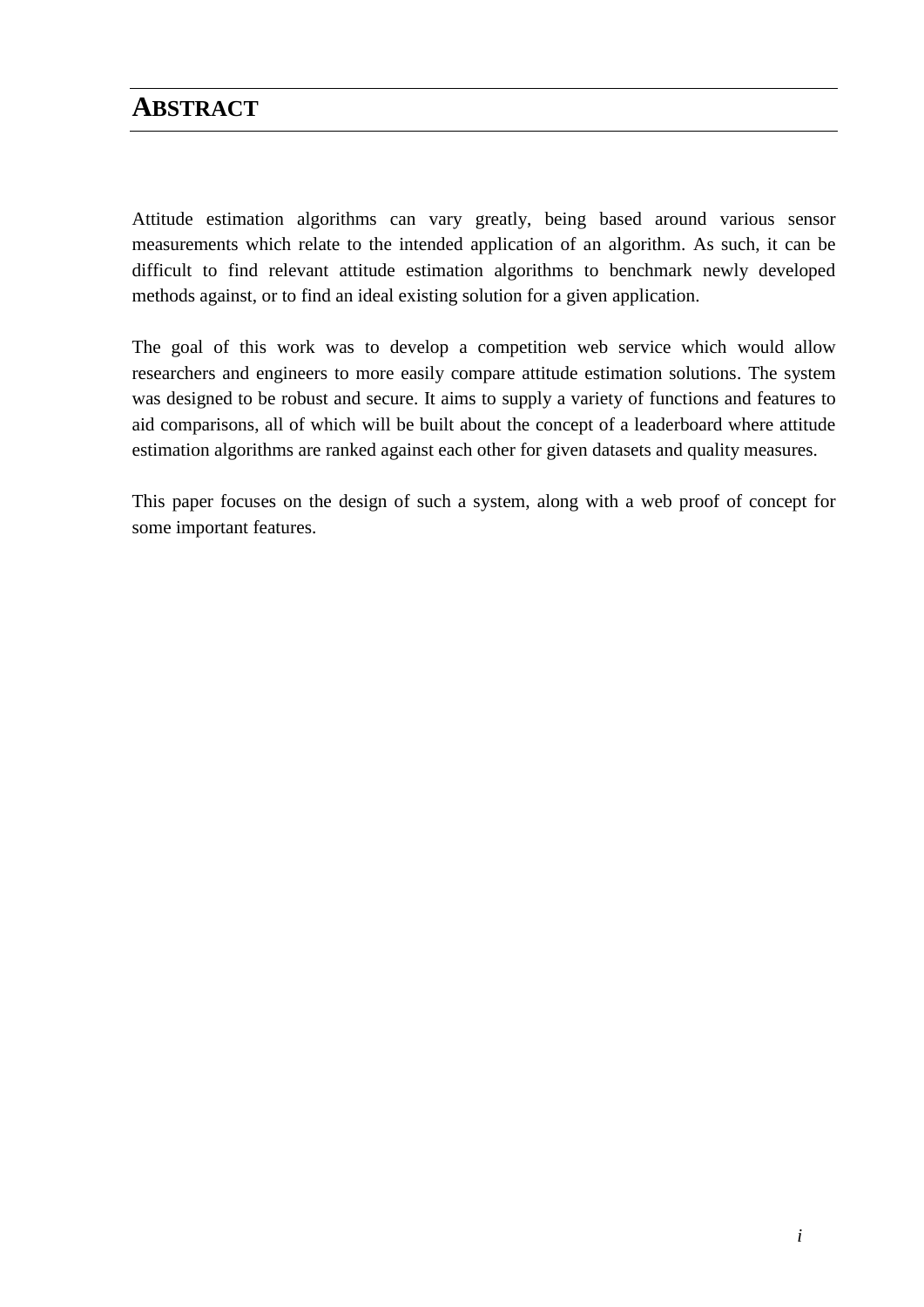## **CONTENTS**

| <b>Chapter 1</b> |       |  |
|------------------|-------|--|
| 1.1              |       |  |
| 1.2              |       |  |
| <b>Chapter 2</b> |       |  |
| 2.1              |       |  |
|                  | 2.1.1 |  |
|                  | 2.1.2 |  |
|                  | 2.1.3 |  |
|                  |       |  |
|                  | 2.2.1 |  |
|                  | 2.2.2 |  |
|                  | 2.2.3 |  |
|                  |       |  |
|                  | 2.3.1 |  |
|                  | 2.3.2 |  |
| 2.4              |       |  |
| <b>Chapter 3</b> |       |  |
| 3.1              |       |  |
| 3.2              |       |  |
|                  | 3.2.1 |  |
|                  | 3.2.2 |  |
|                  | 3.2.3 |  |
|                  | 3.2.4 |  |
| 3.3              |       |  |
| <b>Chapter 4</b> |       |  |
| 4.1              |       |  |
| 4.2              |       |  |
| 4.3              |       |  |
| 4.4              |       |  |
| 4.5              |       |  |
| 4.6              |       |  |
| 4.7              |       |  |
| <b>Chapter 5</b> |       |  |
|                  |       |  |
|                  |       |  |
|                  |       |  |
|                  |       |  |
|                  |       |  |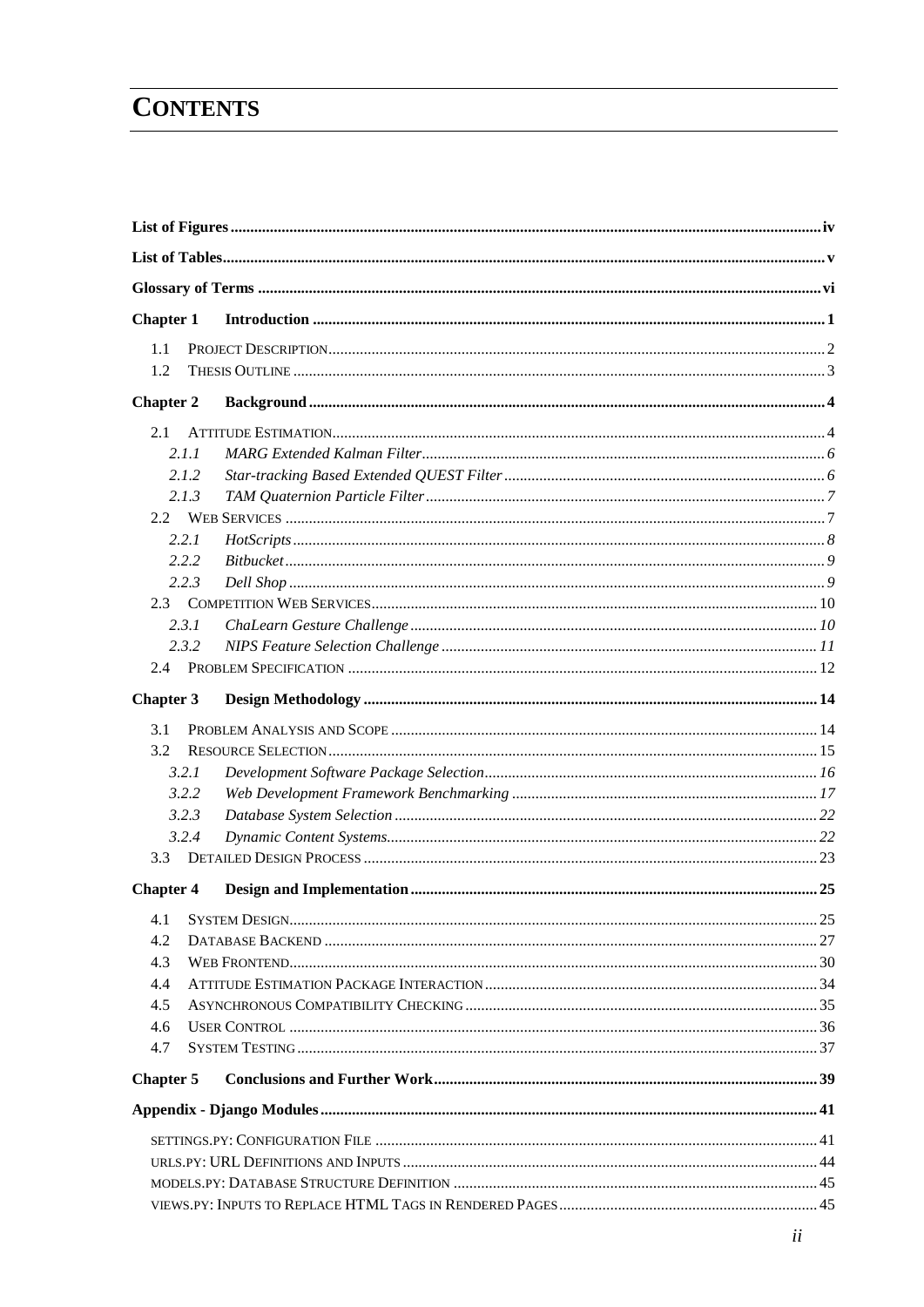| Contents                                            | 111 |
|-----------------------------------------------------|-----|
|                                                     |     |
| DETAIL HTML: DIANGO-TAGGED HTML FOR DATASET DETAILS |     |
|                                                     |     |
|                                                     |     |
|                                                     |     |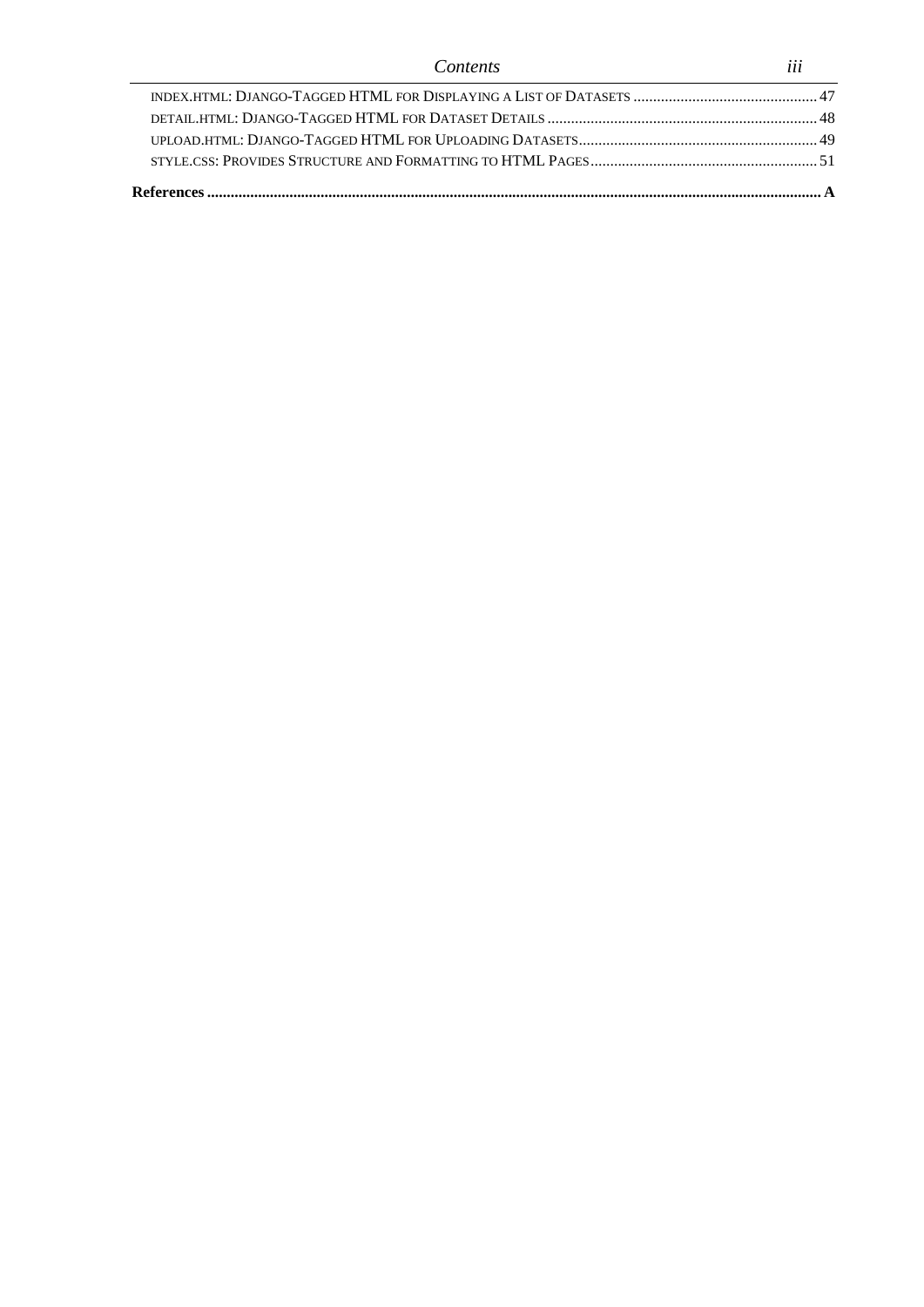## <span id="page-5-0"></span>**List of Figures**

| Figure 2: Several columns of the NIPS challenge leaderboard, showing evaluation metrics and  |
|----------------------------------------------------------------------------------------------|
|                                                                                              |
| Figure 3: Preliminary high level system block diagram for the competition web service        |
|                                                                                              |
| Figure 4: A database design block diagram. The arrows show the modules at the tail of the    |
| arrow providing data for the module at their head. The [I] symbol represents the primary     |
|                                                                                              |
| Figure 5: A basic table generated in MySQL via a Django model, with two entries manually     |
|                                                                                              |
| Figure 6: Proof of concept for viewing ordered lists of database entries on the webpage. The |
| top image shows a list of two items, the bottom shows the details of one item viewable       |
|                                                                                              |
| Figure 7: Modelform implementation of HTML forms. The top shows the structure of the         |
| form. The middle shows the response to entering an already taken name. Below is the          |
| dataset resulting from submitting the form, with overridden fields added by the system.      |
|                                                                                              |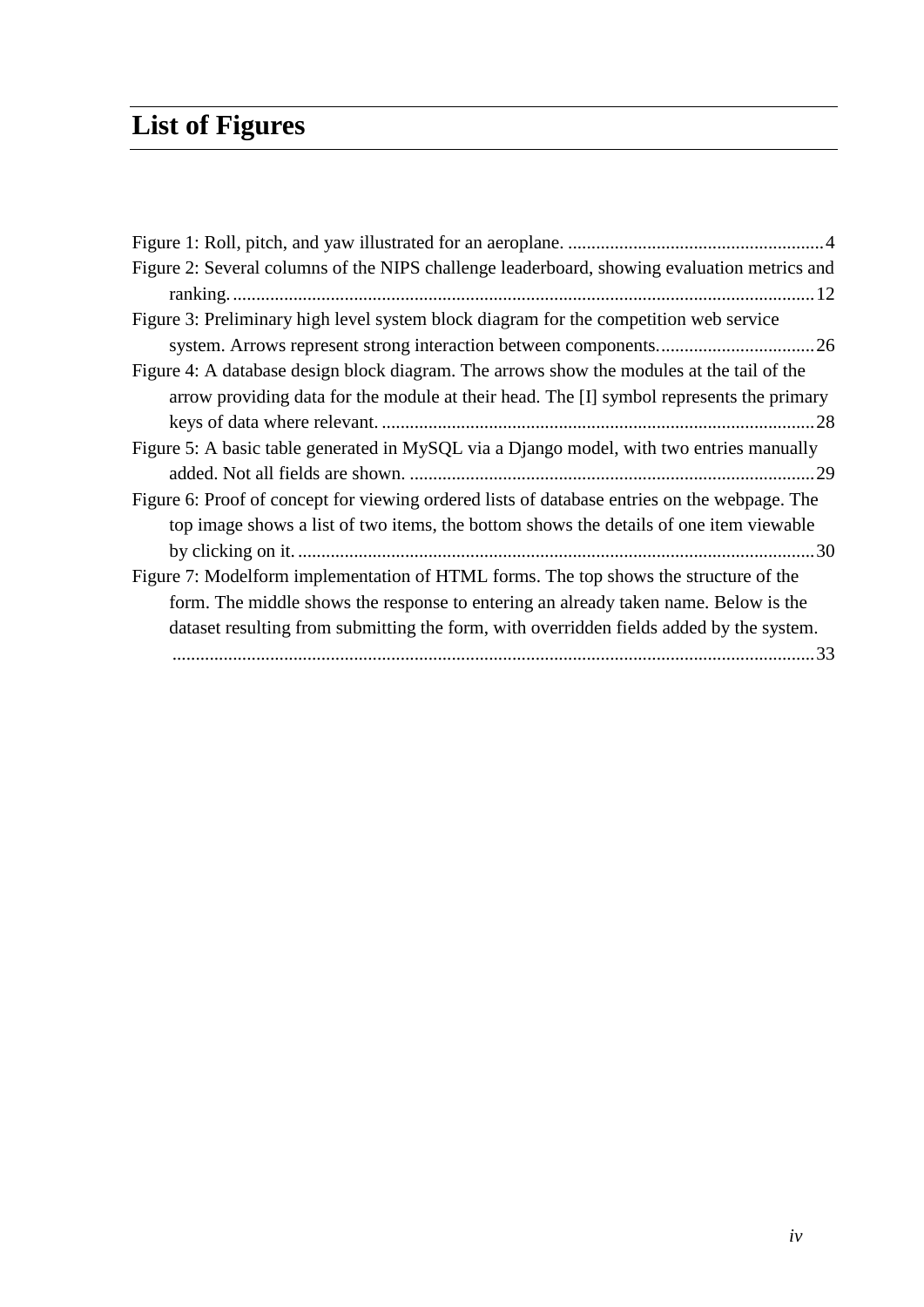## <span id="page-6-0"></span>**List of Tables**

| Table 1: Benchmarking scores for selecting the web development programming language18     |  |
|-------------------------------------------------------------------------------------------|--|
| Table 2: A high-level benchmarking of important features for popular web development      |  |
|                                                                                           |  |
| Table 3: A multipart table showing the detailed benchmarking of selected frameworks. Many |  |
| of these values are based partially on information used in the previous step of           |  |
|                                                                                           |  |
|                                                                                           |  |
|                                                                                           |  |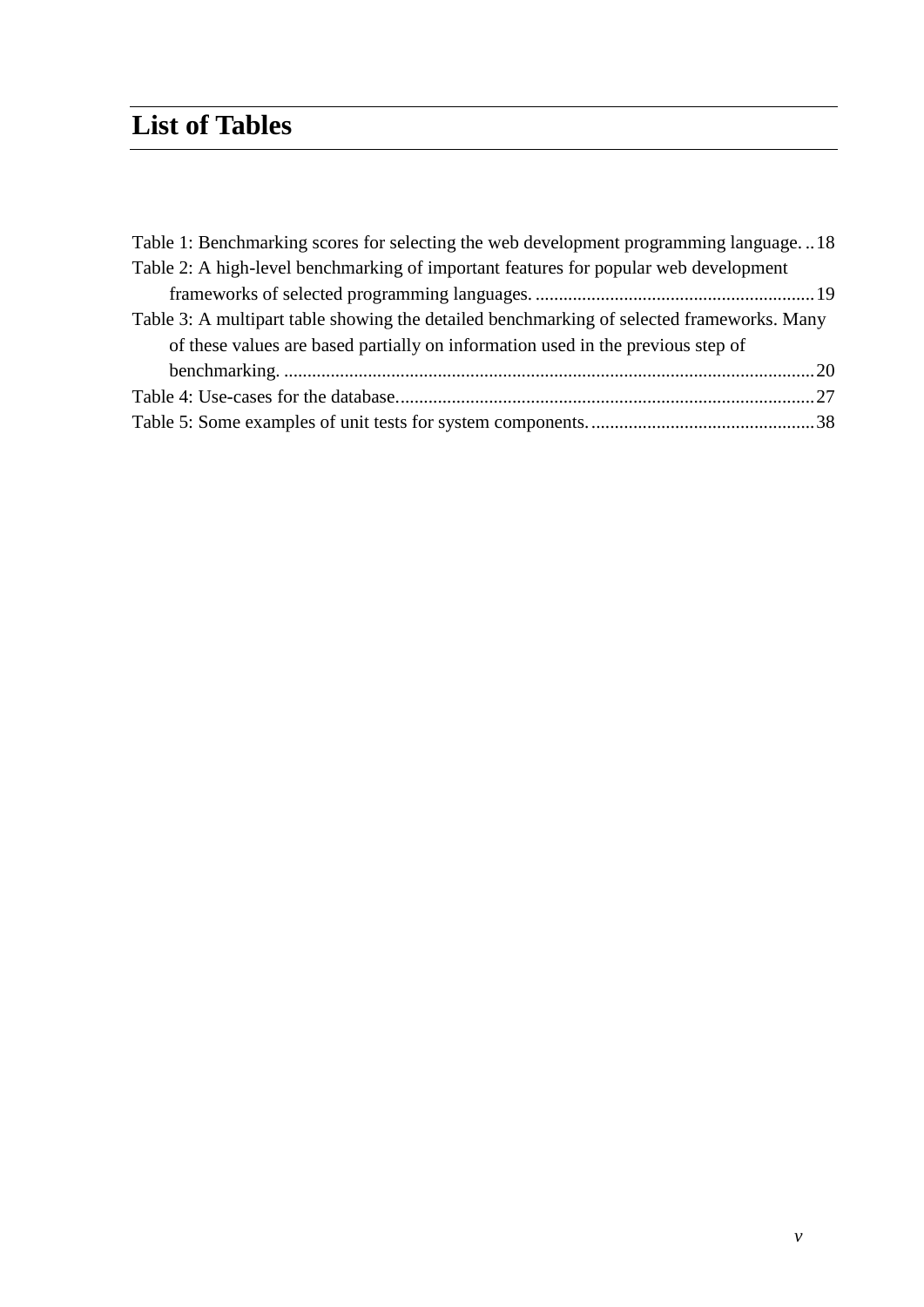## <span id="page-7-0"></span>**Glossary of Terms**

**Attitude:** The orientation of a body with respect to an inertial reference frame.

**Attitude Estimation:** The process of applying filtered measurements to past results in order to estimate the state of attitude over time.

**Backend:** The driving components of a web service that the user does not directly interact with.

**Competition Web Service:** A web service focusing on a ranked competition, used in this thesis specifically to refer to algorithmic competitions centred about a leaderboard.

**CSS:** The language which defines how HTML looks and generic elements to be included in HTML using it.

**Datasets:** Files containing measurements or information that can be processed by appropriate algorithms to produce results.

**Django:** The web development framework used for implementation and considered in design of the thesis project. It is focused on minimising repetition and providing strong bases for common web server functions.

**Forms:** Web elements used to receive user data and pass it to the web service, and if needed eventually a database.

**Frontend:** The parts of a web service the user views or interacts with directly.

**HTML:** The language which defines the content and formatting of static webpages. It can be modified by external functions, but is in itself static.

**JavaScript:** A language used to create both simple and complicated dynamic elements for webpages. It links with HTML to produce dynamic content.

**Models:** Django's database definition functions, capable of generating databases from within Django.

**Tables:** The units of a database, which contain consistent information of the same structure.

**URL:** A web address.

**Views:** Django's primary communication functions which facilitate database communication in both directions.

**Web Development Framework:** A package designed to make the creation of web content easier than manually scripting everything.

**Web Service:** An online application which provides some useful functionality to its users. Frontend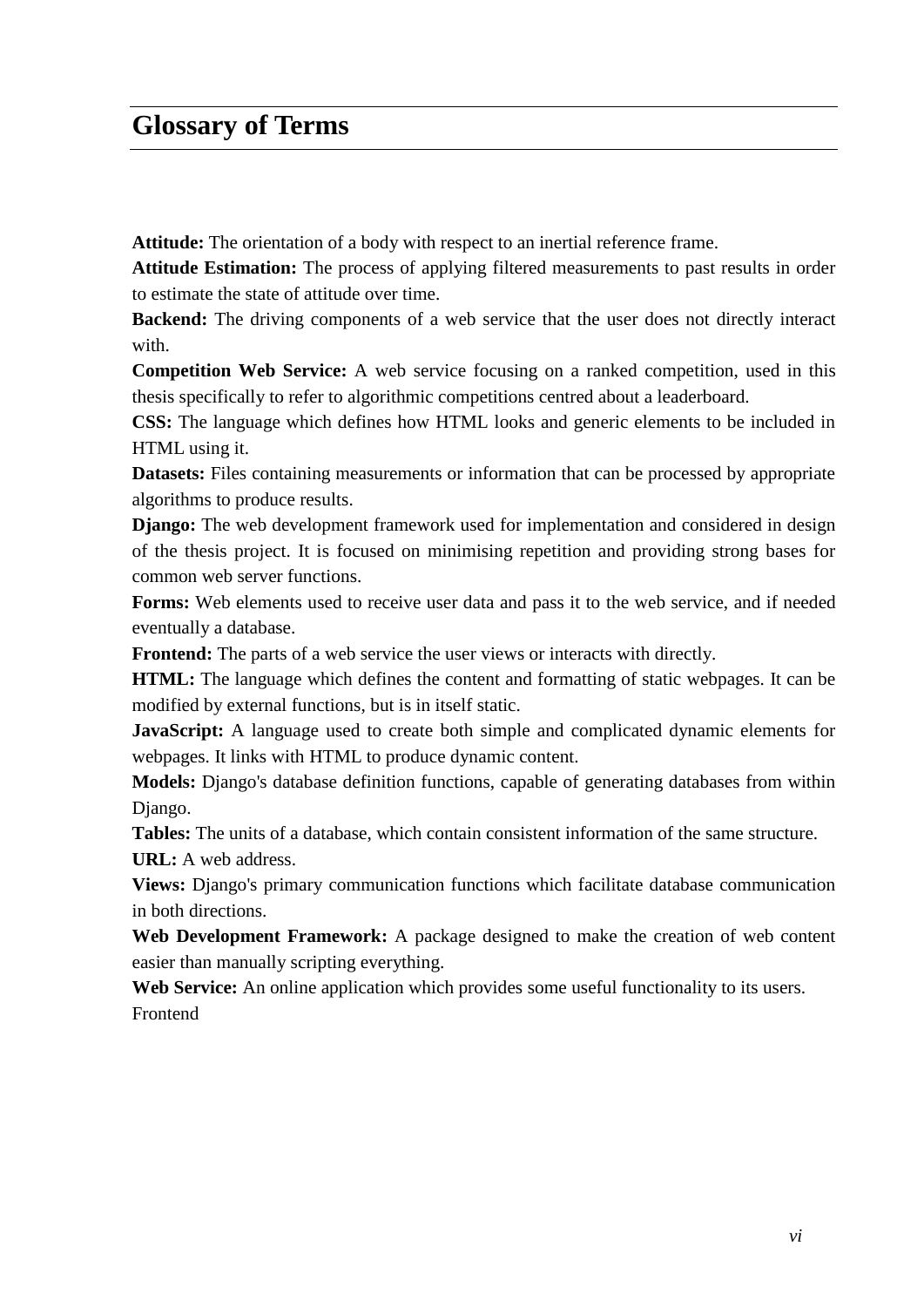<span id="page-8-0"></span>Attitude estimation is the process of estimating the orientation of an object with respect to an inertial reference frame. It is an important part of robotics with applications ranging from aerial vehicle control to spacecraft tracking to human pose estimation. The process is widely varied and can take in a selection of many possible input measurements, such as gyroscope angular rate measurements or point motion tracking values, and apply various filtering techniques, which can be based on methods such as the Extended Kalman Filter such as the MARG Extended Kalman Filter considered in Section [2.1.1](#page-13-0) or particle filtering such as the TAM Quaternion Particle Filter considered in Section [2.1.3,](#page-14-0) to create output estimates of various formats. A considerable amount of research goes into developing attitude estimation algorithms for different purposes, and into discovering which approach best suits a certain application [1] [2].

Because of the high variation between different attitude estimation algorithms, and the subsequent difficulty of comparing new or existing algorithms to other established solutions, the community of researchers and engineers would benefit from an efficient way in which to find algorithms well suited to a specific purpose and benchmark their own algorithms against existing work.

Algorithmic competition web services are a platform often used to facilitate a certain level of information sharing between authors of advanced algorithms and engineers working with such algorithms. They can publicise high quality results and make comparison of results easier for anyone in the field. These can take the form of prize-driven contests, such as the ChaLearn Gesture Challenge considered in Section [2.3.1,](#page-17-1) or simply platforms allowing free comparison of different results, as the NIPS Feature Selection Challenge considered in Section [2.3.2](#page-18-0) has become. They make use of pre-recorded datasets as an input to user-made algorithms to rank and compare algorithms according to desirable quality measures.

The creation of such a competition web service focused on the highly diverse area of attitude estimation algorithms has potential to greatly simplify the process of comparing and selecting algorithms. As such, the overall aim of the project is to design and implement one. Creating a platform for simplified comparison of complex and highly diverse attitude estimation algorithms catering to various applications aims to benefit anyone working on aerial robotics projects or in related areas. Such a service could be used to efficiently benchmark new algorithms against existing solutions, or to select an algorithm which performs well in a certain system.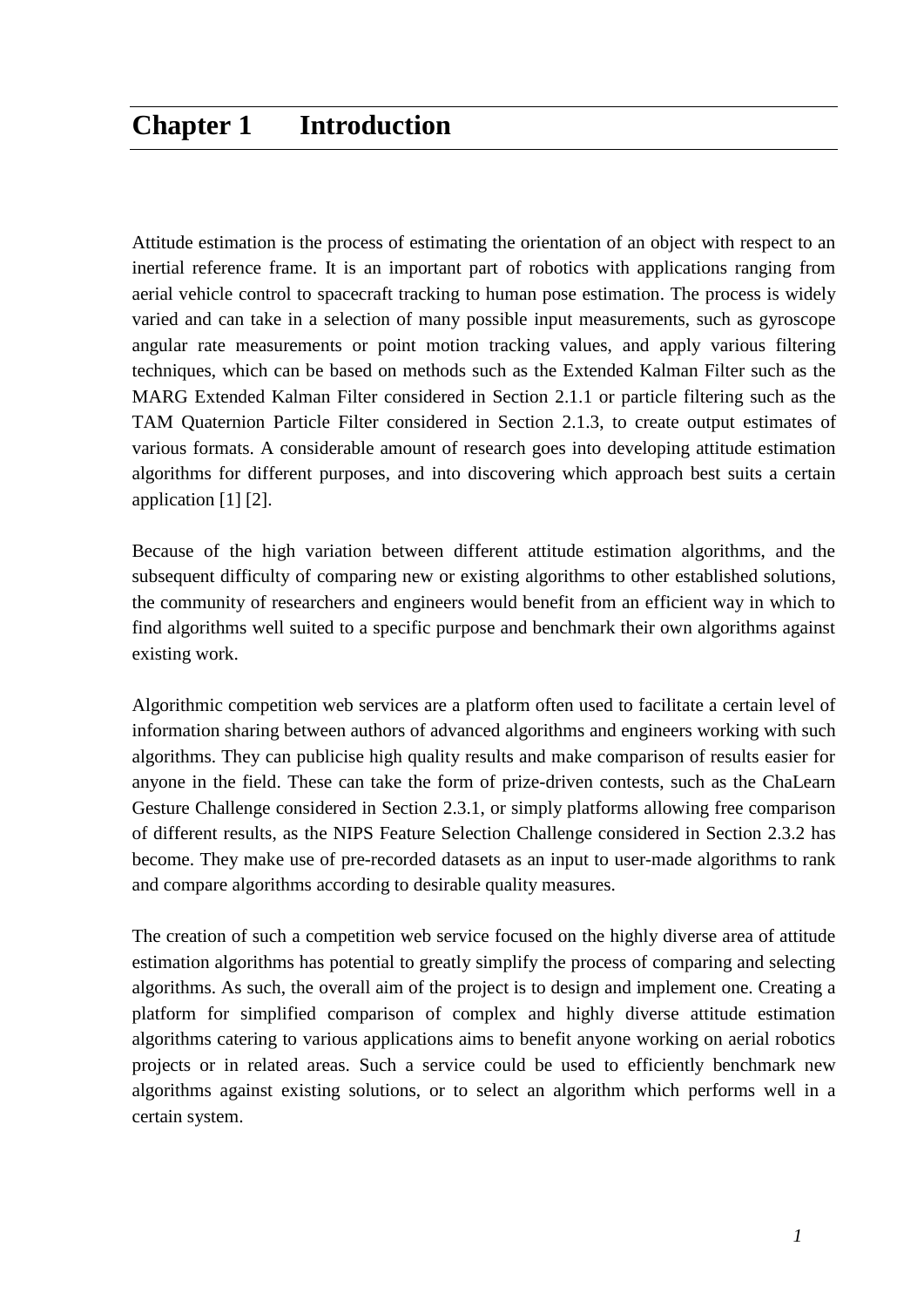#### <span id="page-9-0"></span>**1.1 PROJECT DESCRIPTION**

The project aims to develop a modern web service. Developing interactive web applications involves many layers of interaction which can vary depending on the complexity of the application and what is required of it. This project will focus on a web service consisting of a frontend web page which a user can interact with, a database backend for storing content associated with the application, a platform to facilitate interaction between the frontend and backend as well as performing complex functions, and additional static functions and layouts attached to areas of the web page.

Selection of tools to aid web development is within the scope of the project. An efficient and widely used way to develop web content is through the use of web development frameworks. These bind together all the previously mentioned elements of a web application and reduce both repetition and time required to implement basic functionality. The wide variety of available web development frameworks necessitates a strict selection process. In Section [3.2](#page-22-0) a formal benchmarking of popular frameworks is completed to rank and select frameworks well suited to the project. Other tools such as the development environment and database backend which are considered in Section [3.2](#page-22-0) are chosen less rigorously due to the limited available options and clear differences present between the options, as well as the time constraints present in the project.

The central system will focus on the interaction between attitude estimation algorithms, aerial vehicle datasets, and measures for results. Each of these elements will have varied content which determines which elements are compatible with each other, and as such must interact and check compatibility in a non-trivial way. The service aims to allow algorithms and datasets to be easily added by users and stored in the database backend, as well as to facilitate user-driven comparison of compatible algorithms and datasets. An existing module created as part of a previous student project is used to facilitate data extraction and comparison is built on by the web service. The leaderboards display for datasets themselves is also a complex system, as there is no one definitive attribute to assess results and information must be presented in a useful way.

Additional elements of the design include security and user control. As the web service will interact with sensitive intellectual property, security of the uploaded data is a concern of the project. This depends on user account control also, and these points will be assessed by a preliminary design of user-group based control in Section [4.6.](#page-43-0)

The system design is the core focus of this thesis project, with implementation of a base prototype also within the scope. The prototype will primarily serve as a proof of concept of designed features, and as such extensions such as web hosting and exhaustive testing will not be considered.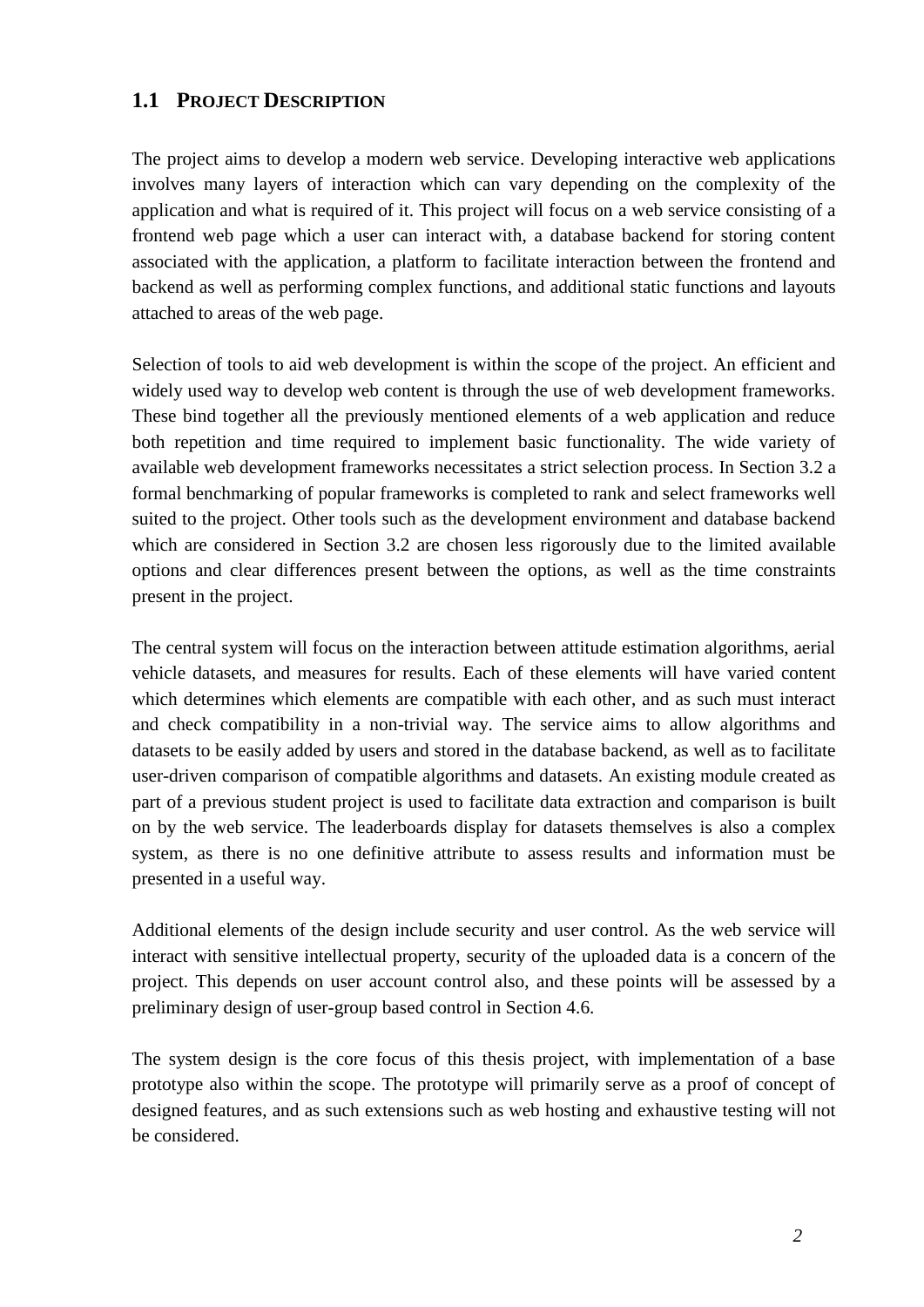#### <span id="page-10-0"></span>**1.2 THESIS OUTLINE**

The thesis is divided into three major chapters which cover the content of the project, as well as the introduction in [Chapter 1](#page-8-0) and conclusion and future work sections of [Chapter 5.](#page-46-0)

[Chapter 2](#page-11-0) provides a more detailed context for the project including relevant background information on attitude estimation, web services, and competition web services. This includes a detailed literature review of each topic covering distinct examples to demonstrate the nature of existing products and to provide orientation for the reader. It also describes how the thesis problem relates to these areas.

[Chapter 3](#page-21-0) details the design methodology and preliminary concepts of design for the system, including analysing the given problem specification, formulating required subsystems for the overall design, and the scope of work determined for the project. It also includes a formal benchmarking selection process for web development frameworks and the reasoning behind selected supporting systems including the base development environment, the database backend, and the asynchronous operation package for the project. Finally, the methodology used for detailed design is investigated.

[Chapter 4](#page-32-0) covers the design and partial implementation of central systems within the thesis project. This includes a high level overview of the system and its requirements, and then goes on to consider the database backend, the web frontend, the interaction with the attitude estimation package, and other elements such as user control and the compatibility testing system. Additionally there is some consideration of testing, and the security risks and mitigation associated with subsystems.

Finally [Chapter 5](#page-46-0) presents the results of the project, and future work which could be done on the system in order to take it from a proof of concept to a fully functional competition web service.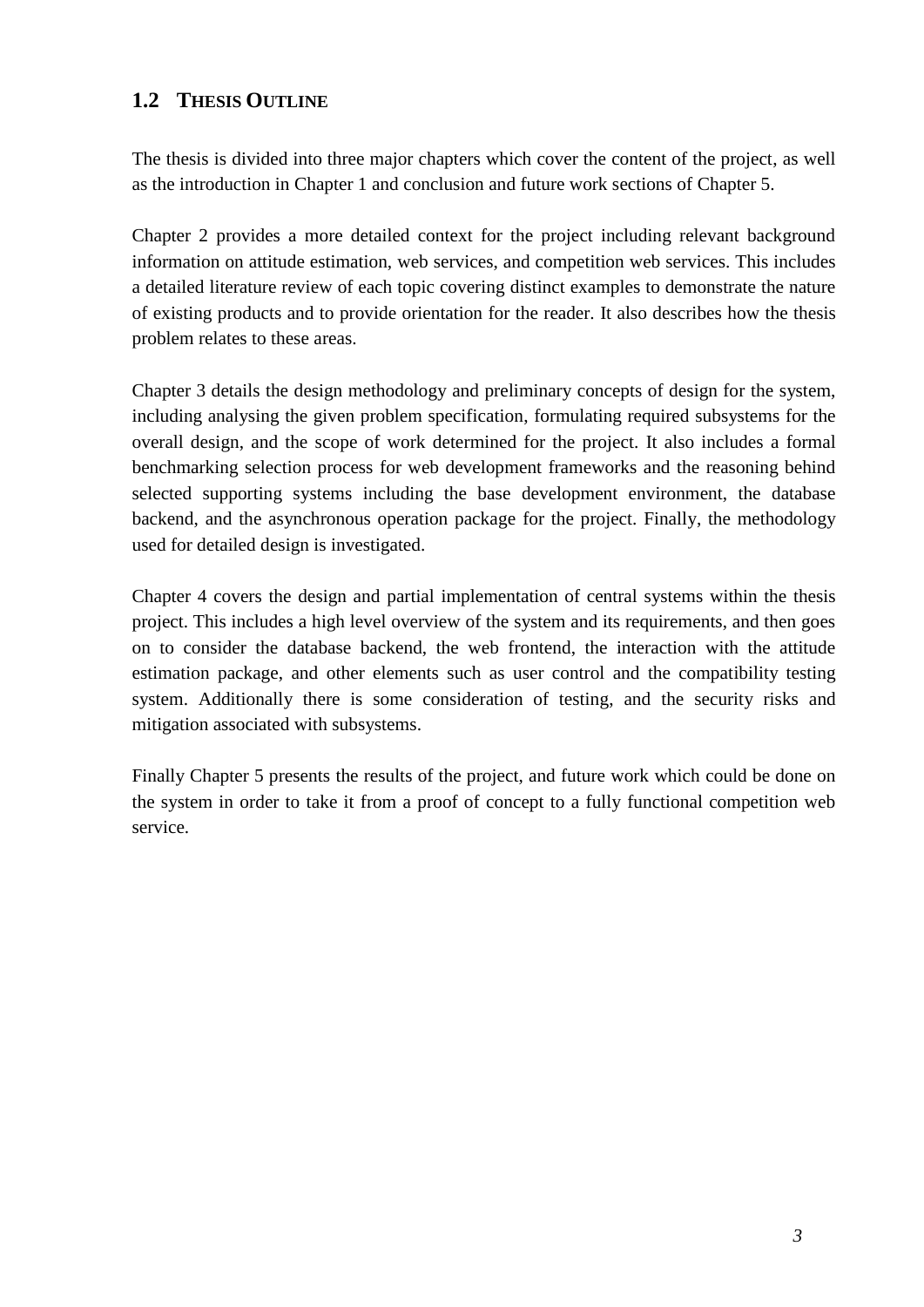### <span id="page-11-0"></span>**Chapter 2 Background**

This chapter provides a detailed description of the three central elements of the thesis project and a literature review of each. Section [2.1](#page-11-1) explains attitude, attitude estimation, the complexities inherent in this process, and how they relates to the thesis project. Section [2.2](#page-14-1) covers web services, how they are made, and the subsystems necessary to create a complex web service. Section [2.3](#page-17-0) explains the fundamentals of competition web services, their benefits to the development and demonstration of algorithms, and their general structure. Literature reviews follow each of these sections.

#### <span id="page-11-1"></span>**2.1 ATTITUDE ESTIMATION**

Attitude estimation concerns converting sensor measurements into information useful for controlling or studying an aircraft. The attitude of an aircraft is its orientation with respect to some inertial reference frame, usually set to be attached to the ground. It is most commonly represented as roll, pitch, and yaw; three angular measurements taken about three axes attached to the aircraft. There are many alternative representations for attitude such as quaternions, rotational matrices, and Rodrigues parameters [1]. These representations can often be converted to one another easily, however singularities exist in certain representations such as 3-angle representations [3]. Because of such singularities and the vastly different available representations, algorithms to calculate attitude are capable of having highly varied output formats.



<span id="page-11-2"></span>**Figure 1: Roll, pitch, and yaw illustrated for an aeroplane.** 

It is desirable to be able to know the attitude of an aircraft in real time, as this allows for control over its flight and knowledge of its journey. Knowledge of attitude can be useful for a wide range of applications; such as aircraft control on Earth, spacecraft tracking, and even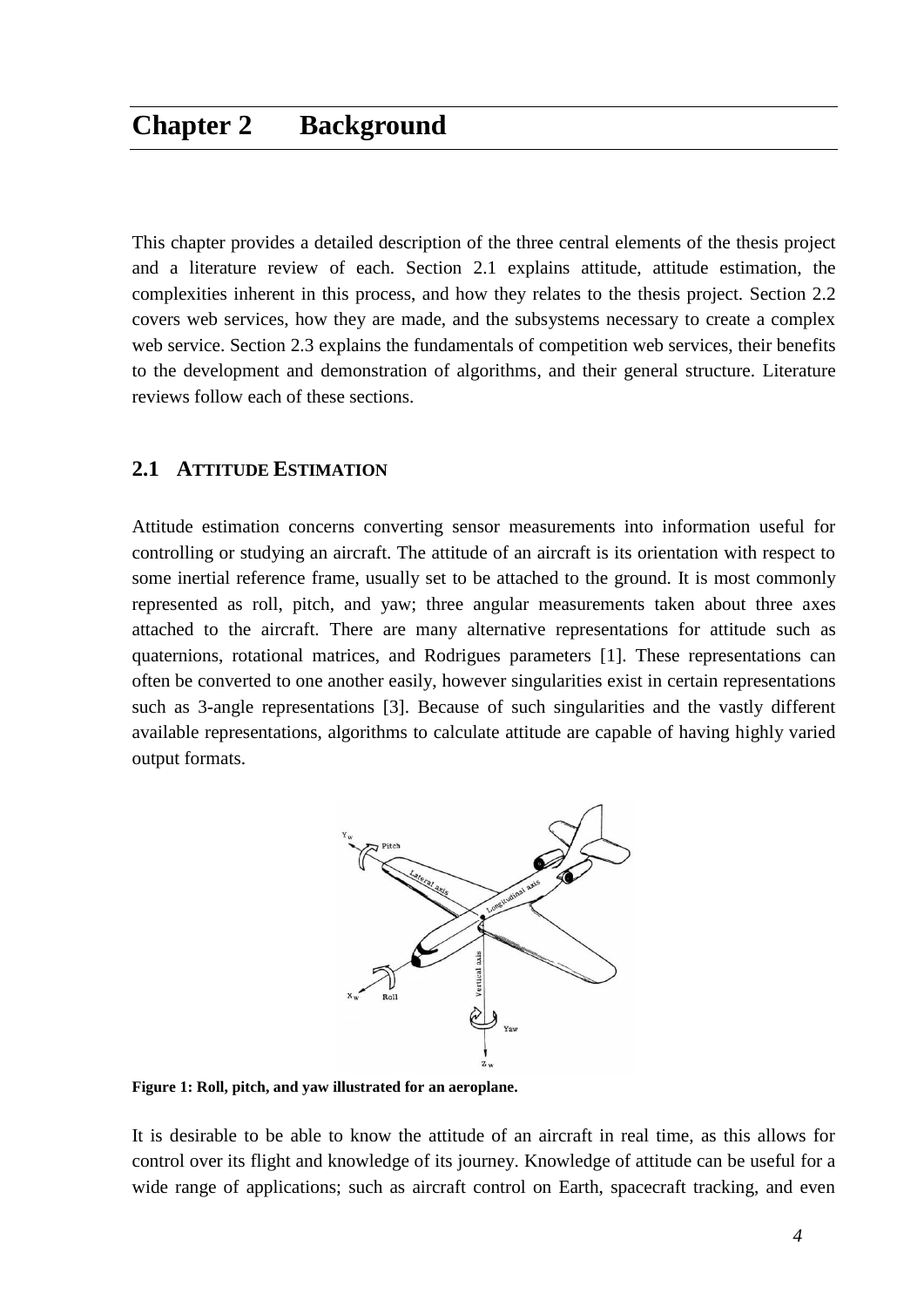tracking the movements of a person's limbs for 3D reconstruction [4]. In order to achieve high quality control it is necessary to have highly accurate and smooth attitude measurements, as small errors can lead to overreactions in certain control systems and thus create further error in flight[5]. Individual sensors can be prone to inaccuracy. For example, over time mechanical gyroscopes tend to drift away from accurate values [6], and various other sensors such as cameras and accelerometers are insufficient to determine attitude on their own. This is where attitude estimation comes in.

It is difficult to accurately estimate the attitude of a body in continuous three dimensional motion, as individual sensors mounted on an aerial vehicle can only take somewhat accurate measurements at discrete time steps. Additionally, aerial motion is in itself a complex process due to the multitude of forces acting on an aircraft, as well as the unpredictable nature of the wind acting on an aircraft on Earth. Instead of relying exclusively on one or two sensors, measurements can be combined to form a most likely state for the attitude of the aircraft. As such, attitude estimation techniques apply complex algorithms to some set of measured values in order to estimate the most probable state based on the information available.

Attitude estimation algorithms take the forms of filters, which take in measurements and produce estimates for attitude and possibly other parameters based on the input and past estimated states. These filter use a dynamic model to predict the state at a given point based on propagated past states and corrections to the state which are based on sensor measurements [1]. It should be noted that this is distinct from attitude determination, where only the currently available sensor information is used and previous states do not influence the result [7]. The inputs and outputs of attitude estimation algorithms can vary enormously, not just from differing sensor types, but also from the format of the data they produce. For example some datasets could have gyroscope orientation data in a three-angle representation that leaves them susceptible to singular points [8], and some filtering algorithms may be unable to deal with this.

The mechanics of attitude estimation itself is a relatively minor part of this project, and the most important piece of background knowledge is what form the data required for attitude estimation takes. For the competition web service, the inputs should be as robust and extensible as possible. In general a dataset will consist of sensor readings, ground truth values representing the approximately correct attitude of the vehicle measured from ground, and also possibly certain numerical values such as covariances for sensor noise processes or ground truth values [1]. Additionally, accuracy measures will be required to work on several output formats, such as quaternions or rotational matrices [1].

In order to better understand how attitude estimation algorithms can vary, the subsections below look at examples of filters and how they differ.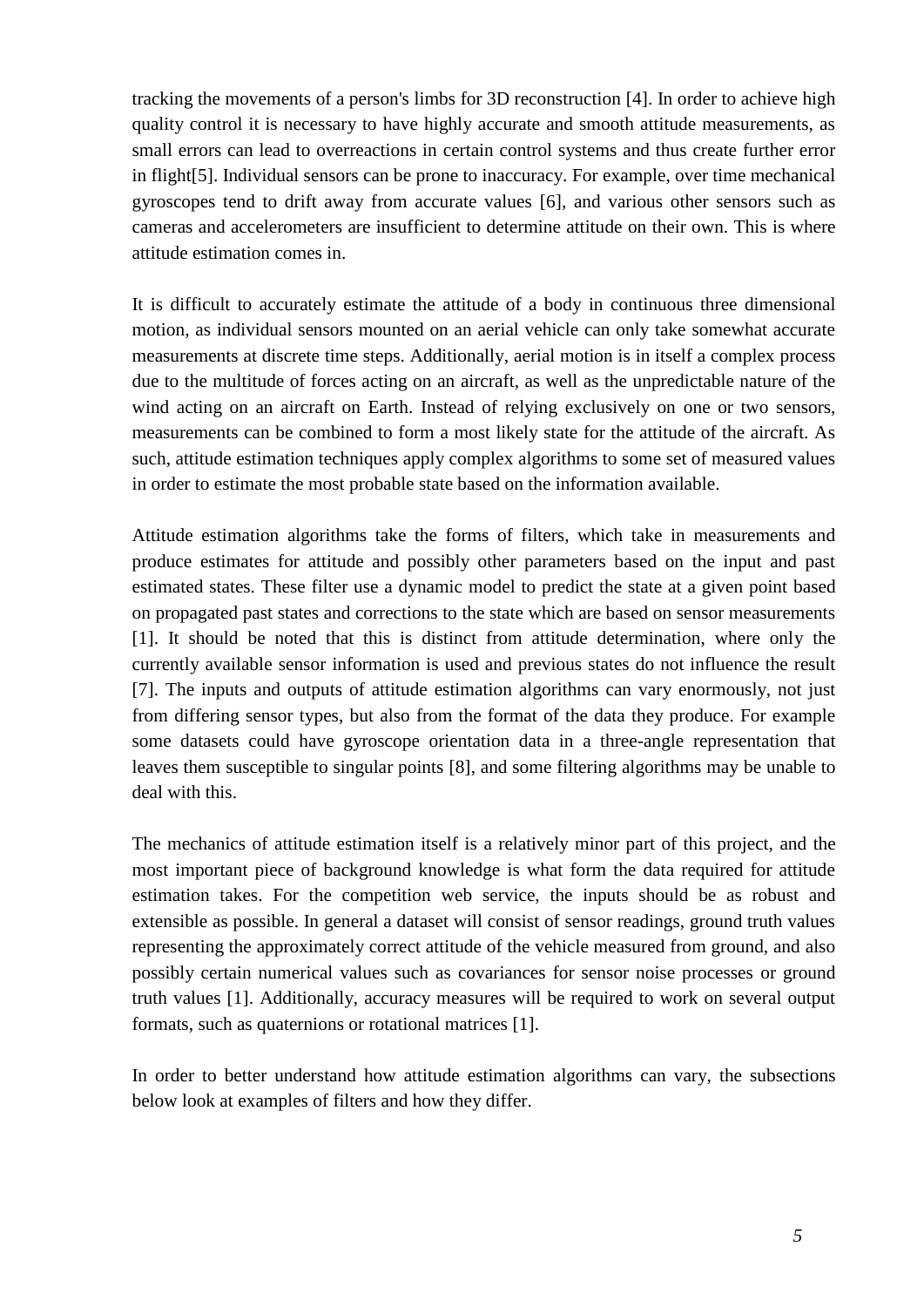#### <span id="page-13-0"></span>**2.1.1 MARG Extended Kalman Filter**

The Extended Kalman Filter (EKF) is a commonly used probability-based filter that adds to the Kalman Filter, a probabilistic filter capable of making statistically optimal estimates of states for linear systems, in order to address non-linear components [9]. It can be used to predict the states of systems when either the state of the system or the observations associated with predicting the state are non-linear, which makes it useful for real-world problems such as attitude estimation.

The real-time MARG EKF outlined in *An Extended Kalman Filter for Quaternion-Based Orientation Estimation Using MARG Sensors* [10] applies the EKF to measurements taken from sensors composed of three-dimensional magnetometers, measuring the Earth's magnetic field relative to the aircraft; angular rate sensors; and accelerometers. The angular measurements are converted into quaternion form before filtering in order to avoid singularities.

Using these sensor inputs, a quaternion convergence algorithm is applied and the designed EKF is applied to produce both angular rates and quaternion angular components.

#### <span id="page-13-1"></span>**2.1.2 Star-tracking Based Extended QUEST Filter**

Quaternion estimation (QUEST) filters use a matrix minimisation problem to minimise error in state estimation. They can take many forms and apply various matrix-based methods [1].

Extended QUEST filters can be used as an alternative to EKF filters for attitude estimation. Although generally suited only for simpler problems, they provide advantages in that the estimated state is the solution to an eigenvalue problem and does not depend heavily on having a first guess of attitude. This means that it is will not diverge [11].

The extended QUEST filter example presented in *Extended QUEST Attitude Determination Filtering* [11] takes in two sensor measurements; vector angular rate measurements from a gyroscope and additional measurements from a star tracking system. Combining these using extended QUEST, it arrives at a quaternion attitude estimate.

This example demonstrates a case where somewhat accurate results can be arrived upon using only two sensors. The angular rate sensors are used to determine the attitude's evolution over time, while convergence to true values is supported by the star tracker measurements which can be used to affect estimates independent of their past readings.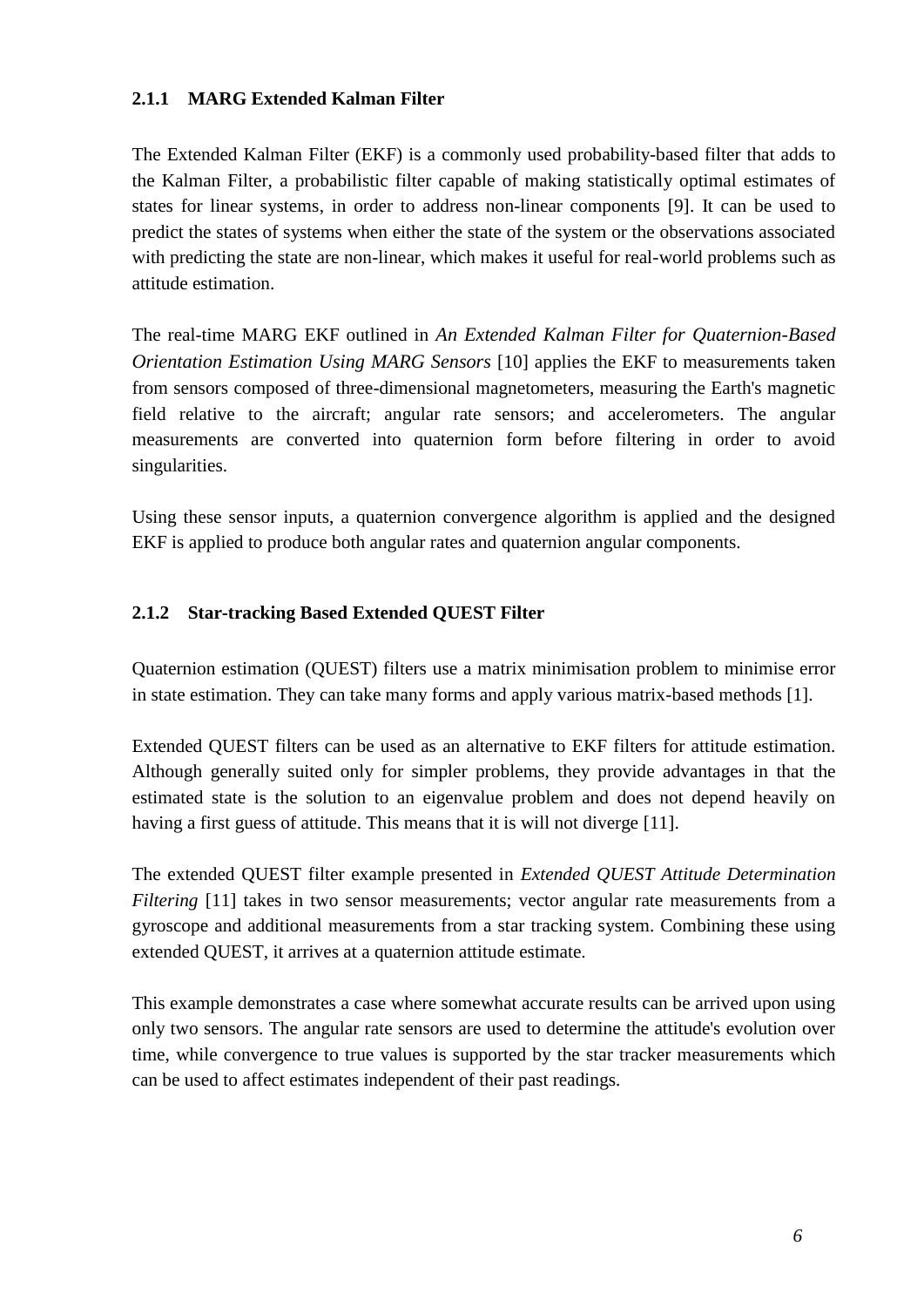#### <span id="page-14-0"></span>**2.1.3 TAM Quaternion Particle Filter**

Particle filtering is generally more computationally complex than other filtering methods because rather than applying a mathematical model to directly find an estimate, its estimate is composed of often thousands of individual possibilities each drawn from the same model, represented as particles [12]. The estimate is obtained by considering the positions of the particles as a probability density. There are an endless number of possible filters that can be derived using this methodology.

A particular particle filter for spacecraft applications is considered in Chapter 4 of *Sequential Monte Carlo Methods for Spacecraft Attitude and Angular Rate Estimation from Vector Observations* [2]. This filter is a unique design taking in gyroscope measurements and threedimensional magnetic field (TAM) readings. Applying several algorithms yields a quaternion attitude estimate.

Simulations in *Section 4.5* of the paper [2] suggest that the filter performs better than alternate EKF solutions in the case considered, however not many filters are available for comparison.

This section demonstrates the difficulty of finding algorithms to compare one's work to. The comparisons simulated require the author to manually find datasets and implement alternative algorithms, and the difficulty inherent in doing this may be a factor in limiting his comparison to two EKF methods.

Overall this section illustrates the need to compare attitude algorithms. With tools to meaningfully compare a wider array of other solutions, more comprehensive comparisons could be drawn.

#### <span id="page-14-1"></span>**2.2 WEB SERVICES**

The way in which web content is made has evolved since the creation of the world wide web in 1989 [13]. Over time the requirements of internet services have become more and more demanding as the internet grew and became more complex. In order to develop feature-rich, robust web applications, programmers have strived to create efficient, easy-to-use systems that can aid their work on the web.

Modern web applications are developed using sets of tools that can achieve common functions without the author being required to manually code every element. These come in a huge variety, with the more recent development tools supporting an array of inbuilt security systems, error-handling, and better communication with external systems. These toolsets are called *web development frameworks*, and are generally freely accessible and based around common programming languages.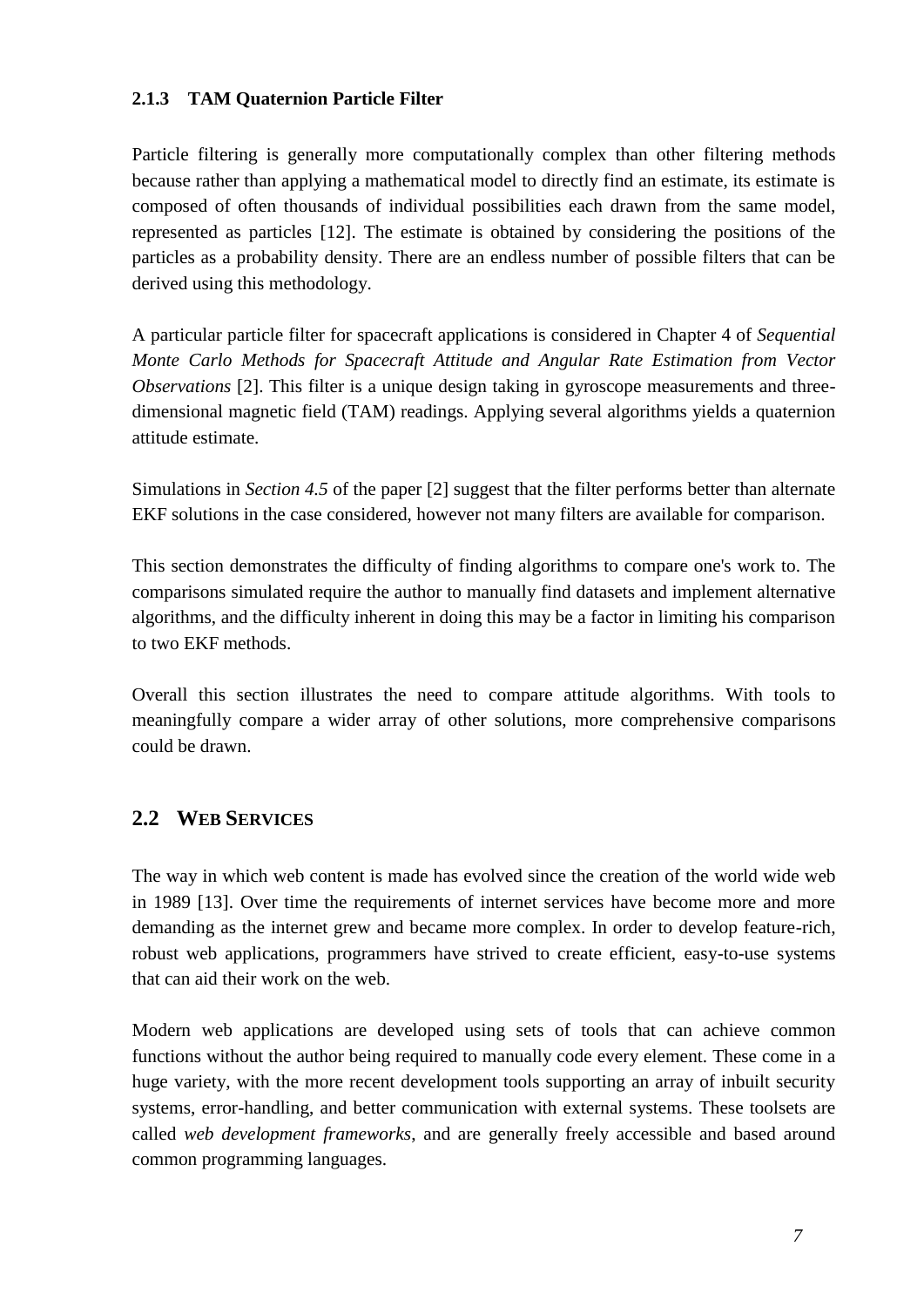There are an abundance of potential frameworks from which to create content, and while some excel in certain situations, the majority aim to generally increase the speed at which a programmer can create web content by simplifying the creation of core web application functions to aid database interaction, code reuse, and content generation. Choosing an ideal platform for a task can be difficult when presented with the dozens of similar frameworks that vary from still popular systems originally created many years ago and used to create thousands of webpages, to up-and-coming frameworks promising increased simplicity and better functionality. Web applications typically require a great deal of repetition and standard functions so a framework aiming to minimise the time required to implement these is essential for efficient programming.

The structure of web applications vary by their function. A simple web page can be composed of static data along with files that describe how to format and present the data to a viewer. This functionality is typically handled by two scripting languages: HTML (Hypertext Markup Language) which describes the content and the general sequence in which it appears, and CSS (Cascading Style Sheets) which describes how the information presented in HTML is visually displayed [14]. However, many web services that are used to store and display non-static data require the use of additional systems to support this functionality. Data storage is typically handled by a database system such as MySQL, which can be interacted with by code associated with the web service to store and retrieve data for the user as required. Additionally, more complex interactions between the user, the web page, and the database can be facilitated through supporting code attached to the HTML, usually written in JavaScript [15]. The information that relates to what is displayed to the user and the corresponding interface can be referred to as the *frontend* of the web service, while the database structure and supporting code can be referred to as the *backend* [16]. The management and control of these elements can be done through the web development framework, the role of which is to bind them together and simplify working with them.

Various elements of modern web services are illustrated by examining relevant examples in the following subsections.

#### <span id="page-15-0"></span>**2.2.1 HotScripts**

HotScripts [17] is a website offering the distribution of scripts for a wide array of web development applications. The website is structured around a large database of its available scripts, which can be searched and sorted by their properties. The user can find listings of the most popular products, or look through databases of scripts for a particular language and application.

Each script within the database has many associated properties, such as a general description, a set of supporting screenshots, and statistics like views and average user rating [18]. Additionally there is linked information that would likely be stored in separate *tables* such as user reviews.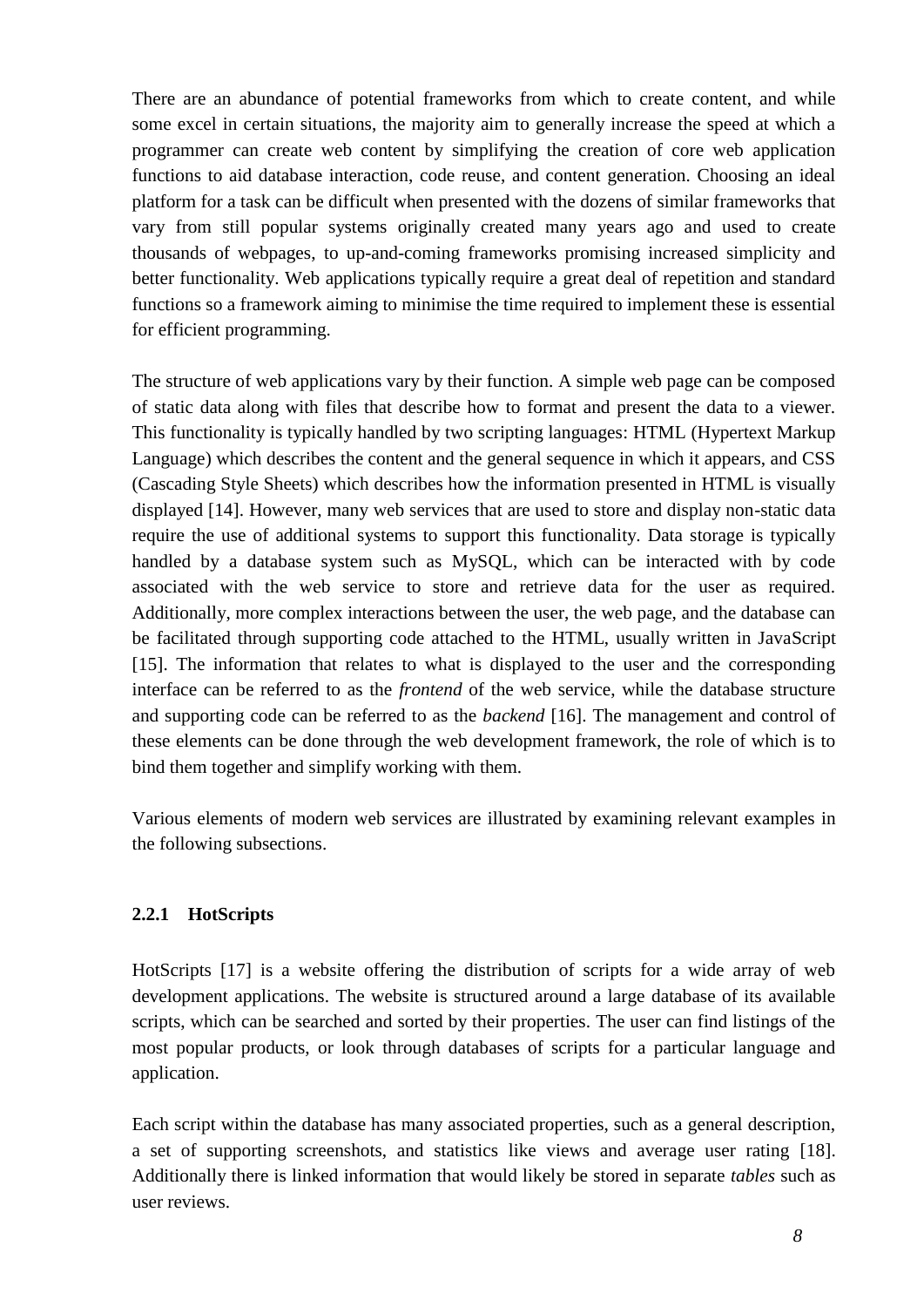A website like this also requires some specialised security elements. As many of the available scripts cost money, it would be essential to ensure that only people who have purchased scripts can access them, and that there are no exploitable methods available to bypass this. User account security would also be a major concern.

The website is written using the popular PHP framework, CakePHP, and the database backend is controlled using MySQL. This illustrates that frameworks can be used to produce even web applications that require strong security and database interactivity.

#### <span id="page-16-0"></span>**2.2.2 Bitbucket**

The code repository service Bitbucket [19] supports collaborative version control for large programming projects. It has a great deal of users and handles sensitive information, so it requires strict user control and security. It allows users to form groups together and control what other users can see and do within their repositories. This is handled with a user-group based approach.

The repositories are controlled by the owner and a set of administrators who determine the rights of users within the user group. Users have associated permission levels, with the owner who has the unique power to create and delete repositories, the administrator users who have the power to add other users to their group and change their rights, people who can read the data, and people who can write data to the repository [20]. These user groups and permission levels can be unique for each repository.

Bitbucket was created using the Python framework Django, and is written almost entirely in it [21]. One of the administrators mentions that Django eliminated almost all of the repetitive work of creating the website by providing users with the tools to create simple functions easily.

#### <span id="page-16-1"></span>**2.2.3 Dell Shop**

The shopping section of the Dell website [22] provides an example of an implementation of complex database interaction using a web frontend. Similar to HotScripts, this section of the website is heavily influenced by the underlying database structure. The data elements are electronics and computers with various associated data, yet in addition to simply inspecting the data, one can also perform comparisons across multiple products.

The product comparison tool can take in selected data elements, for example laptop computers, and print out a comparison table[23]. In addition, the user can easily add other computers to the comparison by dragging and dropping them onto the list, or remove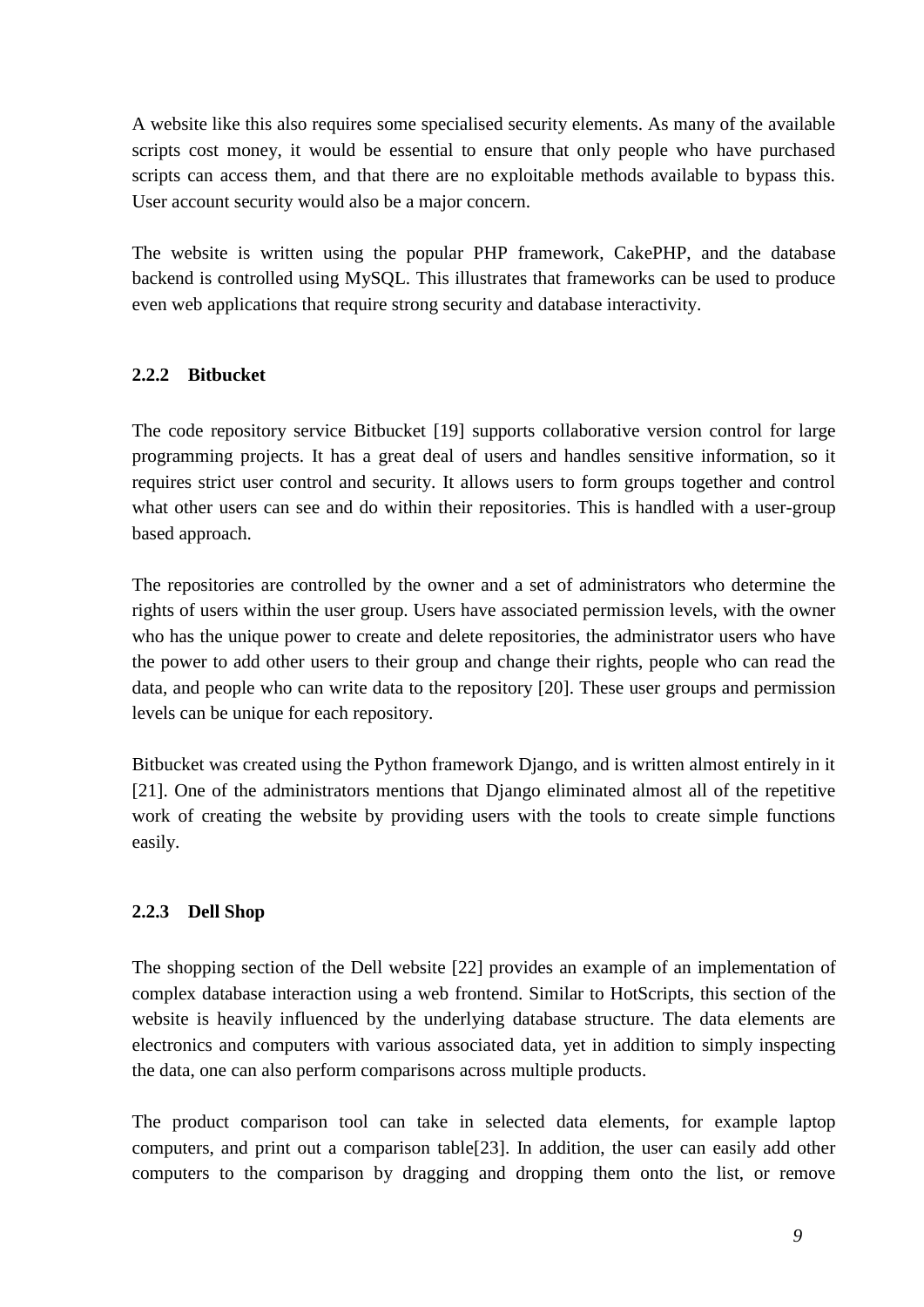elements entirely. This does not require reloading the page, instead changing inputs into a querying of the database backend that is then updated in real time.

The comparison system also integrates seamlessly with the rest of the web service, allowing users to revisit and add to the comparison while viewing the database of products.

#### <span id="page-17-0"></span>**2.3 COMPETITION WEB SERVICES**

It is common that complex algorithms with real-world applications can have their merit assessed by running them on data only, independent of any physical testing environment. This adds a certain degree of freedom to the creation and improvement of such algorithms, as no hardware needs to be purchased in order to develop them if public datasets are available.

As anyone can work on such algorithms anywhere in the world, it is often desirable to create a platform to support cooperation and keep researchers informed. One method to encourage comparison of developing algorithms and increase publicity solutions is with a *competition web service*. This usually takes the form of a website where users can upload their algorithms or results and be compared with other users on a leaderboard. Competition web services can provide a central hub for people interested in certain types of algorithms and can present information on their quality and function in a concise way. Additionally, the users of such websites can in some cases interact by uploading their own datasets which can then be checked against the available algorithms to provide them with an ideal solution suited to their needs.

Such a system can allow a direct comparison of algorithms across many different datasets reflecting different desirable qualities. For example, a researcher may wish to see which algorithms work well for their particular hardware application, and a competition web service would allow them to see which algorithms are suitable for them. Additionally such web services help authors improve their algorithms by comparing functionality to existing solutions. If the resulting solution is of sufficient quality it will also become more publicised within the competition community.

To highlight some of the common features of competition web services, several examples are investigated in the following subsections.

#### <span id="page-17-1"></span>**2.3.1 ChaLearn Gesture Challenge**

The ChaLearn 2011/2012 one-shot-learning challenge for hand gestures [24] provides an example of a competition where datasets are clear in their structure and algorithms clear in their function. This challenge is about an algorithm to learn enough from seeing only one example for each of large set of unique gestures that it can correctly identify these gestures in the future when processing different videos of them.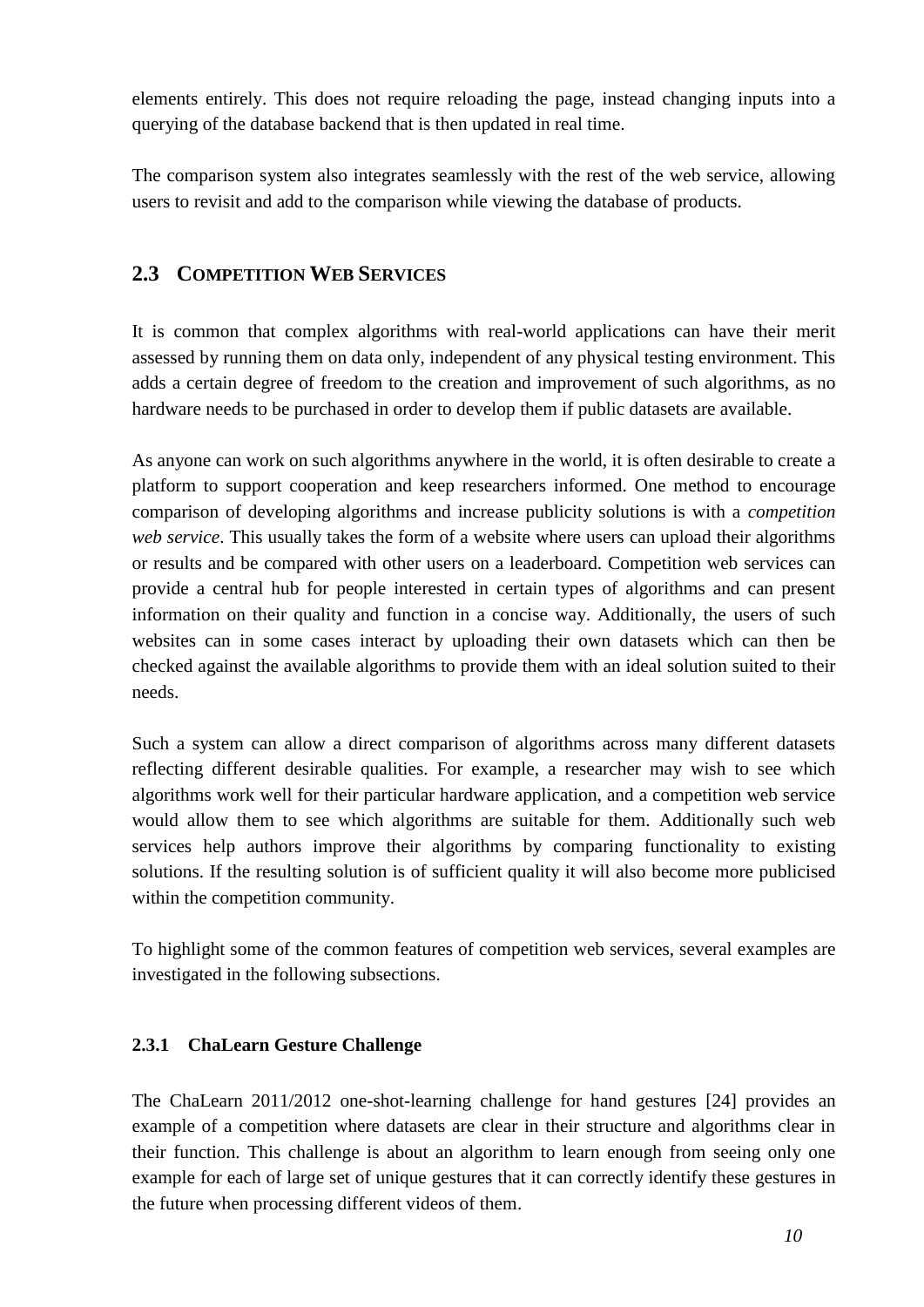The challenge involves datasets composed of colour videos and depth videos taken via a Microsoft Kinect. The provided datasets include a set of training videos taking the form of many gestures with associated truth values for every given gesture, a set of self-assessment videos which have provided only one example gesture with associated truth value per unique gesture, and final assessment videos set which are used for leaderboard assessment, again with only one example gesture with a truth value identified per unique gesture [25]. There are three distinct datasets in this problem because it is somewhat original and computationally complex, benefiting from an extra set of data where everything is known so that algorithms can be trained and tested in various ways during preliminary development.

The algorithms are run by the user on the supplied datasets offline [25] and results are uploaded to an external leaderboard website for comparison [26]. As this competition was timed and had prizes, rather than running indefinitely, the leaderboard was published all at once and is not dynamically updated.

#### <span id="page-18-0"></span>**2.3.2 NIPS Feature Selection Challenge**

The Neural Information Processing Systems Conference ran a competition of data feature selection algorithms as part of a workshop on feature extraction [27]. A description of the workshop and associated competition states that "The purpose of the workshop is to bring together researchers of various application domains to share techniques and methods" [28].

This particular type of algorithm aims to find patterns within a large set of numerical data in order to break it down into a representation of its features that can provide insight into the makeup of the data [29]. Feature selection algorithms can have many goals, and the data that is required to be analysed can vary greatly as well, so the challenge provides five datasets which attempt to emphasise different properties. The datasets vary in size, sparsity, and the number of features involved [30]. Each dataset is further divided into training data for using however the user sees fit, validation data for comparing solution quality before the end of the competition, and testing data for comparing final solutions publicly after the competition ends. In order to assist users, the instructions specify the format of the data and provide a sample program to read it into algorithms and write output in a format useful for the competition.

When a user uploads a solution, they are supplying output data from their algorithm that is generated on their own computer using the provided datasets. The user has the option to upload either development submissions which can include results attained from any combination of the five datasets and can be submitted anonymously, or to upload final solutions which have to contain results for all datasets and have the user's name attached publicly. The competition took into account each user's five most recent final submissions for the purpose of ranking. Although it has finished, the competition still allows users to upload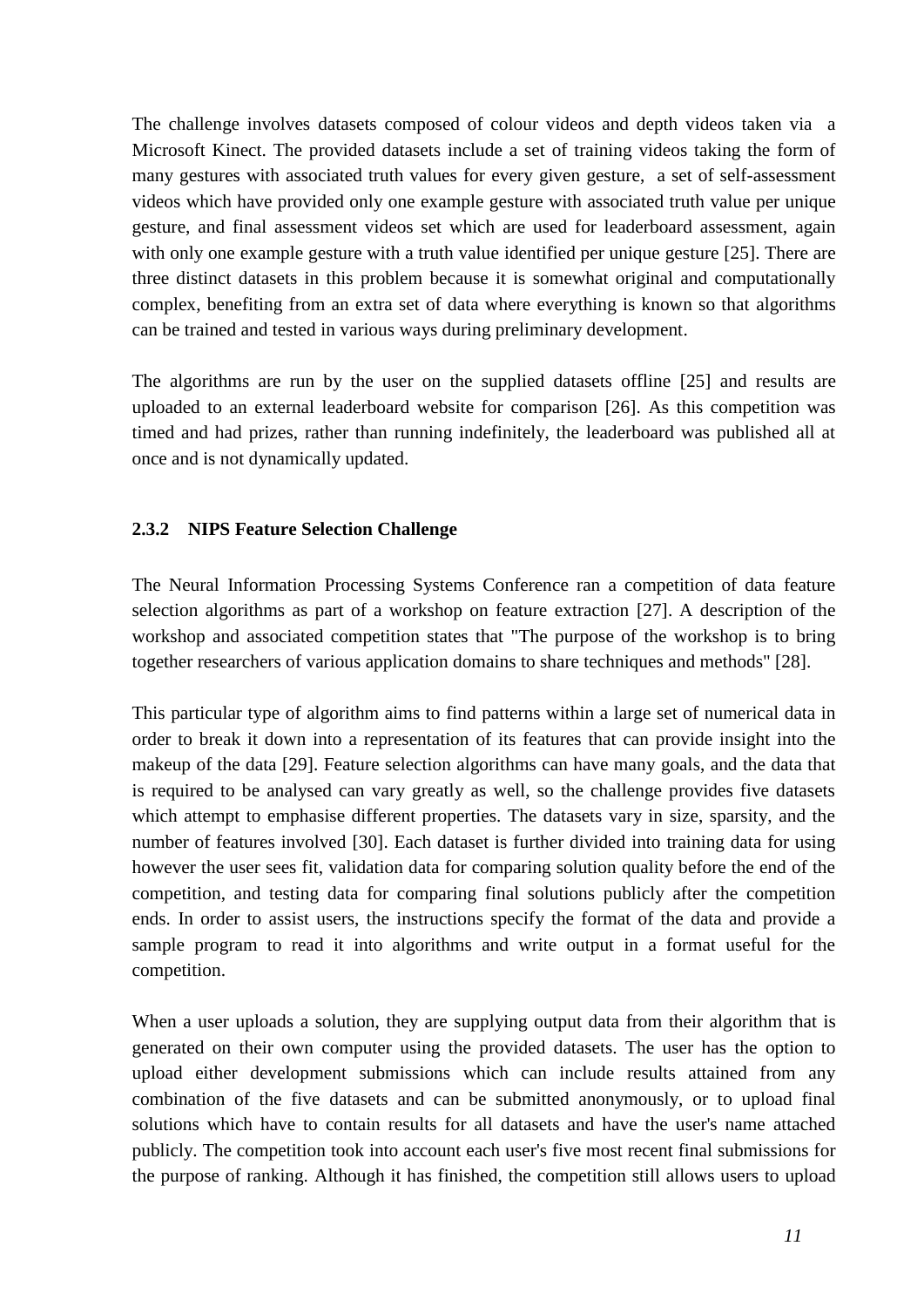their results. This is simply for the purpose of comparison and these submissions are clearly marked as post-competition.

|                | <b>Method</b>                                      | <b>Balanced Error</b> |              |             | <b>Area Under Curve</b> |              |             |
|----------------|----------------------------------------------------|-----------------------|--------------|-------------|-------------------------|--------------|-------------|
| <b>Rank</b>    |                                                    | <b>Train</b>          | <b>Valid</b> | <b>Test</b> | <b>Train</b>            | <b>Valid</b> | <b>Test</b> |
| $\mathbf{1}$   | <b>Optimized svc</b>                               | 0.0096                | 0.0213       | 0.0606      | 0.9978                  | 0.9867       | 0.9738      |
| $\overline{2}$ | <b>Optimized svc/TP</b>                            | 0.0094                | 0.0213       | 0.0607      | 0.9978                  | 0.9867       | 0.9738      |
| 3              | <b>Optimized svc/TP wcv</b>                        | 0.0094                | 0.0213       | 0.0607      | 0.9978                  | 0.9867       | 0.9738      |
| 4              | Normalization, Signal 2 Noise (Feature Ranking), S | 0.0094                | 0.0213       | 0.0607      | 0.9978                  | 0.9867       | 0.9738      |
| 5              | update                                             | 0.0159                | 0.0176       | 0.0614      | 0.9736                  | 0.9703       | 0.9429      |
| 6              | final the2nd                                       | 0.0111                | 0.0120       | 0.0622      | 0.9963                  | 0.9965       | 0.9680      |
| $\overline{z}$ | BayesNN-DFT-combo+v                                | 0.0037                | 0.0034       | 0.0648      | 0.9999                  | 0.9997       | 0.9720      |
| 8              | Aggregate 2                                        | 0.0208                | 0.0238       | 0.0652      | 0.9911                  | 0.9937       | 0.9718      |
| 9              | final submission 2                                 | 0.0211                | 0.0221       | 0.0653      | 0.9930                  | 0.9930       | 0.9660      |
| 10             | final submission                                   | 0.0211                | 0.0221       | 0.0661      | 0.9930                  | 0.9930       | 0.9660      |
| 11             | mixed                                              | 0.0025                | 0.0007       | 0.0675      | 0.9982                  | 0.9993       | 0.9290      |
| 12             | normalize-pacbank-svm-cv                           | 0.0069                | 0.0203       | 0.0681      | 0.9979                  | 0.9868       | 0.9702      |
| 13             | <b>BayesNN-DFT-combo</b>                           | 0.0039                | 0.0526       | 0.0684      | 0.9998                  | 0.9827       | 0.9722      |
| 14             | <b>BayesNN-DFT-combo</b>                           | 0.0037                | 0.0523       | 0.0687      | 0.9998                  | 0.9826       | 0.9721      |
| 15             | Aggregate 1                                        | 0.0188                | 0.0330       | 0.0690      | 0.9922                  | 0.9870       | 0.9722      |

<span id="page-19-1"></span>**Figure 2: Several columns of the NIPS challenge leaderboard, showing evaluation metrics and ranking.** 

The leaderboard is broken down into a global leaderboard for combined measures over all five datasets, as well as individual leaderboards for each dataset. Each dataset result is broken down into three measures including the primary balanced error rate measure, an area under curve measure, as well as statistics about the fraction of features and probes used by the solution. These results are further subdivided by sub-datasets, with the testing dataset being the official measure of result quality. By default the leaderboards are ranked by lowest balanced error rate for testing datasets. The leaderboard can be sorted as desired by clicking the desired column heading, and clicking result names leads to a description of the method and a summary of the results [31].

The NIPS competition has several security features in place to ensure that submissions are done as they desire. In order to avoid overloading the web server by exploiting its most resource intensive components, there is a limit of 5 submissions per day from one origin [30]. Additionally, there are measures in place to discourage cheating within the competition. It is stated that the organisers will, after the competition closes, run the results of final leaderboard submissions through supporting algorithms to detect deviations between the results uploaded and the accuracy achievable with the set of features associated with the results [30]. There is also a requirement that the user supply their real name to use the web service, and publicise it for graded submissions [30].

#### <span id="page-19-0"></span>**2.4 PROBLEM SPECIFICATION**

The aim of the project is to design and build a competition web service to simplify comparison of attitude estimation algorithms and promote information sharing within the aerial robotics community. The project will aim to be robust such that the highly varied inputs and outputs of attitude estimation algorithms can be supported. In addition it will utilize web development frameworks to make constructing the web service efficient and bind together the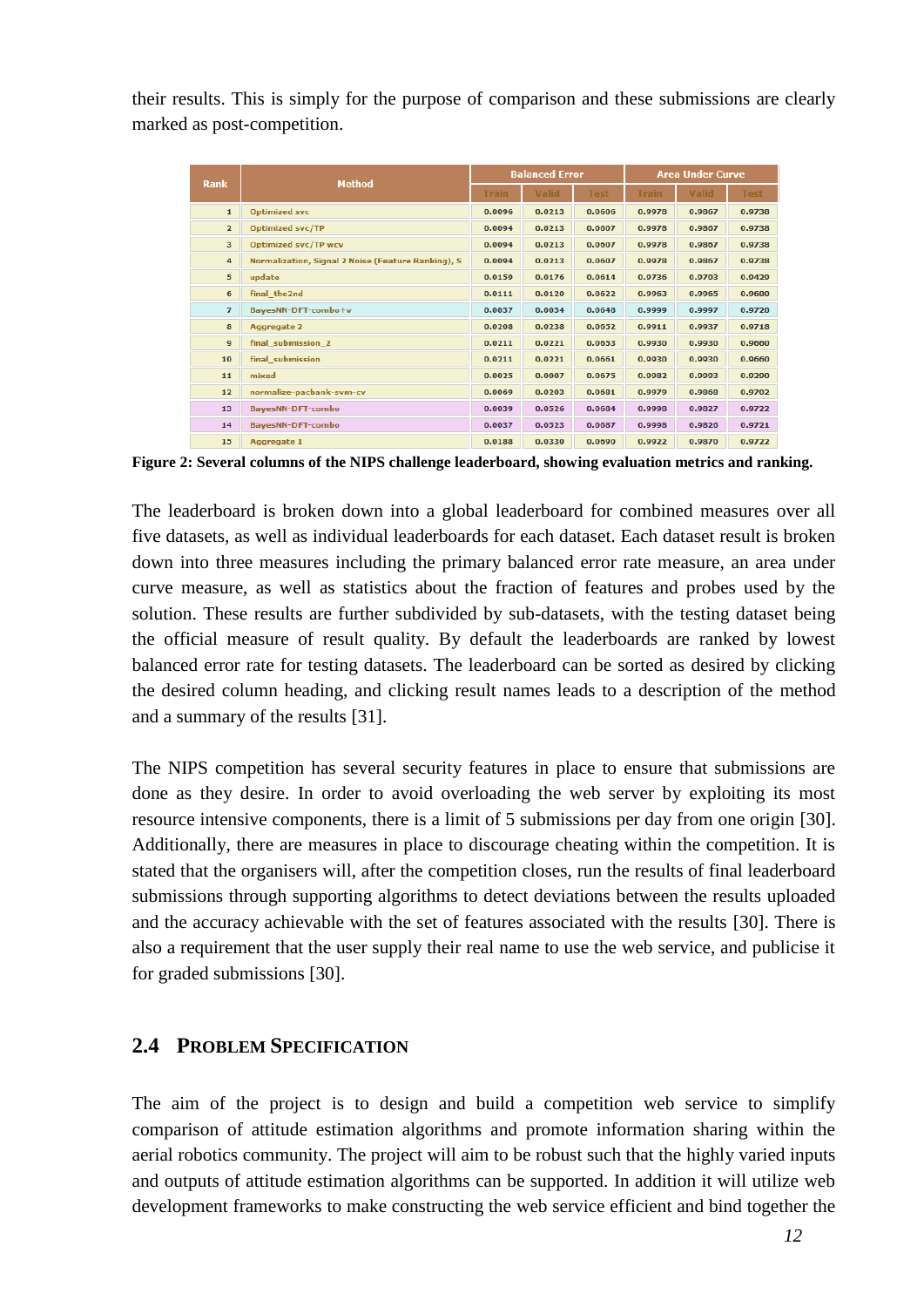web frontend with the database backend. A structure similar to existing competition websites is to be aimed for, where results are uploaded to the website and compared on a central leaderboard. High level analysis of the problem including scope is given in more detail in Section [3.1.](#page-21-1)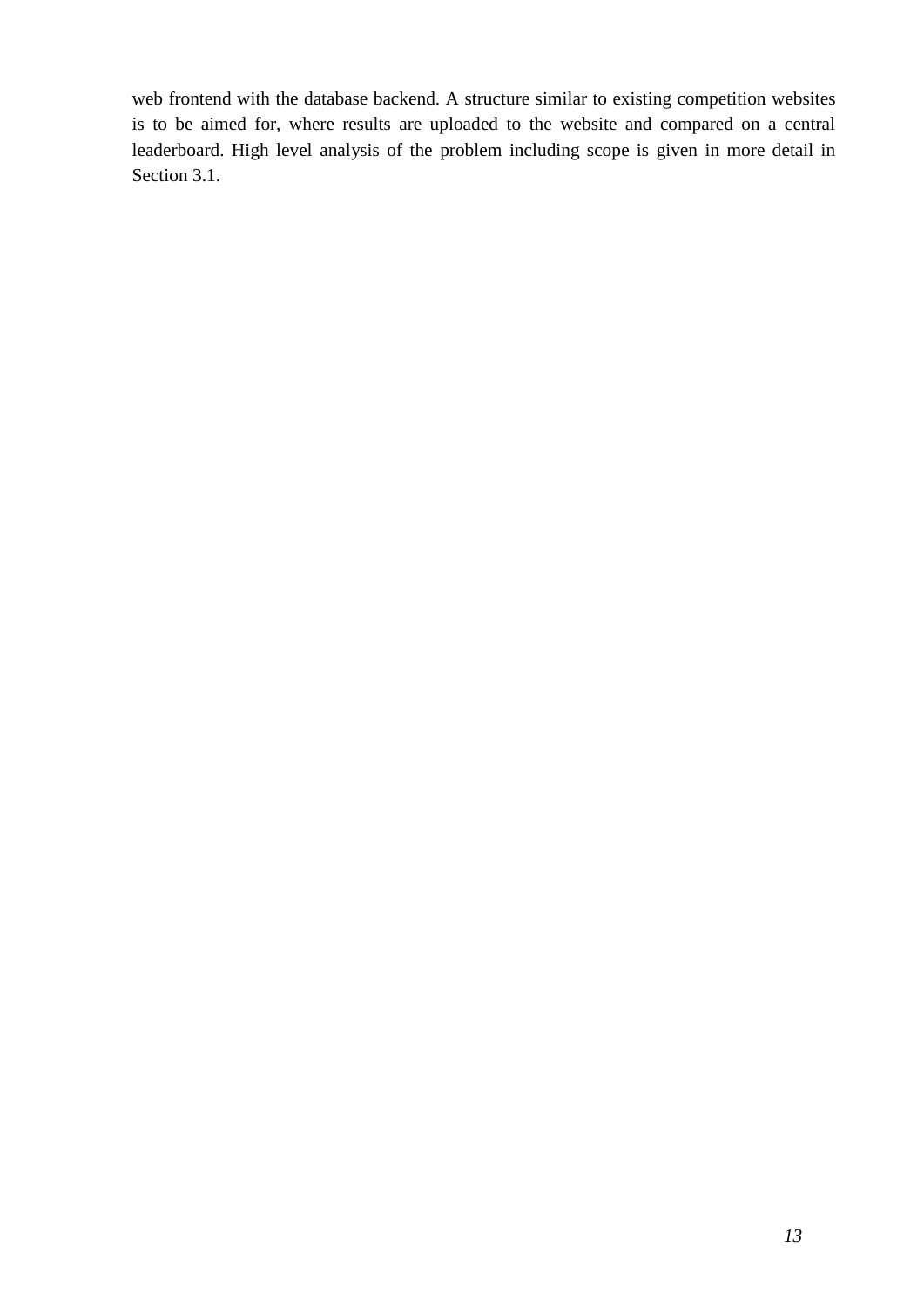## <span id="page-21-0"></span>**Chapter 3 Design Methodology**

In this chapter the project aims are analysed, tools for the project are selected, and the methodology for detailed design is considered. Section [3.1](#page-21-1) considers the requirements of the project by analysing the given problem and provides in detail the scope of the project. Section [3.2](#page-22-0) explains the methodology and results of selecting resources for web service development. Section [3.2.3](#page-29-0) considers the methodology for the detailed design process.

#### <span id="page-21-1"></span>**3.1 PROBLEM ANALYSIS AND SCOPE**

Given the problem of developing a robust competition web service for attitude estimation, the first step is to understand the problem and its complexities. One of the most important considerations before thinking in detail about the project is the presence of existing code written by another student which already handles some of the functions that would be required of the web service.

The competition web service fundamentally aims to supply information about the interactions of algorithms and datasets, and the actual production of a system to attain information about this is outside of the scope of the project. Another student, Conor Horgan, has already produced the fundamental components of a system to run simulations of algorithms on data. This system will be called by the web service to deal with these functions. It includes algorithm-dataset compatibility tests, strict formats for these inputs, and several other functions which can be used to add functionality to the thesis project. The details of this system and how it relates to the project are considered in Section [4.4.](#page-41-0) With this supporting attitude estimation package in mind, the first element of the problem to be considered was what the overall system would end up being made of, and what should go into it.

The system would be required to store user data, including datasets, actual algorithms, and the results to be published on the leaderboard. Based on the consideration of complex web services in Section [2.2](#page-14-1) and these data storage requirements, it was clear that the system would require a non-trivial database backend. This database would have to be used to generate content for the web frontend, and due to the nature of Conor's simulation system there would have to be some processing of the data, such as files of output points being converted into quantitative measures suitable for the leaderboard. This functionality would be expressed in modules that interact with both the database backend and the web frontend.

The web frontend for this system would be required to allow users to upload their own data to the system and to perform some processing of the data so that it can be displayed in meaningful ways. As the project is time-limited and technical in nature, the textual and visual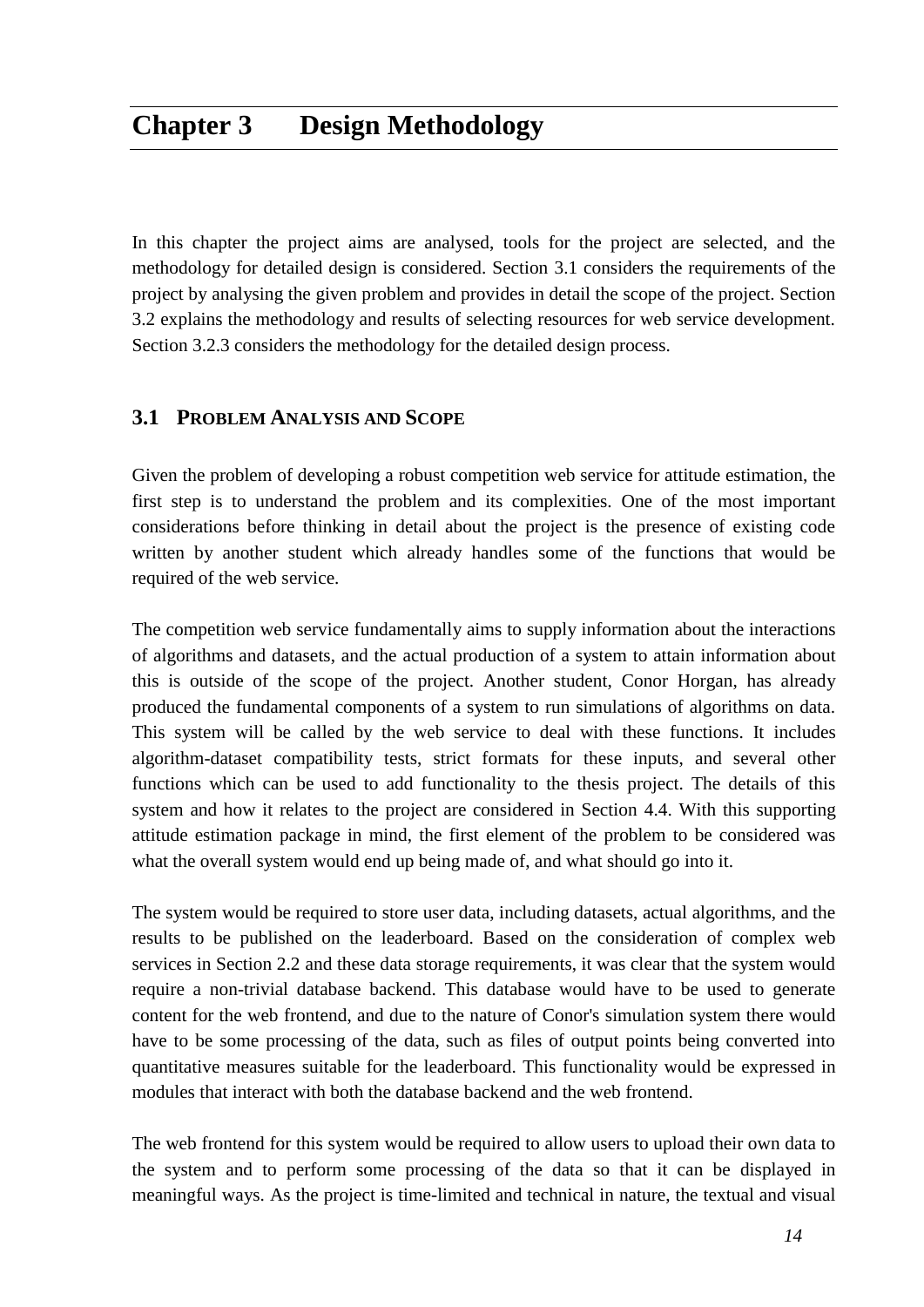content of the website will not be focused on. In the simplest cases of information processing, it may just have to read data from the database and order it by name or date, such as displaying a list of available datasets. Basic functionality of the web frontend such as this is considered in Section [4.3.](#page-37-0) However, as the web service would be required to potentially store a large amount of datasets and algorithms, it would be necessary to have a system for sorting these such that only results relevant to the user's needs are presented. For example, someone wishing to compare their algorithm that takes in specific inputs may wish to compare to only other algorithms compatible with the same inputs. The web service could ideally be queried to present algorithms with similar inputs and also datasets which both algorithms would be able to run on. Performing a complex query like this would require the user to make multiple selections, and making such a process easy for the user goes beyond what can be achieved by simply clicking on links to other pages. As such, asynchronous database communication would be required in this situation. This advanced functionality is considered in Section [4.5.](#page-42-0)

In addition to these tasks which relate primarily to the attitude estimation competition, the product must also have some elements common to most advanced user-driven web services. These include primarily a secure user system and general security. The challenge web services investigated in Section [2.3](#page-17-0) generally had somewhat basic user systems, focusing on just making users log in to interact with their services. However, in the case of the project the system would likely be used primarily for research and comparison rather than short-term prize-driven competitions. As such, a more robust user system will be considered. This system will aim to allow for team-based contributions and sharing within small communities, similar to the user-group based code repository web service Bitbucket investigated in Subsection [2.2.2.](#page-16-0) With a sufficiently advanced user-group driven system it would be possible for researchers to choose whether they share information with a small group, exclusive other parties, or the whole user-base. The same customisability could in turn be applied to modification and control of content. This goal also relates heavily to security, as such a system if well implemented can give users much more control over their content and its security.

Security must also be handled by ensuring that the system as a whole lacks exploitable weaknesses, especially ones that could be used to extract or affect private data. Secondarily, the system should also be robust to attempts to overload its processing with repeated commands or requests. Although security flaws can mostly avoided by choosing wellestablished web design concepts and keeping the system simple, certain complexities within it and within web design in general make this a challenging consideration. As such, it will be explored where applicable, but some of its complexities lie beyond the scope of the project.

#### <span id="page-22-0"></span>**3.2 RESOURCE SELECTION**

Before construction of the web service could begin, appropriate supporting software had to be chosen. Due to time limitations and the scale of the project, formal benchmarking was only applied to the choice of the web development framework as show in Subsection [3.2.2.](#page-24-0) This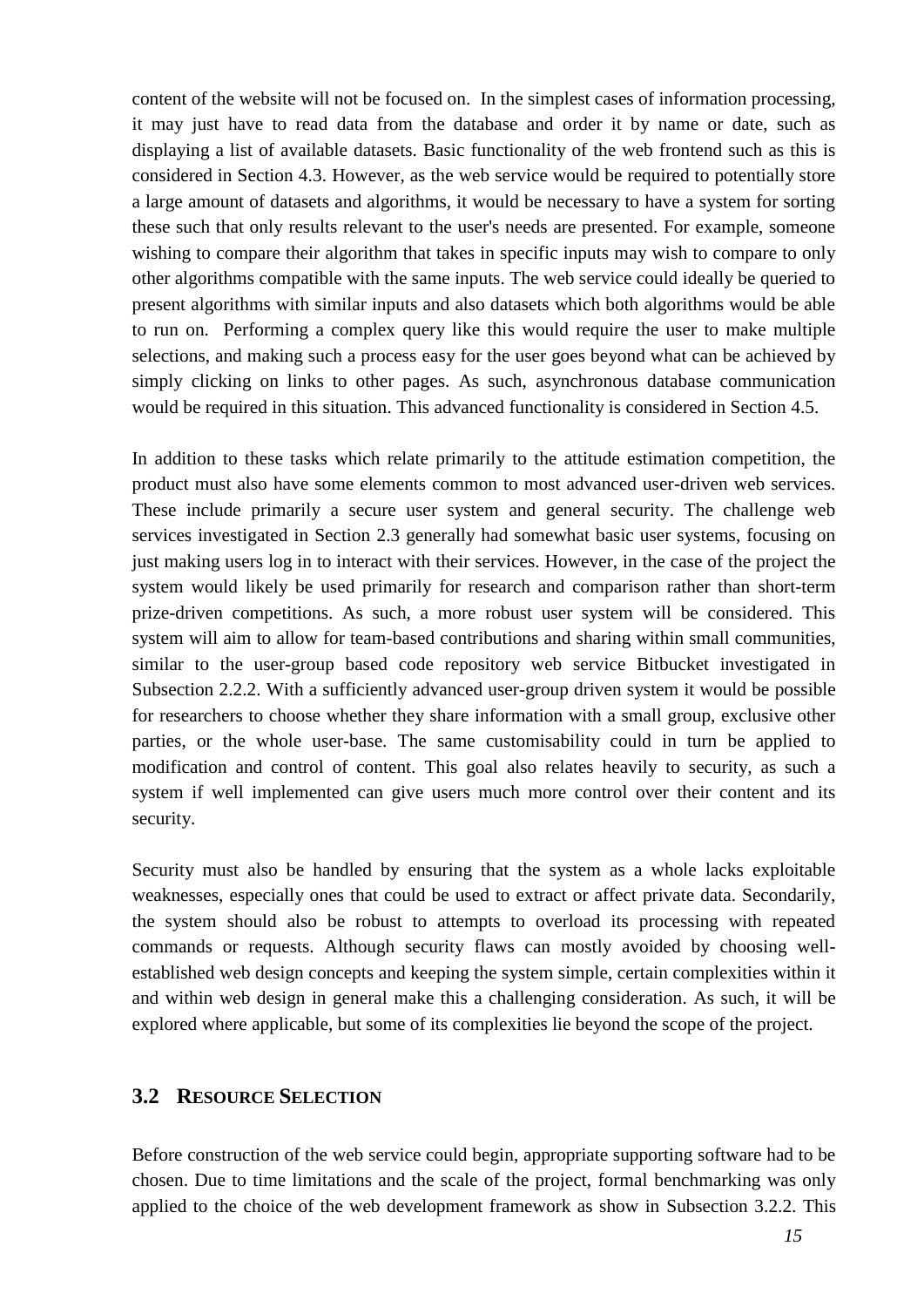was by far the most critical choice, which would determine a lot of the other systems to be used and how the system would be developed in general. Some choices such as the development environment and database backend required only minor comparisons, while selecting an appropriate web development framework from a pool of dozens of viable options required more thought.

#### <span id="page-23-0"></span>**3.2.1 Development Software Package Selection**

Early in the project the decision was made to use some form of the well-established LAMP (generally Linux, Apache, MySQL, PHP) software bundle to create the prototype. This software bundle has the advantage of being free, open source, and very well documented. It has been heavily used by web developers for years, and the majority of web services and servers make use of some form of it [32]. The bundle can have various similar systems substituted into it, but the majority of variations focus on similarly robust and free open source software [33].

The chosen Linux system was Debian 7.1. This system was selected because it is very focused on stability and the elimination of bugs from its modules by including only verified versions of software which have been released for sufficiently long to reveal any flaws [34]. This property makes it popular for web development, where stability is crucial [35]. Between the focus on stability and popularity for web development it became a clear choice for development operating system.

Similarly, Apache 2 was chosen as the web service hosting software as it is still the most well documented and widely used software package for this purpose [36]. This decision was not analysed heavily as the main focus of the project was development of a prototype, and not long-term hosting. Many

The remaining two software packages, which consisted of the database system and the scripting language (referenced as MySQL and PHP in the most common version of LAMP), presented more complex decisions, as these would affect how the development went heavily, and more options were available. The database system is considered in Subsection [3.2.3](#page-29-0) and the scripting language in [3.2.2.](#page-24-0)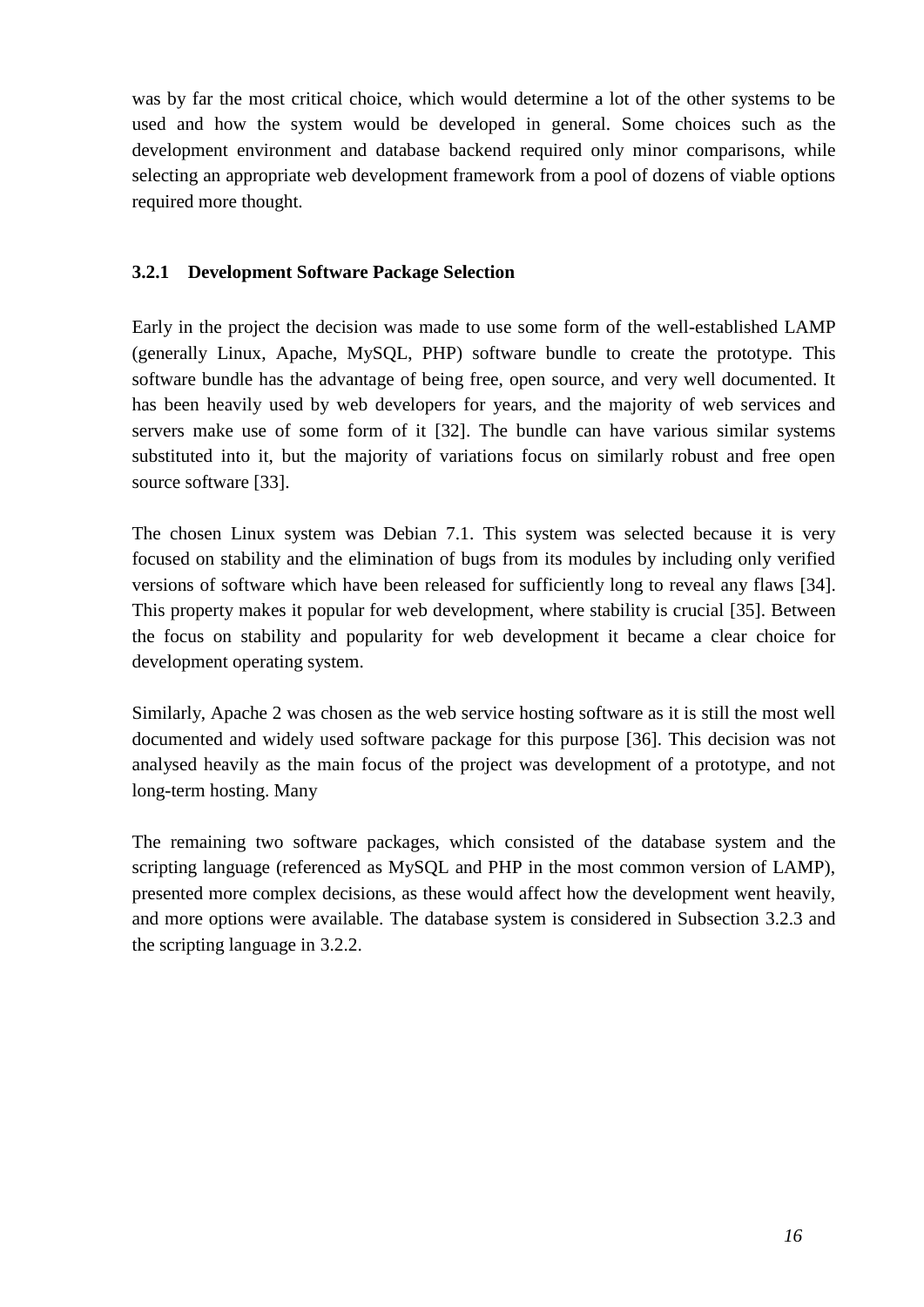#### **3.2.2 Web Development Framework Benchmarking**

The purpose of a web development framework when developing a web service is to supply basic functionality and reduce the effort required to add new content. This is an essential step in web development, as to work from the ground up on a time-limited project is unfeasible and unnecessary. Doing this in a structured way is important, as certain frameworks may lack features essential to the project or be unnecessarily difficult to begin working with [37]. The wide variety of similar web frameworks means that this is not a simple choice. As such, benchmarking each framework against all relevant characteristics was completed to narrow down the choice and select the ideal framework for the project.

For this particular decision several tables of weighted qualities were derived from research and qualitative ideas of the importance of different attributes on product development. Attaining reasonable measures for the performance of complex software systems that are updated and modified frequently required the use of approximation based on opinions expressed in books, on online forums, and as part of various other internet documents. Due to the sheer number of options, this was simplified by only assessing the most popular web development languages and frameworks that can be used to create complex web services, and also by breaking the benchmarking process into levels where each eliminated more results to avoid overcomplicating each comparison.

<span id="page-24-0"></span>To begin the process, commonly used base languages for the framework were ranked based on several desirable attributes. Documentation and popularity ranked highly as they directly impact the ease of finding resources, examples, and troubleshooting problems online. The author's familiarity with the language was weighted heavily as well, but not so much as to invalidate any languages I did not know. Additional criteria were chosen based on the context of the web service project at the ANU. The first of these was a bonus score for Python on account of it being the language which the attitude estimation algorithm package associated with this project is written (see Section [4.4](#page-41-1) for details); thus being a language the web service must interact with initially, as well as a language other people working within this area are likely to be familiar with. The second criterion was based on the likelihood of ANU students possibly working to extend this project in the future being familiar with the language. Java and Python received high ratings here as they are favoured in the coursework provided at the ANU.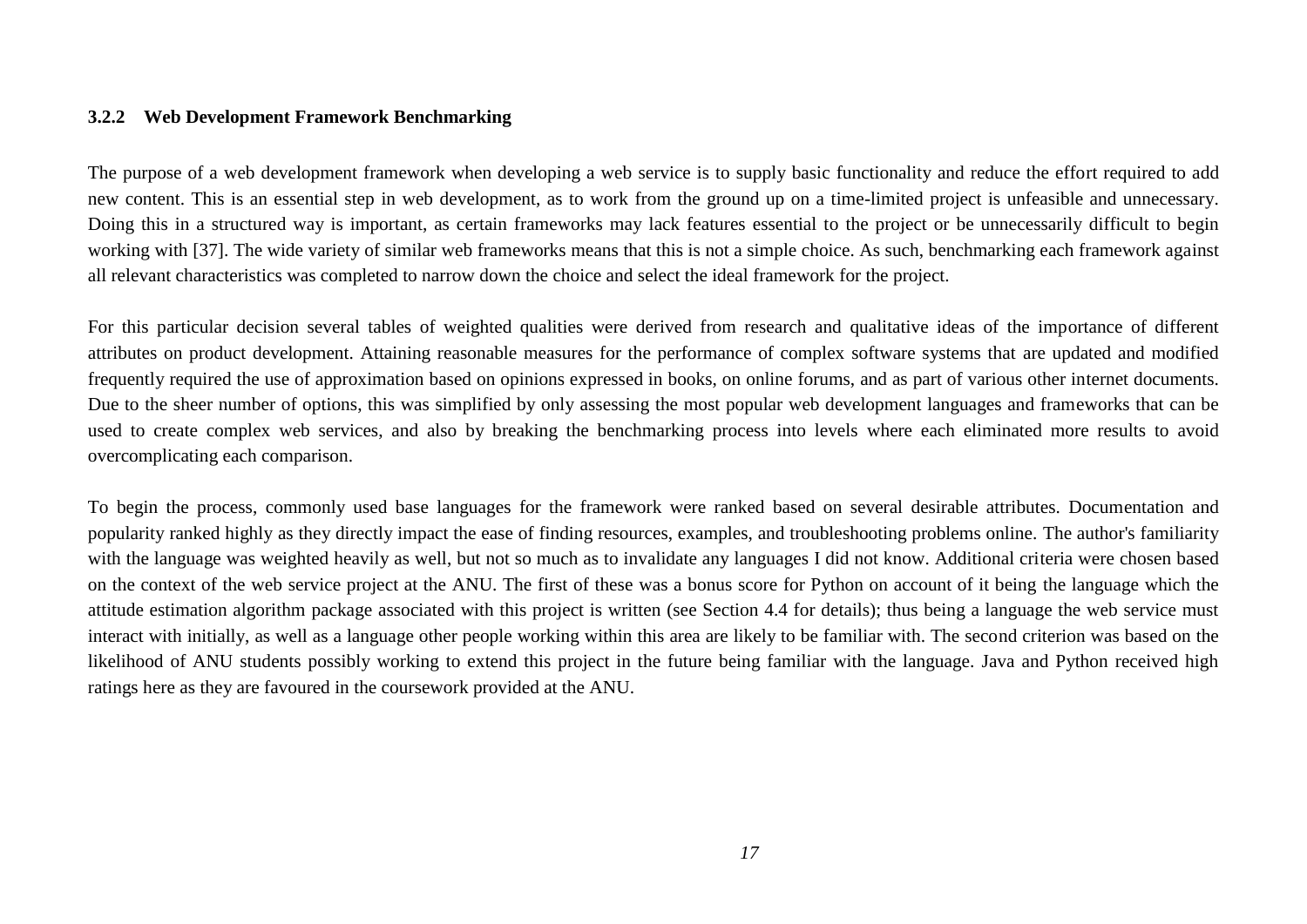|                   | Popular           | <b>Popularity for Web</b>     | Apparent           | <b>Scripting</b>   | Same as           | <b>Ease for</b> |              |
|-------------------|-------------------|-------------------------------|--------------------|--------------------|-------------------|-----------------|--------------|
|                   | <b>Frameworks</b> | <b>Servers</b> [38] [39] [40] | Documentation [38] | Language           | <b>Supporting</b> | <b>Future</b>   |              |
| Language          | $[37]$            | $[41]$                        | [39] [42]          | <b>Familiarity</b> | Code              | <b>Students</b> | <b>Total</b> |
| <b>ASP.NET</b>    | ASP.NET MVC       | ⇁                             | 7                  | $\mathbf 0$        | $\Omega$          | $\mathbf 0$     | 35           |
| <b>CFML</b>       | Fusebox           | 5                             | 6                  | $\mathbf 0$        | $\Omega$          | 0               | 27           |
|                   | JavaServer        |                               |                    |                    |                   |                 |              |
| Java              | Faces             | 6                             | 8                  | 4                  | 0                 | 5               | 55           |
| <b>JavaScript</b> | Backbone.js       | 6                             | 8                  | 1                  | $\Omega$          | 0               | 38           |
| Perl              | Catalyst          | 8                             | $\overline{7}$     | 1                  | $\Omega$          | 0               | 42           |
| <b>PHP</b>        | <b>CakePHP</b>    | 10                            | 10                 | 1                  | $\Omega$          | 0               | 54           |
| Python            | Django            | 8                             | 8                  | 3                  | 1                 | 3               | 60           |
| Ruby              | Ruby on Rails     | 8                             | 8                  | 0                  | $\Omega$          | 0               | 40           |
| <b>Weights</b>    |                   | 3                             | $\overline{2}$     | 4                  | 5                 | $\mathbf{1}$    |              |

**Table 1: Benchmarking scores for selecting the web development programming language.** 

<span id="page-25-0"></span>It should be noted that many sources were used to determine fair approximations of benchmarking values, and for practical reasons only the most important or informative of these are referenced.

The three highest scoring programming languages were selected to be evaluated in more detail. The top languages were clearly Python, Java and PHP. These margin by which these came out on top suggests that even selecting slightly different weightings or scores would provide the same results.

For the next step, three popular and widely used web frameworks for each language were chosen to be benchmarked against each other. The score associated with the programming language remained, and added to by high level characteristics of the frameworks. It should be noted that these are complex systems and the majority of information on them is from subjective online sources often based on the experiences of individuals. As such, this process is not absolute, but it is adequate for selecting a viable framework.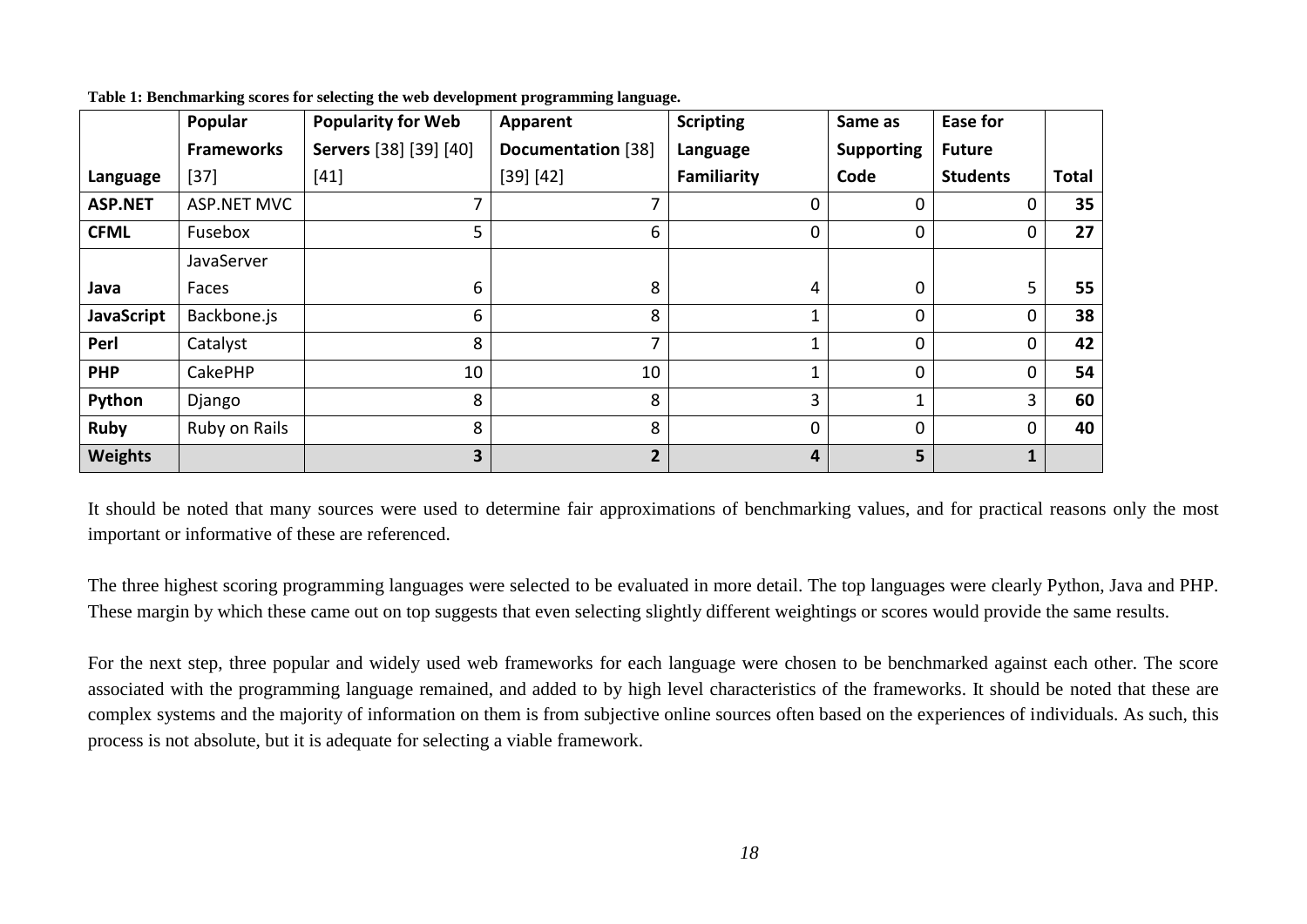On this level one of the most important characteristics was chosen to be feature completeness, regarding how many functions can be achieved easily within the framework. Simplicity was chosen as equal to this, measuring how easily learned and applied the framework was considered. Additionally, the community of the framework was considered. This measure is a combination of documentation, forums, examples, and guides. Finally the performances of the frameworks in completing many operations were compared.

| Language         | Framework [43]        | <b>Inherited Score</b> | Feature Completeness [37] [44] | Simplicity [45] | Community [46] [43] | <b>Speed</b> [47] [48] | Total |
|------------------|-----------------------|------------------------|--------------------------------|-----------------|---------------------|------------------------|-------|
| <b>PHP</b> [49]  | <b>Zend Framework</b> | 54                     | 4                              |                 | 4                   |                        | 92    |
| [43] [50]        | <b>CakePHP</b>        | 54                     | 4                              | 3               | 5                   |                        | 99    |
|                  | Symphony              | 54                     | 4                              | $\overline{2}$  | 3                   |                        | 89    |
| Python           | <b>Django</b>         | 60                     | 5                              | 4               | 4                   | 3                      | 114   |
| [51] [52]        | <b>Pylons</b>         | 60                     | 4                              | 3               | 3                   | $\overline{2}$         | 101   |
| [53] [54]        |                       |                        |                                |                 |                     |                        |       |
| [55] [56]        | web2py                | 60                     |                                | 5               | 3                   |                        | 111   |
| <b>Java</b> [57] | <b>JSF</b>            | 55                     | 3                              |                 | 2                   | 4                      | 85    |
| [58]             | <b>Struts 2</b>       | 55                     | 4                              |                 | 3                   | 4                      | 92    |
|                  | <b>GWT</b>            | 55                     |                                | 2               | 2                   | 4                      | 85    |
|                  | <b>Weights</b>        |                        | 4                              | 4               | 3                   | $\overline{2}$         |       |

**Table 2: A high-level benchmarking of important features for popular web development frameworks of selected programming languages.** 

<span id="page-26-0"></span>From this level three frameworks were selected for detailed comparison. Although the three Python frameworks came out on top, due to the relatively low score of Pylons compared the other Python frameworks the third framework was selected as the highest scoring non-Python framework. Thus Django, web2py, and CakePHP continued to the next level of comparison.

For the final comparison the previous characteristics were expanded into several where possible. These were examined in greater detail to select what would seem to be the ideal framework for the basis of the attitude estimation competition web service. Most of the characteristics chosen are self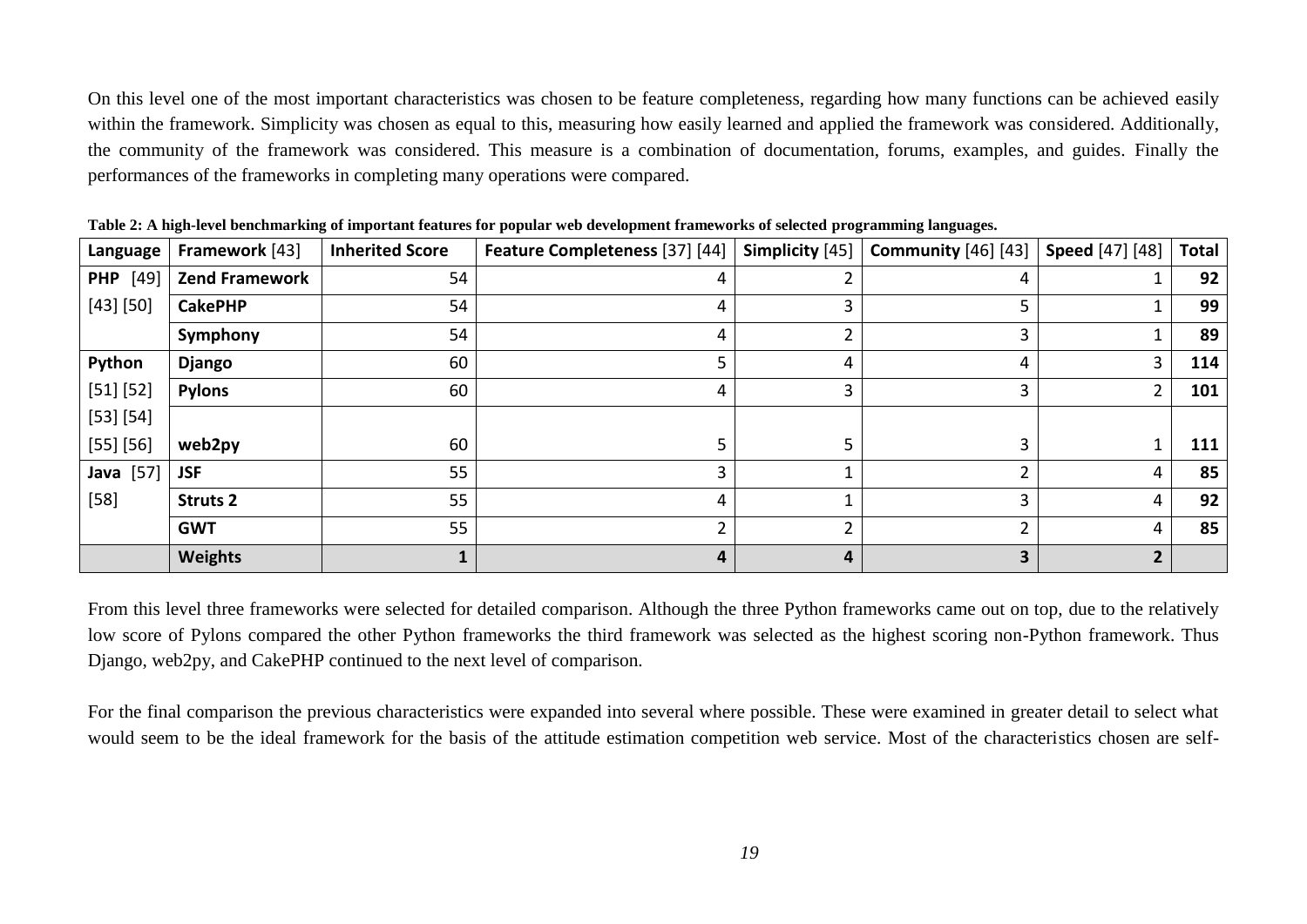explanatory. Maintainability and future proofness were added to represent the likely ease of other people understanding and changing functionality of the product at a later date, and the probability that the framework will continue to be popular and widely used in the future.

|                        | Language           |                   |                        |                        | <b>Features</b>               |                  |                     |
|------------------------|--------------------|-------------------|------------------------|------------------------|-------------------------------|------------------|---------------------|
|                        |                    | <b>Simplicity</b> | Same Language as       | <b>Ease for Future</b> | <b>Database Interactivity</b> | Code             | <b>User Account</b> |
| <b>Framework</b>       | <b>Familiarity</b> | $[59]$            | <b>Supporting Code</b> | <b>Students</b>        | [60] [61]                     | <b>Execution</b> | Management          |
| [62]<br><b>CakePHP</b> |                    |                   |                        |                        |                               |                  |                     |
| [63] [64]              |                    |                   | 0                      |                        |                               | 4                | 4                   |
| [62]<br><b>Django</b>  |                    |                   |                        |                        |                               |                  |                     |
| [63] [65] [66]         | 3                  |                   |                        |                        | 4                             | 3                |                     |
| [65]<br>web2py         |                    |                   |                        |                        |                               |                  |                     |
| [67]                   | 4                  | 4                 |                        |                        | 4                             | 3                |                     |
| Weights                |                    |                   | 5                      |                        |                               | 4                |                     |

**Table 3: A multipart table showing the detailed benchmarking of selected frameworks. Many of these values are based partially on information used in the previous step of benchmarking.** 

<span id="page-27-0"></span>

| Community            |               |                | <b>Future</b>       |                 |               | Speed             |              |
|----------------------|---------------|----------------|---------------------|-----------------|---------------|-------------------|--------------|
| Internal             | Community     | External       | <b>Feature</b>      |                 | <b>Future</b> | <b>Operations</b> |              |
| <b>Documentation</b> | <b>Forums</b> | <b>Sources</b> | <b>Completeness</b> | Maintainability | Proof $[60]$  | $[47]$            | <b>Total</b> |
|                      |               |                |                     |                 |               |                   | 132          |
|                      |               |                |                     |                 |               |                   | 146          |
|                      |               |                |                     |                 | 4             |                   | 135          |
|                      |               | э              |                     |                 |               |                   |              |

In the final stage Django came out of the process quite notably ahead of the other two options. Although web2py appears to be simpler and easier to work with, Django is more established and would seem to be heavier on features, extensions, and supporting resources. This gives it an advantage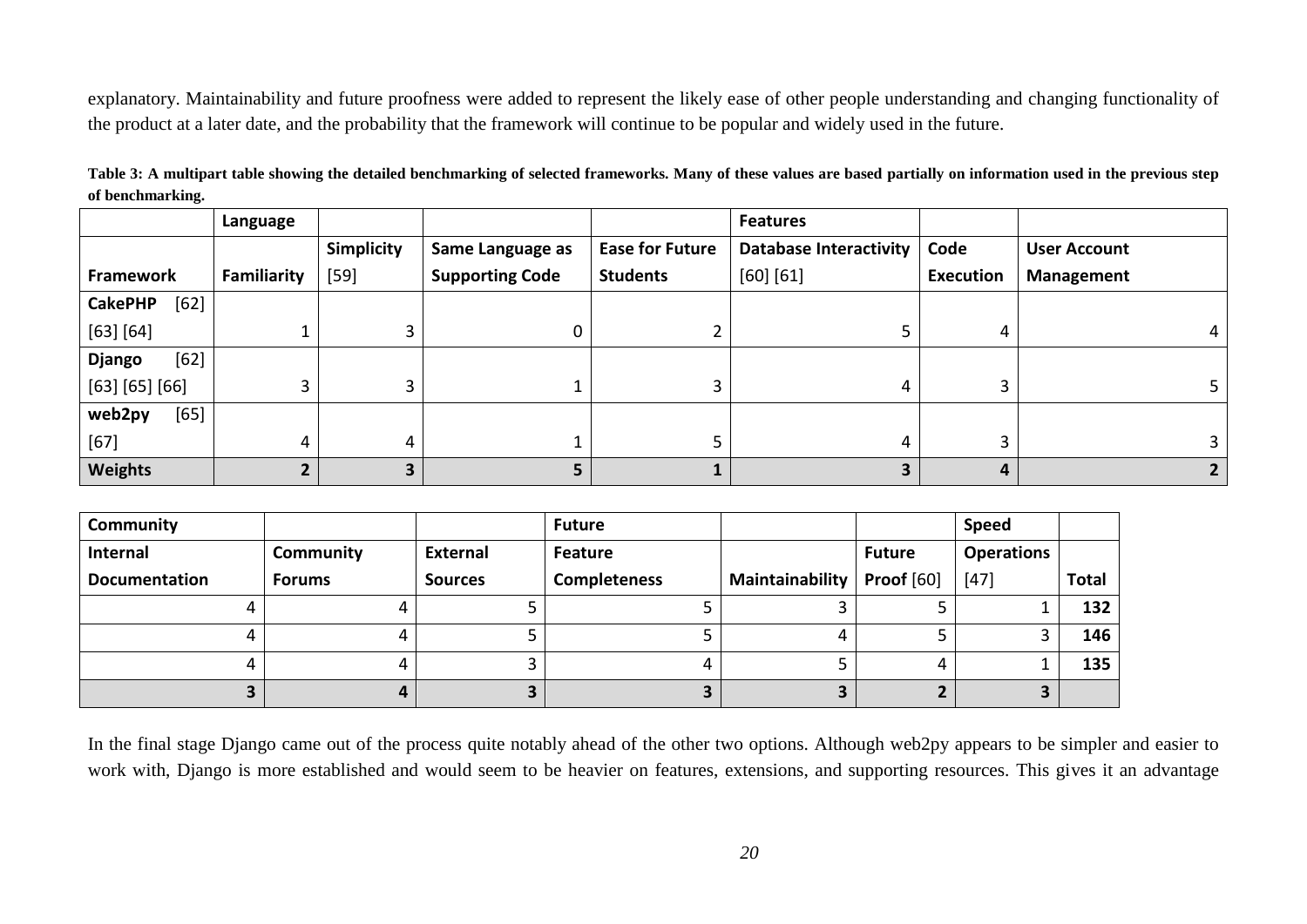when used to create a complicated system, as reflected by the benchmarking values. CakePHP would seem quite similar in many ways to the other two frameworks, except that PHP is a slightly less desirable language for the project as confirmed earlier, and it also seems rather complicated and poor in performance.

With the benchmarking process completed, sensitivity to small changes in weighting was briefly tested and this confirmed that the process was sufficiently robust to consistently result in the same options. Overall, this formal benchmarking process helped to ensure that the development software chosen was adequate to work efficiently on the project within the given time and avoid any major issues in the future of the product, such as the development framework becoming unsupported or outclassed.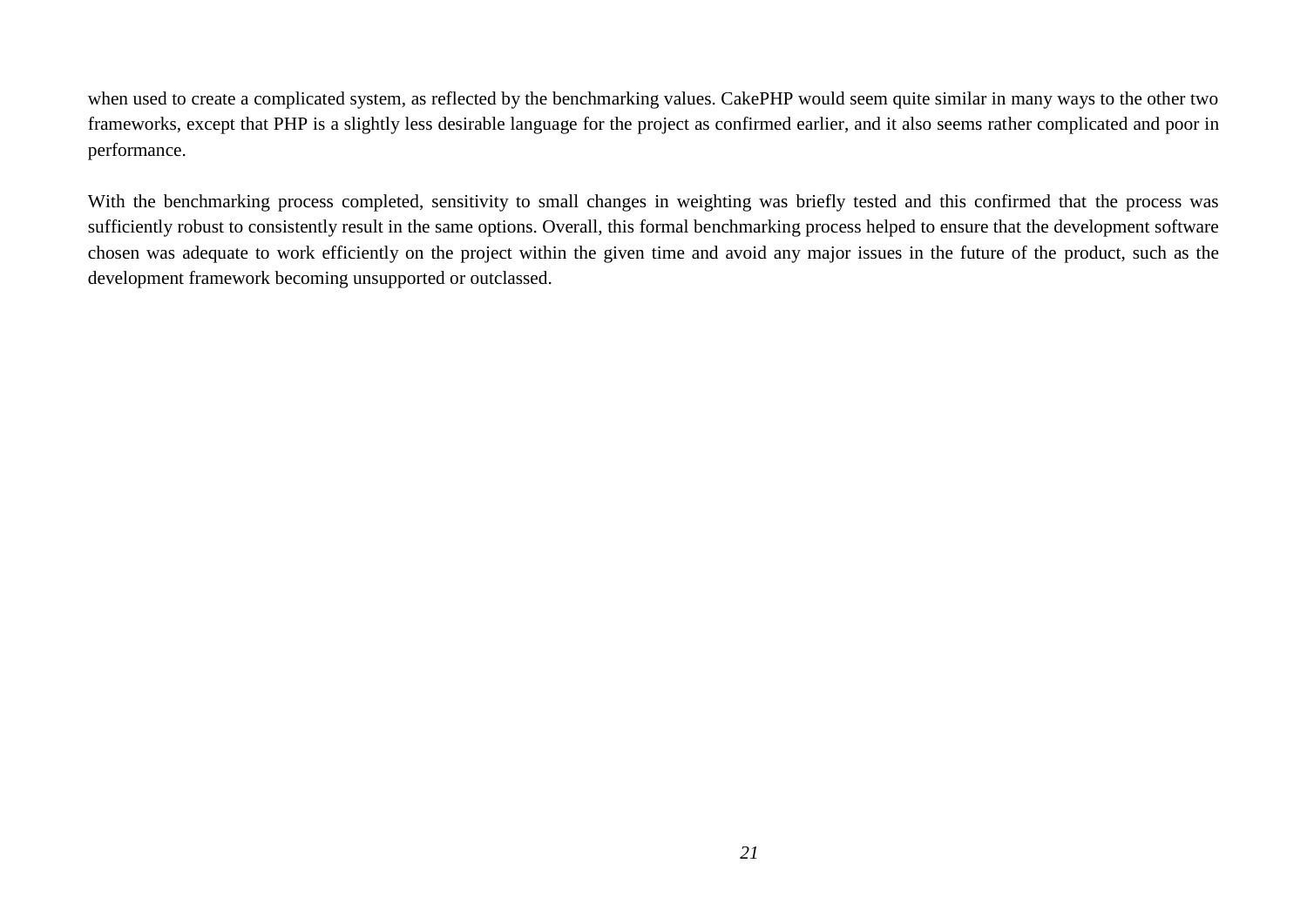#### <span id="page-29-0"></span>**3.2.3 Database System Selection**

The decision of which database backend system to use was heavily influenced by the selected framework, Django. Similar to the framework selection, it was difficult to find any strong evidence for why one system was vastly superior to the others, however with this decision the choices were much more limited.

Django primarily recommends four supported database systems, which include PostgreSQL, MySQL, Oracle, and SQLite [68]. Although other less popular systems are also supported, these will not be considered due to lower probability of being well documented both in general and in their interaction with Django.

Oracle Database was eliminated from the pool because of the author's lack of experience with it. Some limited experience working with SQL-based languages, combined with their competitive quality and feature set [69], made them a superior choice for prototyping. Additionally, Oracle Database is not strictly free software, and the alternatives are open source so this has potential to make them more accessible.

SQLite was eliminated because it is generally considered to lack the power and robustness of the alternative SQL-based systems. It is well-suited for creating small systems or simple prototypes [70], however a prototype built using SQLite must undergo a non-trivial process if it is to be transferred to a more powerful database engine. For a system making extensive use of databases for user control and data storage, the alternative SQL-based systems have stronger advantages [71].

This left two of the most powerful open source database systems in MySQL and PostgreSQL. These two systems appeared to be quite even in terms of performance and functionality, however MySQL was chosen due to its emphasis on speed and its larger popularity [72]. It is also cited to function well with Django [73], and is used in many examples.

#### <span id="page-29-1"></span>**3.2.4 Dynamic Content Systems**

The dynamic content of the web service was primarily the system for attaining lists of algorithms or datasets meeting certain compatibility requirements such that they can be compared to an input. Additionally, he leaderboards should be robust to sorting by multiple result quality measures attached to them, such as error and smoothness. The second task is quite a bit simpler, achievable with a simple script which doesn't require any new data from the database. Generally operations like this are completed with JavaScript, which has become a staple of creating simple dynamic functions of web pages [15]. As such little consideration was put into the system for this goal, however the former case of a system which must interact with the database is a more complex problem.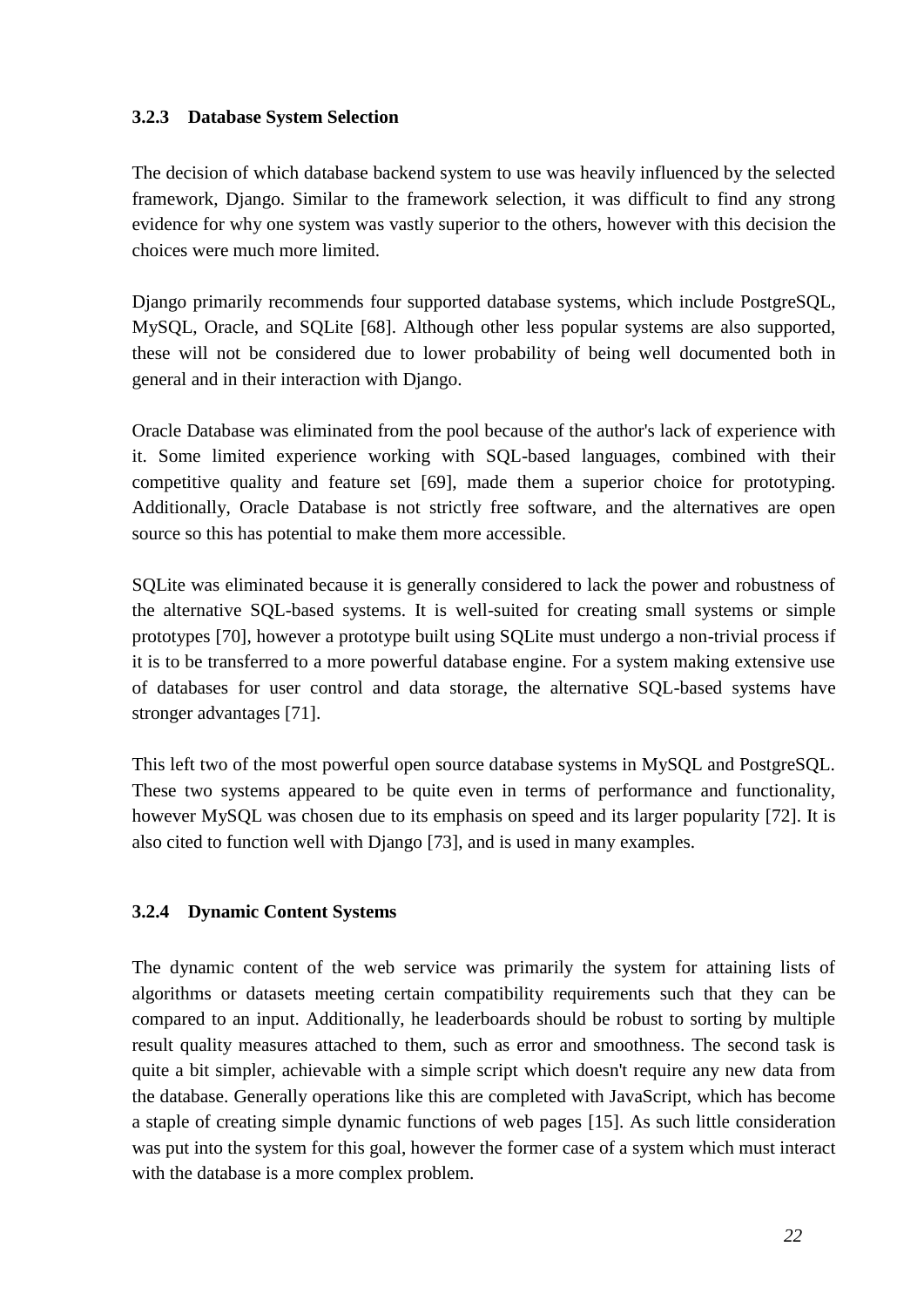In order to retrieve data from the database without loading a new web page every time, an asynchronous database interaction is required, where the database is queried without any effect on the currently displayed webpage. Technologies that are capable of this generally fall under the category of Ajax (Asynchronous JavaScript and XML) systems [74].

For implementing a system capable of the required asynchronous operations, perhaps the most well documented and established technique is with the use of jQuery's Ajax methods. jQuery is a library for advanced JavaScript functionality which is widely used in complex web applications. It focuses on HTML manipulation and Ajax operations amongst other things [75], which makes it well suited to the particular problem. However, another system implementing Ajax operations specifically made for Django exists [76]. This system promised simplified Ajax which was designed to fit perfectly with Django, however it appeared somewhat limited in its quality of documentation, and due to its niche market lacked the numerous and diverse examples present on internet forums and blogs for jQuery's Ajax.

Due to time constraints, the system implementation was attempted in Dajax, however this ended up failing to provide results in time due to the lacking documentation as discussed below in Section [4.5.](#page-42-0) It is possible that in this case simplicity is not a sufficient determinant to justify selection on its own, as the lack of widely varied examples and general community understanding hindered the use of the apparently simpler Dajax system. Although jQuery would have required some knowledge of an additional language and library in JavaScript and jQuery, the time taken to implement a system in it could have been less due to the presence of higher quality and more diverse examples and guides. Being able to easily view cases where other programmers have faced similar issues is an invaluable tool for troubleshooting complex systems, and the lack of this held back the asynchronous compatibility checking system's implementation.

#### <span id="page-30-0"></span>**3.3 DETAILED DESIGN PROCESS**

With resources chosen and after some preliminary high level design as detailed in Section [4.1,](#page-32-1) the project's next phase began. The design was not complete, but because of detailed resource selection the project was at a stage where software development could begin without being likely to cause any major unforseen issues such as designed components being incompatible with the limitations of their chosen systems. However, the software development systems are not completely unconstrained, and have specific ways in which products must be implemented in them. These factors can play a heavy role in the design process of products, and in order to avoid dead ends in certain development paths while maintaining progress, they can be considered in parallel with design.

As such, the methodology chosen for detailed design was an iterative design and build process wherein the specifics of the implementation in a certain language and system could affect the design of a subsystem. This simultaneous evolving design and implementation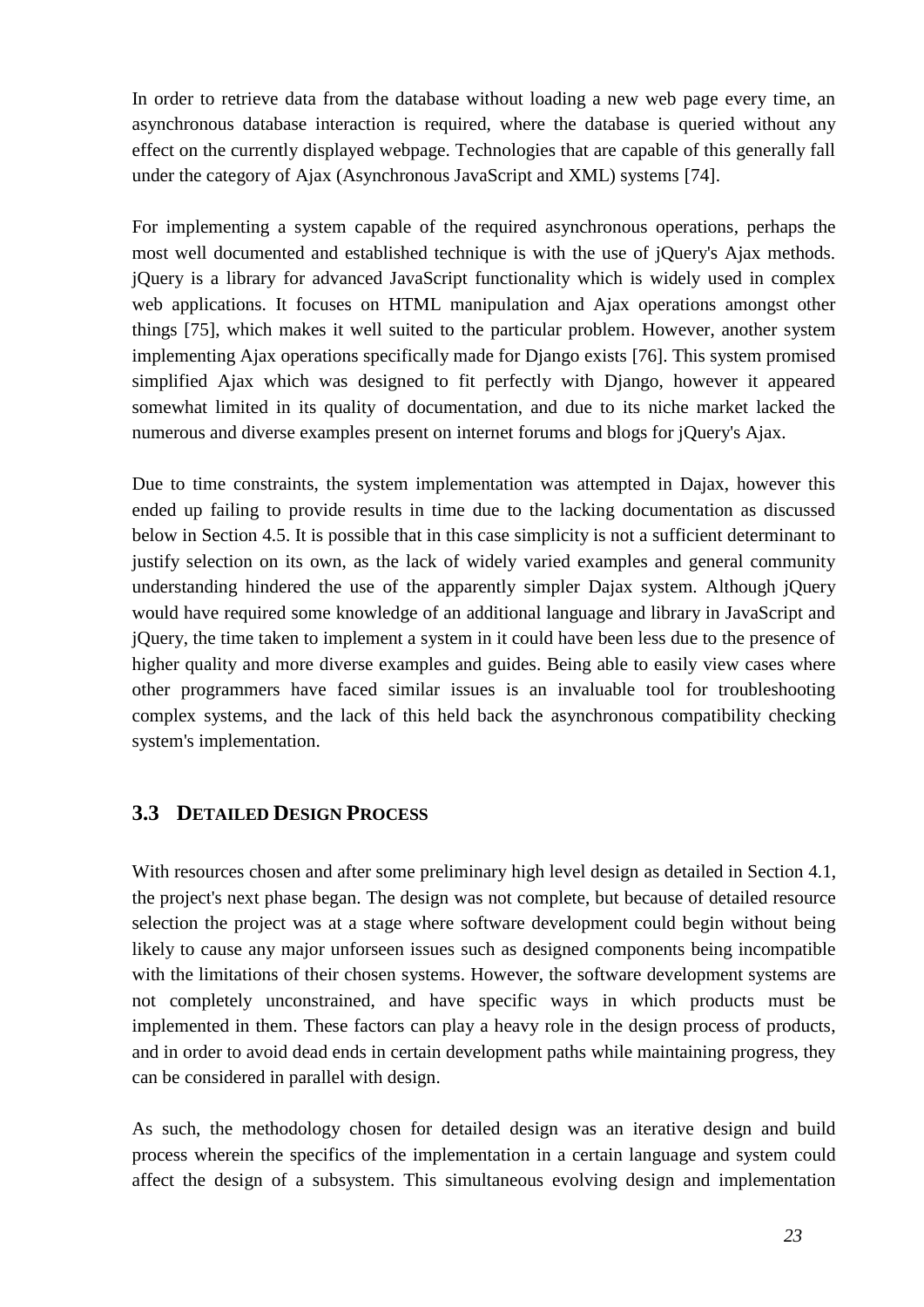aimed to make it so that as specific features of the software come under use they could affect design, and at the same time high level design would continue to become more specific.

This methodology proved effective, as the specifics of how designs must be implemented in software play a large role in their development. For example, the database system is constrained by exactly what types of data one can put in a field and the interactions between fields. Without learning the functionality of this by attempting implementation some of the design work may have become invalid. As such it is likely that without considering detailed design and implementation as one task that each would have taken more time.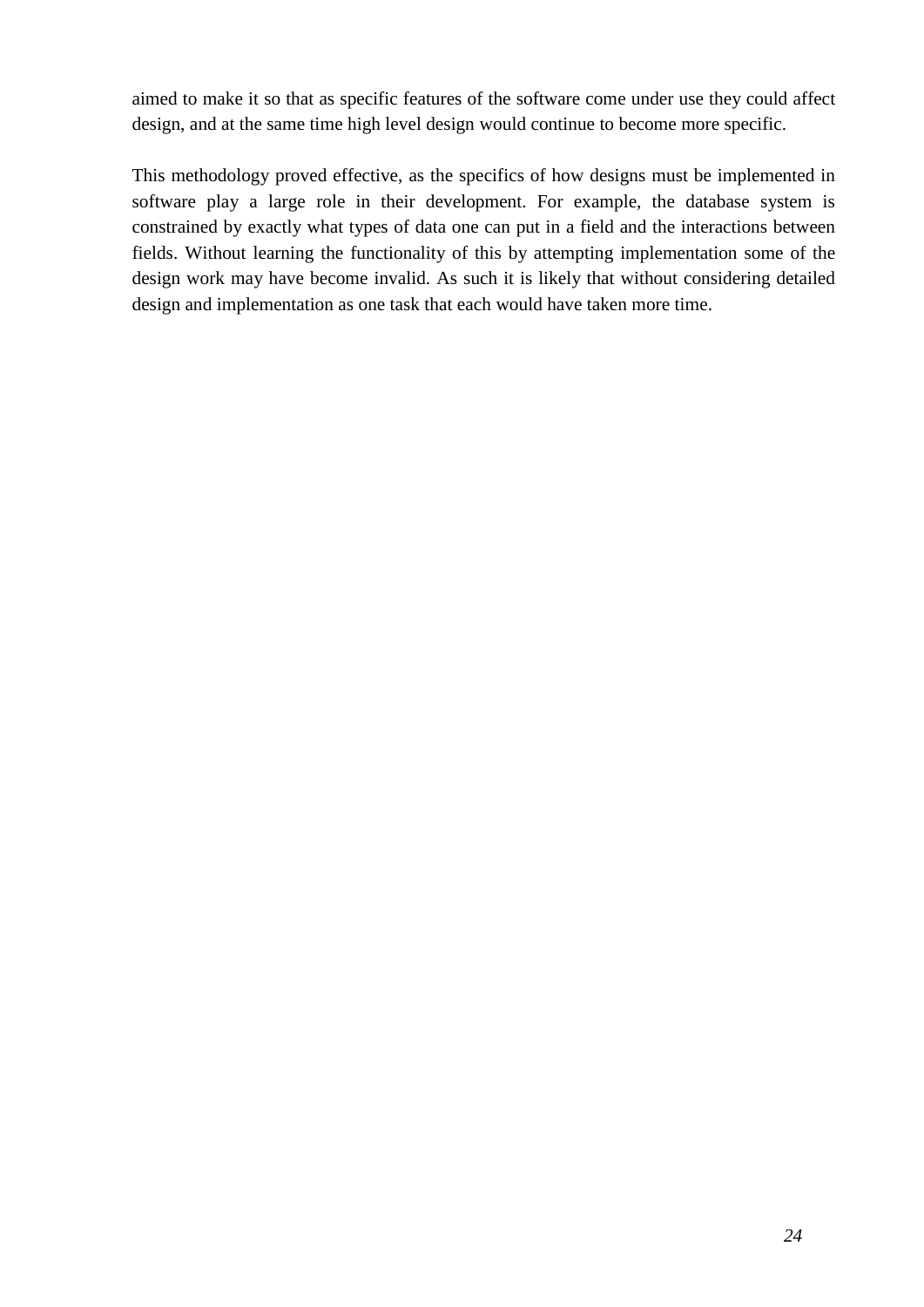## <span id="page-32-0"></span>**Chapter 4 Design and Implementation**

In this chapter the initial high level system design and detailed design of subsystems is considered, along with their implementation where applicable. Section [4.1](#page-32-1) considers the function of the system as a whole, the necessary subsystems, and how they interact with each other. Section [4.2](#page-34-0) considers the design and implementation of the database backend, which the product is built around. Section [4.3](#page-37-0) covers the web frontend which is what users will interact with. Section [4.4](#page-41-0) considers the attitude estimation package designed by Conor Horgan, the relevant functions to be used, and its place in the system. Section [4.5](#page-42-0) considers asynchronous database communication reliant on scripts within the web frontend. Section [4.6](#page-43-0) covers the design of user-group based user rights control. Section [4.7](#page-44-0) considers necessary tests for subsystems and high level tests for the system.

#### <span id="page-32-1"></span>**4.1 SYSTEM DESIGN**

The overall web service system considered in Section [3.1](#page-21-1) is made up of several sub systems. After selecting a basis of underlying software, a high level design of the system became the focus of the project.

The system can be broken down in several ways. As addressed more generally in Section [2.2,](#page-14-1) the system will have a web frontend which the user interacts with directly, displaying information and passing on requested functions; a database backend, handling data storage and user rights; and supporting code which defines how the web front end is structured, and how the database is interacted with, binding both of these elements together.

The competition service will have several primary use cases. The user can upload datasets and algorithms, download a set of them, run them against each other on their computer to produce results, and upload these results to the leaderboard. It is important to have algorithms stored on the web service as this enables users to verify previous results, and discourages attempts at falsifying results to cheat the leaderboard. For such a complex system where compatibility is unlikely to be at all consistent, it is impossible to merge together results from various datasets, so each dataset must have its own attached leaderboard with results extracted from a generic results table within the database. Users will view the results they require by selecting a dataset which they have run their algorithm on, or which the performance of other algorithms on is of interest to them. Another important function of the central competition system is the ability to find algorithms and datasets comparable with other objects. This is considered as implemented via a dynamic compatibility retrieval system.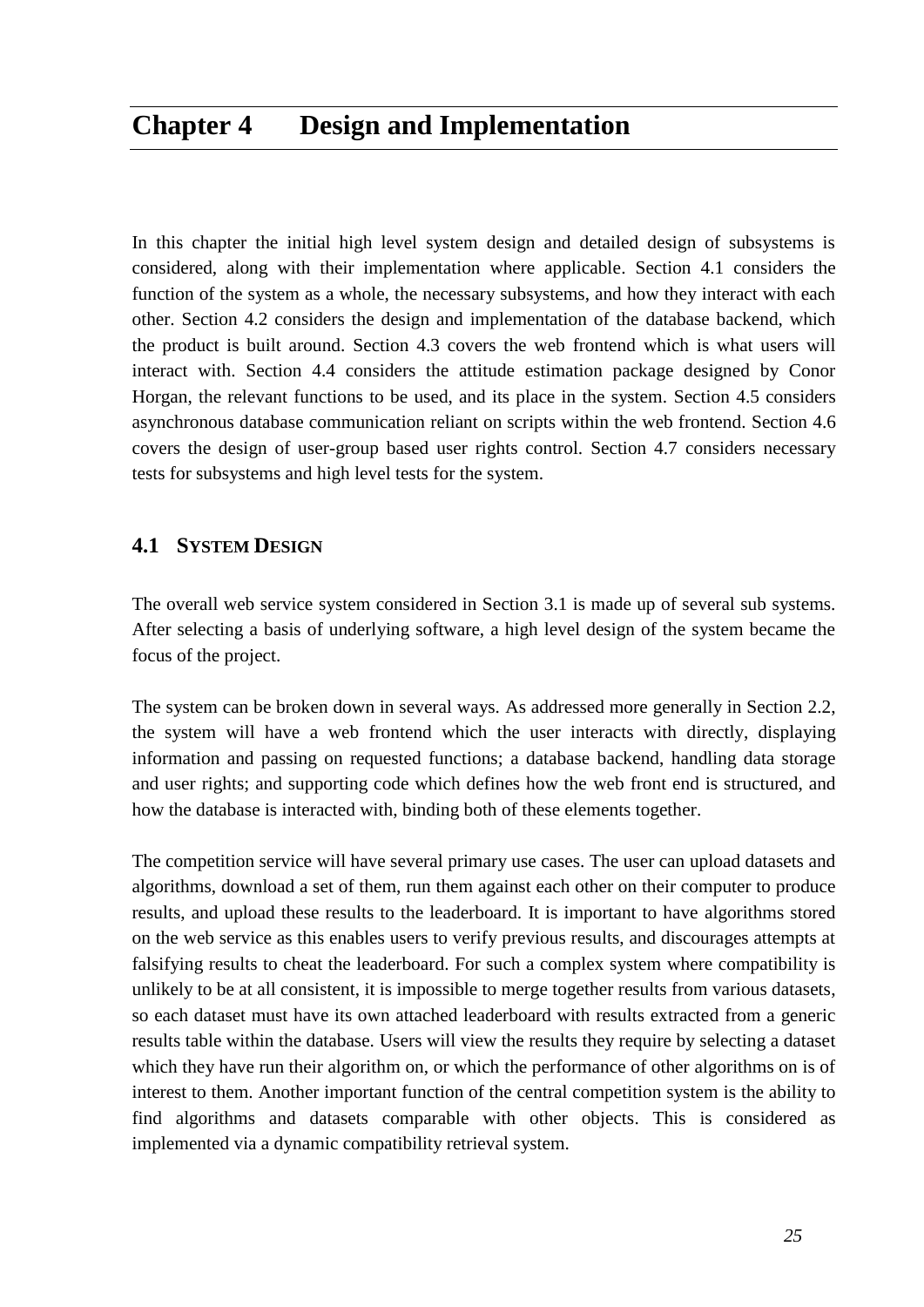

<span id="page-33-0"></span>**Figure 3: Preliminary high level system block diagram for the competition web service system. Arrows represent strong interaction between components.**

The preliminary high level design block diagram in [Figure 3](#page-33-0) shows the fundamental components of the system, which are elaborated in the remaining sections of [Chapter 4.](#page-32-0) The user interacts with the web service through the webpage displayed in their browser. This is generated by the web service in a combination of HTML, CSS, and JavaScript. This page would be composed of many subpages showing both general information and specific information requested from the database. The webpage should retrieve the information the user requests via links and should also be capable of receiving database information asynchronously, but for the most part is either static or synchronous in its communication as the majority of its content is generated using only the supplied URL. It interacts with the core of the web service, written with Django, to pass requests to and receive data from the database backend. As such, the core web service block facilitates such communication between the webpage and the database backend, including leaderboard information retrieval and asynchronous communication.

The database backend is composed of tables for datasets, algorithms, and also accuracy measures to be used in generating ranks for leaderboards. These tables are not considered in detail on the high level, but would contain generic information about the data as well as actual data such as algorithm code or dataset values. Section [4.2](#page-34-0) provides more detail.

Finally, user account management is also a part of the database backend, but is complex enough to be considered separately. It adds user identity and permission data to requests in order to provide security and personalisation.

This system breakdown is centred more about the technology used to create the web service than the function of the web service itself, and as such a slightly modified breakdown is considered in the following sections with complex and relatively independent features having sections on their own.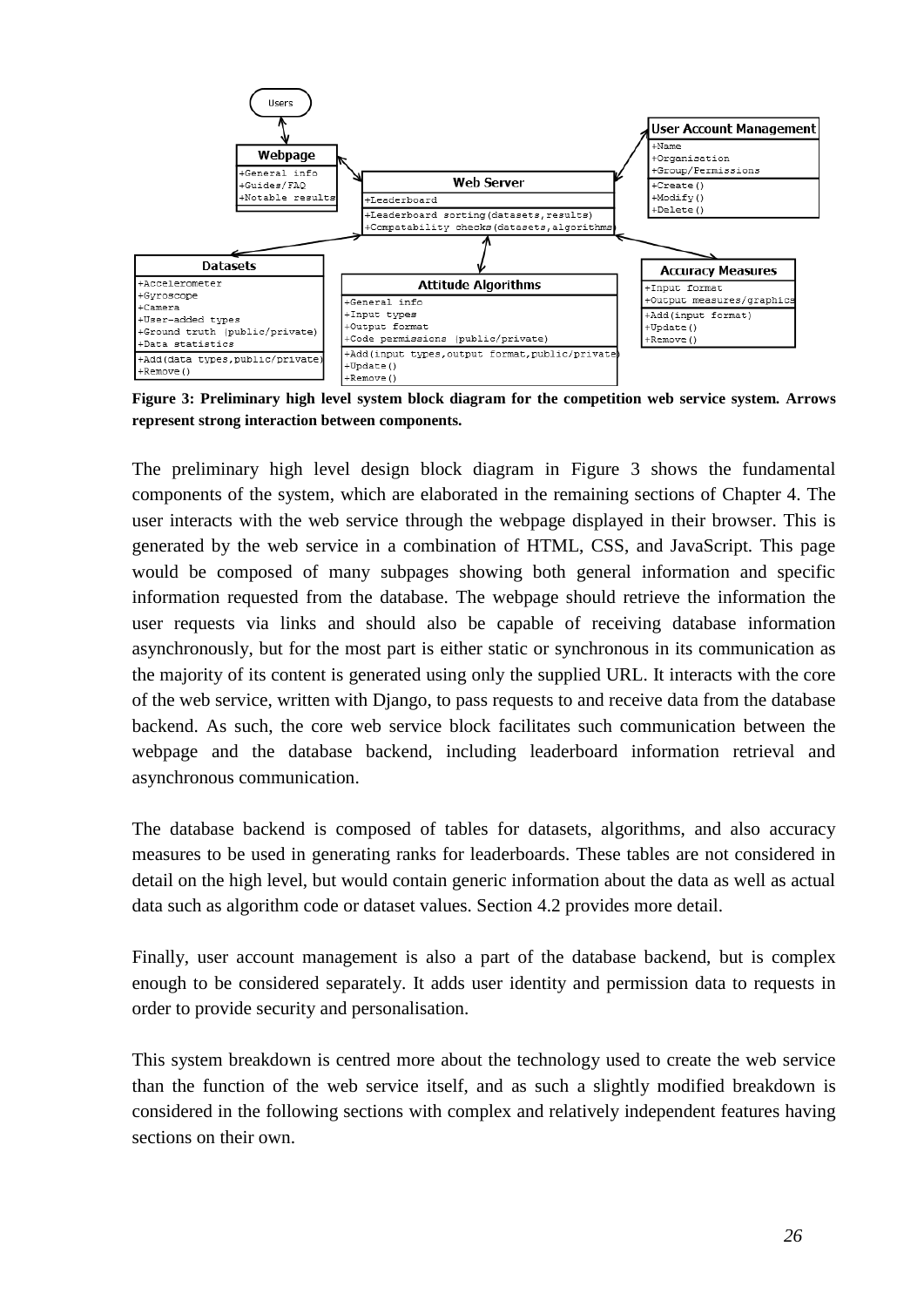#### <span id="page-34-0"></span>**4.2 DATABASE BACKEND**

Certain subsystems were well suited to being designed at early stages, such as the database backend which would store all algorithm, user, and dataset information. The database backend is the most fundamental element of the system, as every other element must interact with it and thus depend on its structure. It was the first subsystem to be designed for this reason.

The design was done by considering data to be stored and use-cases which define how users would need to interact with it. The overall aim of the design was to select a structure that stored information to minimise the complexity of each use-case operation where appropriate. The database structure also aimed to avoid duplicating information, and on making sure each element was independent in that no other element directly determined its value. These considerations aimed to keep the database simple, and thus make implementing functions around it easier.

| $\#$           | <b>Function</b>       | <b>Inputs</b>               | <b>Database Actions</b>                                    |
|----------------|-----------------------|-----------------------------|------------------------------------------------------------|
| $\mathbf{1}$   | Create new user       | User name, name,            | - Create new user element                                  |
|                |                       | affiliation                 | - Associate with default user group                        |
| $\overline{2}$ | Deactivate user       | User name                   | - Make user unviewable by all                              |
|                |                       |                             | - Change ownership of objects if required                  |
| 3              | Change user           | User name                   | - Add user to new group if default                         |
|                | permissions           |                             | - Modify user's group                                      |
| $\overline{4}$ | Modify user           | User group name             | - Change permissions of group                              |
|                | group                 |                             | - Ensure all users in this group have permissions updated  |
|                |                       |                             | correctly                                                  |
| 5              | Upload an             | Object type, object name,   | - Create new object in appropriate table                   |
|                | object                | in/out format, object data, | - Give uploading user all permissions for object           |
|                |                       | privacy settings            | - Assign uploader as creator of object                     |
|                |                       |                             | - If file is a result, run measures on it and send data to |
|                |                       |                             | leaderboard                                                |
| 6              | Deactivate an         | Object name                 | - Make object unviewable by all                            |
|                | object                |                             | - Make results associated with object unviewable by all    |
| 7              | Update an             | Object name, new object     | - Edit parameters of updated object                        |
|                | object                | name, in/out format         |                                                            |
| 8              | <b>Upload results</b> | Object names, publish to    | - Check compatibility of objects                           |
|                |                       | leaderboard boolean, run    | - Check named objects are correct                          |
|                |                       | inputs                      | - Publish results to appropriate leaderboard with run-     |
|                |                       |                             | specific inputs attached                                   |
|                |                       |                             | - Increment usage statistics table                         |

<span id="page-34-1"></span>**Table 4: Use-cases for the database.** 

The use-cases shown [Table 4](#page-34-1) helped to structure the database design, and included some important design decisions. Users would have control over their uploads such as being able to change their properties, but in early versions of the competition system would have to upload new versions as separate files to avoid overcomplicating the prototype. If version information became a desirable feature it would be would be quite trivial to add. Users would also control who could see their data, which is discussed in further detail in Section [4.6.](#page-43-0) Additionally, this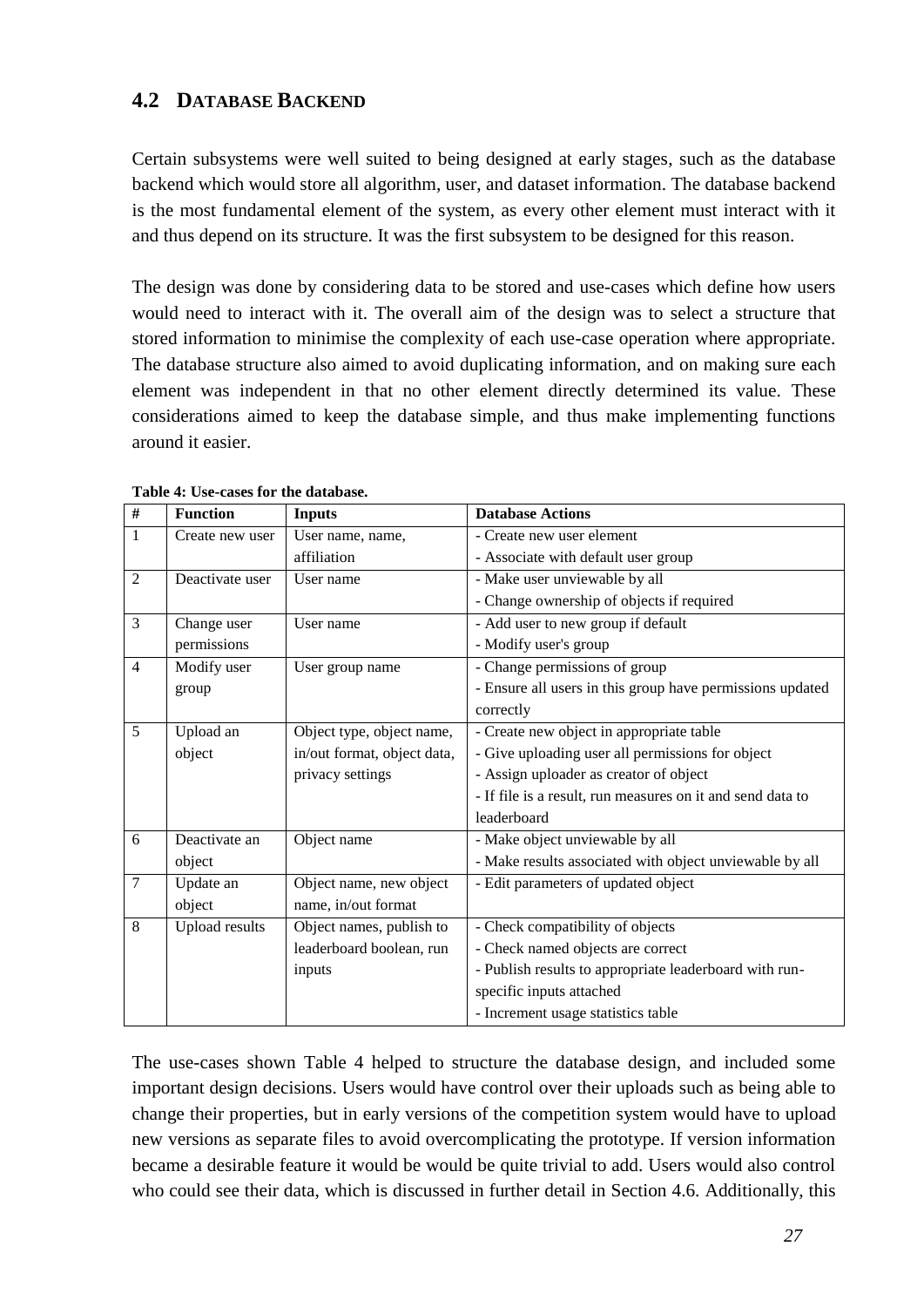design emphasises not deleting data. By deactivating algorithms, datasets, results, and users instead of simply deleting them, the integrity of the database is always maintained as interlinking objects are kept. This was decided because making data unviewable by anyone has the same impact as deleting it, and this also prevents accidental removal of information by making everything retrievable by a system administrator if required. It should be noted that functionality for the system administrator to edit database entries like this has been included in the Django web service by use of a generic admin module. Permanent deletion may be a future possibility, but is unnecessary for a first version and has certain issues of potential data loss associated with it.

With these use-cases in mind along with the data that would be required to be stored, a block diagram for the database system was constructed.



<span id="page-35-0"></span>**Figure 4: A database design block diagram. The arrows show the modules at the tail of the arrow providing data for the module at their head. The [I] symbol represents the primary keys of data where relevant.** 

[Figure 4](#page-35-0) shows the conceptual design used for the database. The leaderboard data is all stored in one table, and will be sorted into individual leaderboards of comparable results by the web service requesting all entries for a specific dataset and ranking them appropriately. Users and user groups are stored in separate tables which will be used to implement a robust user control system as described in Section [4.6.](#page-43-0)

The user-uploaded data will be primarily stored both as results in the leaderboard, and in the algorithm and datasets tables. This design also provides a table for measures, which are run on result files to produce leaderboard entries. Although room is allowed for a table of measures in the database design, this is probably not something that should be uploadable by users. It is unlikely that having this as a user-uploaded data object would ever be feasible because every time a user added a measure it would be necessary for the web service to run it on every result and update ever leaderboard entry, thus making this a very computationally expensive operation which in practise would likely only be used a few times. Doing so would also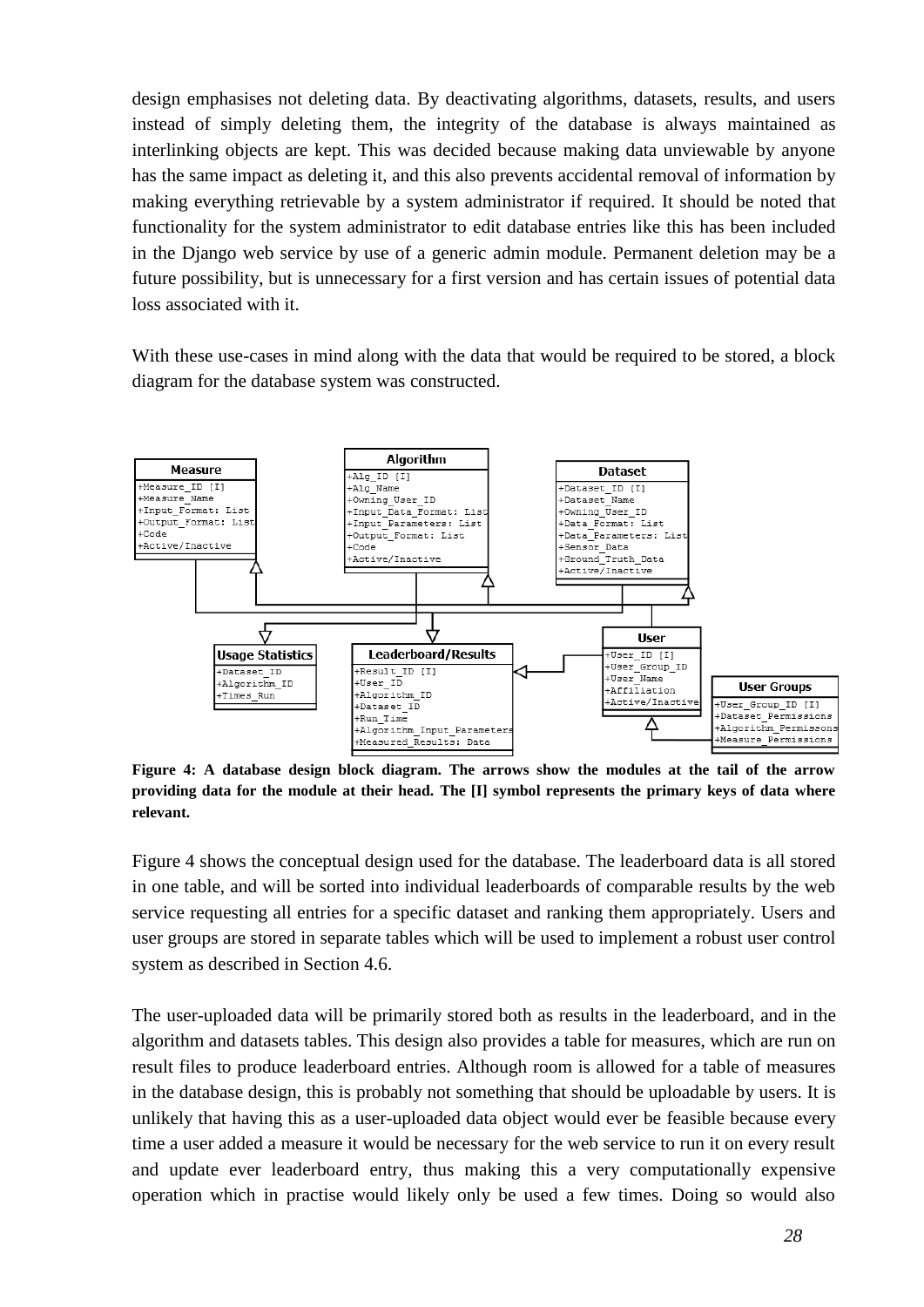expose a variety of security holes, such as users adding useless or excessive columns to leaderboards, or simply overloading the server. However, if it proves desirable, some possible future version may include this functionality, allowing users to have enormous control over how they rank the results.

The final block is usage statistics, which simply provides information on how many times certain algorithms and datasets have been run. This is primarily interesting to the web service providers, and may assist tracing trends in user action and providing information on web service usage. It could also be extended to provide a measure for the reliability of results for a certain combination, as if many users have uploaded results independently the chances of a result being falsified or tampered with is decreased.

Django uses a special kind of function group to automatically generate database tables which it refers to as models. As these are defined within Django's code, they reduce repetition of database structure, as one only needs to define it within the models file and this implicitly adds a table to the database backend when running the web service [77]. The implementation of the database would mainly involve translating this design to MySQL variables and defining them within a Django model, and this was done for the dataset table as a proof of concept as show in [Figure 5.](#page-36-0)

|           | mysql> select * from datasets dataset;                                                                                                           |          |            |                                           |
|-----------|--------------------------------------------------------------------------------------------------------------------------------------------------|----------|------------|-------------------------------------------|
| id   name |                                                                                                                                                  | comments | l date add | date_upd                                  |
|           | 15   Sensor Measurements 1   An example dataset   2013-10-24 22:39:38   2013-10-24 22:39:38  <br>   16   Sensor Measurements 2   Another example |          |            | 2013-10-24 22:43:33   2013-10-24 22:43:33 |
|           | $2$ rows in set $(0.00$ sec)                                                                                                                     |          |            |                                           |

<span id="page-36-0"></span>**Figure 5: A basic table generated in MySQL via a Django model, with two entries manually added. Not all fields are shown.**

Most of the fields used in this proof of concept are quite simple, such as text and dates, however the decision to use file fields is noteworthy. As all of the files to be stored within the database are plain text and either datasets made of short-term physical measurements, code for filters, or results from datasets; and thus unlikely to contain the order of magnitude of data required to be even megabytes; there is valid reason to store them within the database as actual files. It is possible that in certain circumstances this approach may be less efficient than storing files as text, however it is unlikely to be an issue for small files.

For a complete implementation of the system, the file size of uploads should be limited to some reasonable value. This would prevent malicious users from attempting to overload the server's storage. Additionally, precautions should be taken about users uploading code in their files, such as MySQL or Python scripts, as the files are read by the system. However, relatively simple databases without custom queries such as this implementation are resistant to this in Django [78], and it is unknown any exploitation around this would be possible in a simple system.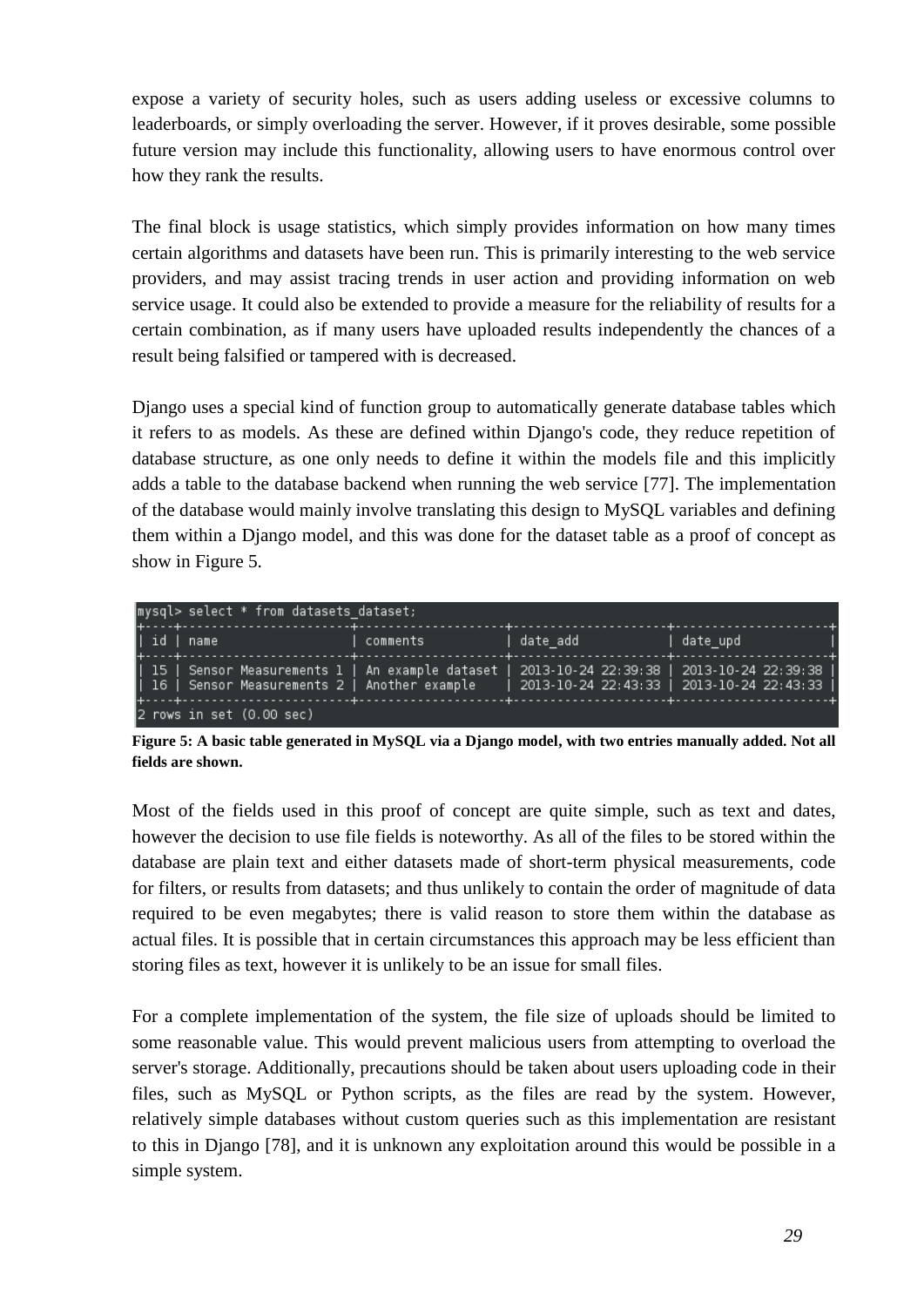#### <span id="page-37-0"></span>**4.3 WEB FRONTEND**

The web frontend of the system contains all of the information the user sees. Some of this is generated via functions which call on the database backend, however a lot of the information is static; unaffected by the database. There are three important elements of the web frontend: the static text of the webpage, which give users context for all of its functions; viewing stored data, such as the details of algorithms and datasets, as well as leaderboards; and finally forms which allow the user to upload and modify their own data. For the purpose of this design section, asynchronous compatibility checking is considered as a separate subsystem, as it depends not only on the web frontend, but also on server-side scripting. This system is detailed in Section [4.5.](#page-42-0)

The specifics of the static information is not part of the scope of the prototype, however it would include information such as guides on important topics like how to submit datasets and algorithms, how information privacy is handled, how to interact with the leaderboard, and how rankings are determined. Additional supporting information and frequently asked questions could be added as the need arises.

Additional information would include actual leaderboards generated from the database, as well as information about datasets, algorithms, and their results which are available to the user. In the prototype the ability to retrieve ordered database entries via the webpage was achieved, as shown in Figure 6 below.



<span id="page-37-1"></span>**Figure 6: Proof of concept for viewing ordered lists of database entries on the webpage. The top image shows a list of two items, the bottom shows the details of one item viewable by clicking on it.**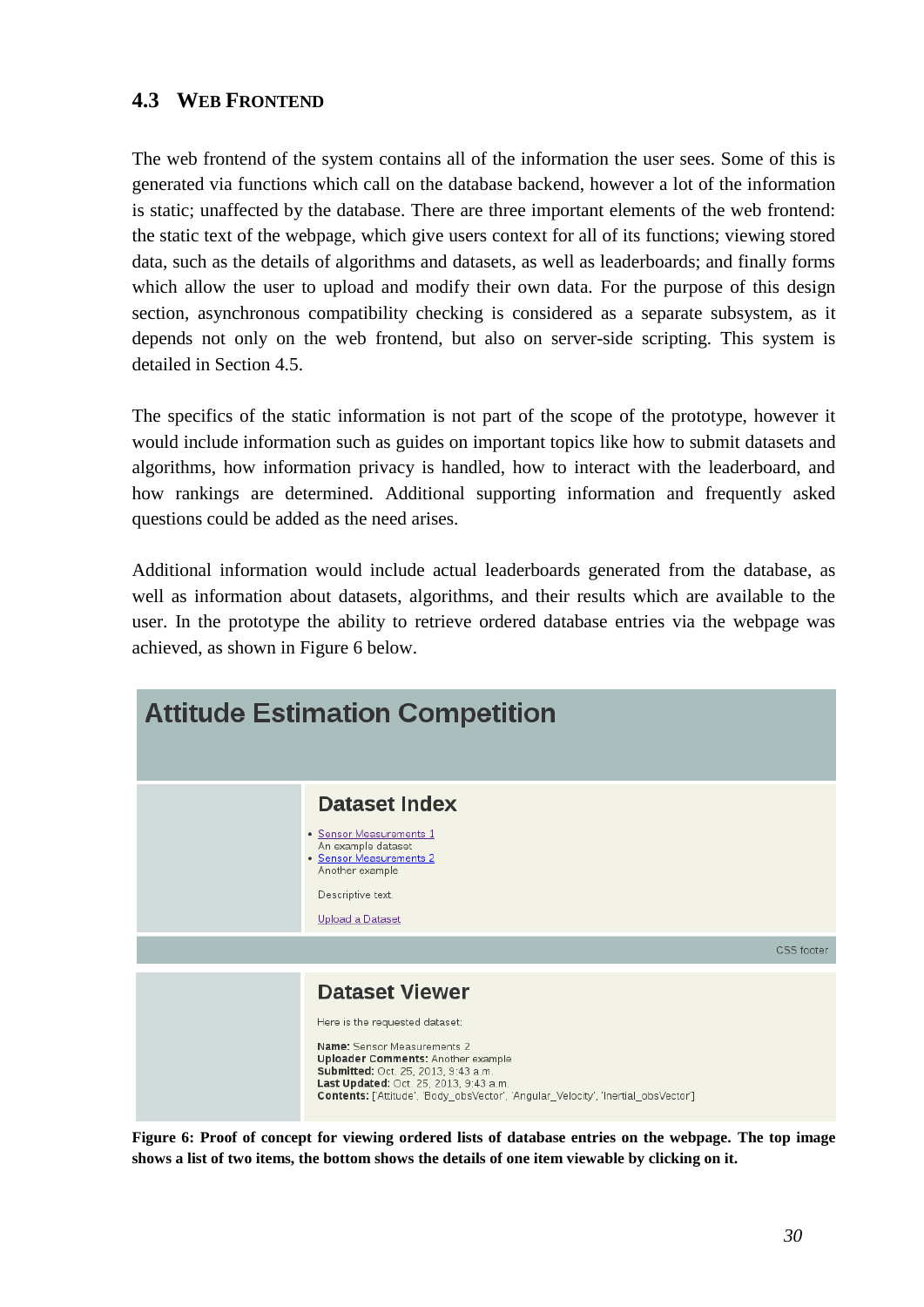These entries are generated in HTML by Django. The system is supplied with non-standard HTML files and generic CSS files. The CSS specifies how the page should be styled and gives it graphic elements as well as text properties. The non-standard HTML contains generic HTML with static elements that define text and structure of text, as well as Django-specific tags which associate with dynamic elements. These tags are replaced when Django is called on to retrieve the HTML. Calling the URL associated with these HTML pages will cause the server to execute functions from a set of URL-associated functions which are called *views*. In this specific case, the views associated with the URL return database elements which are then inserted to replace their nametags within the HTML. For example if one navigates to the URL of a specific dataset, the system executes a view functions which returns the dataset's properties, reads in the HTML file of the URL, and then inserts these into the tagged location of the HTML, returning a valid HTML file with dataset properties shown.

This is essentially all of the functionality required for implementing the viewing of database items, perhaps with the addition of download links to retrieve files from the system, which is a trivial problem. However additional functionality could be added to leaderboards, where reordering items is an important feature. This would take the form of a JavaScript file to reorder a table based on the values stored in its columns. The web service can already publish data, it would simply have to format it into a table and call a generic JavaScript script which could likely be downloaded and edited rather than manually programmed, as sorting tables by clicking their headings is a widely used function of web services. Due to time constraints, JavaScript was not added to the prototype, however with some basic knowledge of JavaScript it is unlikely that this particular addition would be difficult since similar functionality is widely implemented on many web sites, becoming a generic problem.

Security is also a concern for this part of the subsystem, as a malicious user could attempt to gain access to private files by impersonating another user, such as by falsifying their login data. In general, Django is robust to such methods [79], and due to the relative simplicity of the base web service and database interaction of this subsystem, it is unlikely to be a major flaw [78]. However, additional testing should be done as advanced web security is a matter with complexities beyond the scope of this project.

The final important feature of the web front end is forms. These are HTML elements which can take in user inputs, and when executed they attempt to send these inputs to the server as requests. Due to the design methodology chosen in Section [3.3,](#page-30-0) it was possible to exploit a feature of Django in order to make the design simpler. Django is capable of generating forms from database models, which it calls *modelforms*. These can be modified to subtract or add elements to the form, but generally assume the same structure as the database table which they associate with.

By associating a modelform with the table it adds to, the process is simplified greatly. As such, the actual structure of the forms is implied, with some necessary modifications. For example, the forms are not required to have a logged-in user manually add their uploader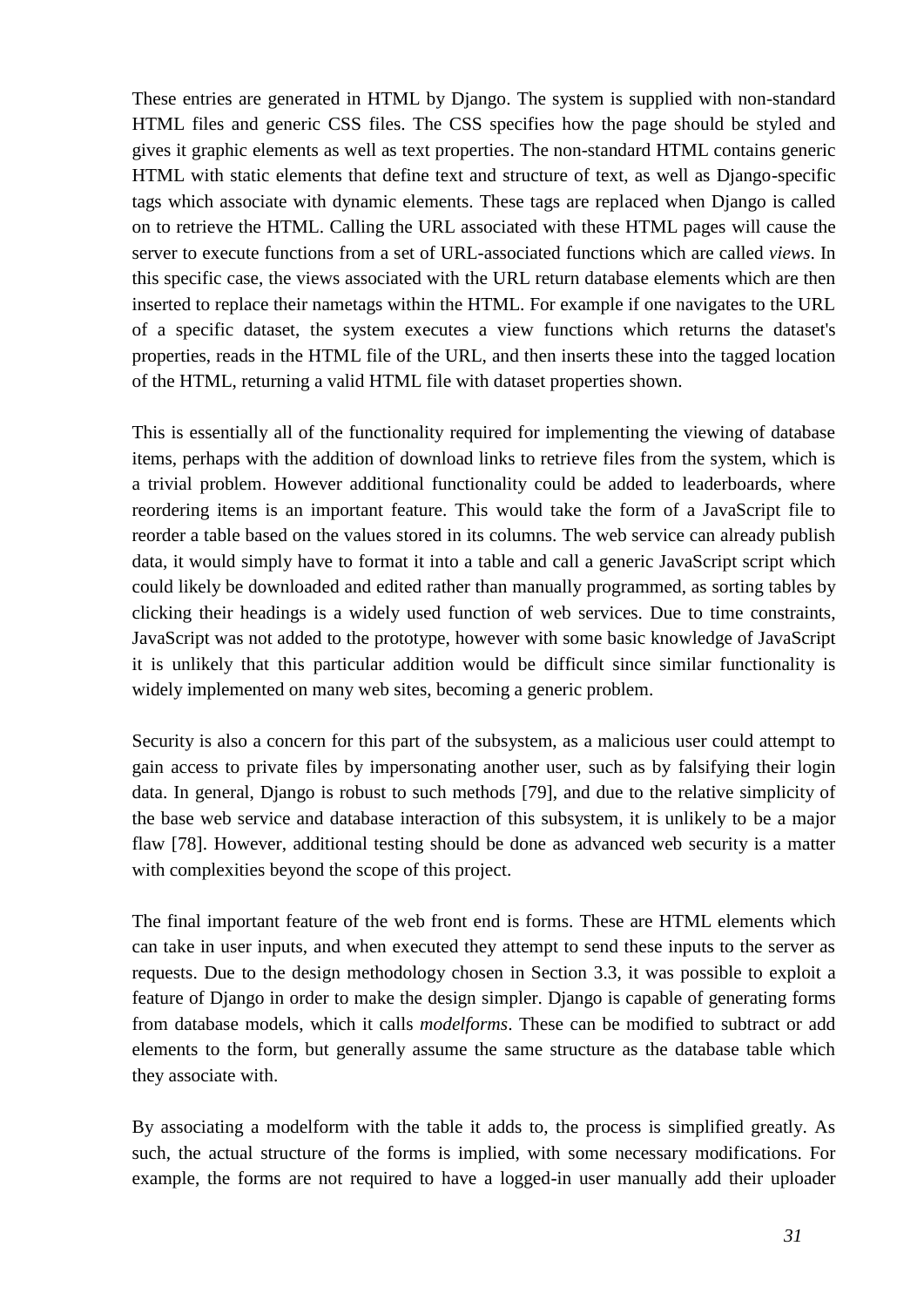name, as this would instead be implied from their identity within the system. This overriding behaviour was added for upload dates as part of a proof of concept.

Additionally, some error handling is required. While Django's modelforms already supply basic error handling to prevent input data from defying database table requirements, such as entering a string or an excessively large number in a field that can only be a small number, additional error handling would be required for uploaded files. The most significant case where Django's implicit error handling for forms is insufficient in the competition web service project would be for uploaded datasets and algorithms, which must conform to a specific format. Just as it is possible to override form elements of individual fields within the modelforms structure, it is possible to override validation procedures, so this would be a required part of the system to verify dataset files, result files, and algorithm files.

The implementation of forms was achieved, with file uploads possible, however the validation of uploaded files was not attempted due to time constraints. This functionality would be handled by calling on validation functions of the attitude estimation package described in Section [4.4,](#page-41-0) and considering the returned value to validate uploaded files before sending any data to the database. The prototype includes a system for uploading dataset files and associated parameters for the database, which could easily be extended to any other upload to the database. The forms system is shown in [Figure 7](#page-40-0) below.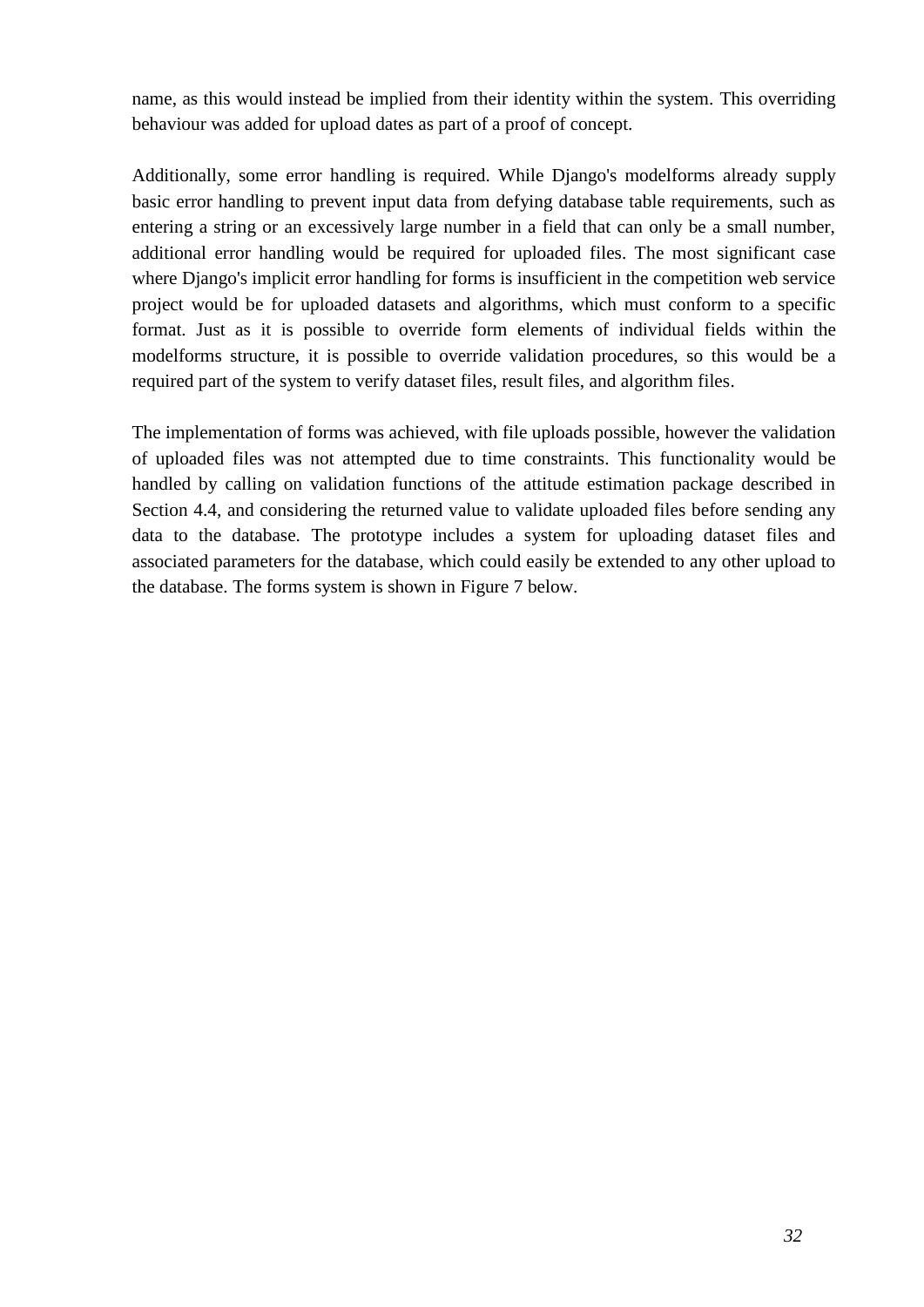| <b>Attitude Estimation Competition</b>                                                                                                                                                                                                                                                                                              |
|-------------------------------------------------------------------------------------------------------------------------------------------------------------------------------------------------------------------------------------------------------------------------------------------------------------------------------------|
| <b>Dataset Upload</b><br>Name: Sensor Measurements 1<br>Comments: An example dataset<br>Data file:   am/Desktop/exampledata.txt  Browse<br>Submit                                                                                                                                                                                   |
| CSS footer                                                                                                                                                                                                                                                                                                                          |
| <b>Dataset Upload</b><br>· Dataset with this Name already exists.<br>Name: Sensor Measurements 1<br>Comments: An example dataset<br>Data file:<br>Browse<br>Submit                                                                                                                                                                  |
| <b>Dataset Viewer</b><br>Here is the requested dataset:<br>Name: Sensor Measurements 1<br>Uploader Comments: An example dataset<br><b>Submitted:</b> Oct. 25, 2013, 9:39 a.m.<br>Last Updated: Oct. 25, 2013, 9:39 a.m.<br>Contents: ['Attitude', 'Inertial refVector', 'Body obsVector', 'Angular Velocity', 'Inertial obsVector'] |

<span id="page-40-0"></span>**Figure 7: Modelform implementation of HTML forms. The top shows the structure of the form. The middle shows the response to entering an already taken name. Below is the dataset resulting from submitting the form, with overridden fields added by the system.**

As shown, a system to extract information from uploaded files was also implemented. It is detailed in Section [4.4.](#page-41-0)

The only possible complication would be when uploading algorithms. These take the form of actual code, and as such it is possible that these should not be parsed directly by the web service in order to avoid security issues. One solution to this would be to require running a supplied python script locally before uploading an algorithm, which would validate it and extract its compatibility parameters to produce an information file. The information file could then be uploaded as part of the form, along with the algorithm file, thus enabling the system to read compatibility data for algorithms and verify their format without ever directly parsing code.

Security is also a concern for user uploads in general, as a user could attempt brute force attacks such as repeatedly uploading results to be processed by the server, or falsify their identity to upload when they should be unable to. Inbuilt Django security is likely to handle the latter case, however for the former some upper limit to user submissions per unit time should be applied to reduce risk of allowing overloading of the server or adding pointless files to the database.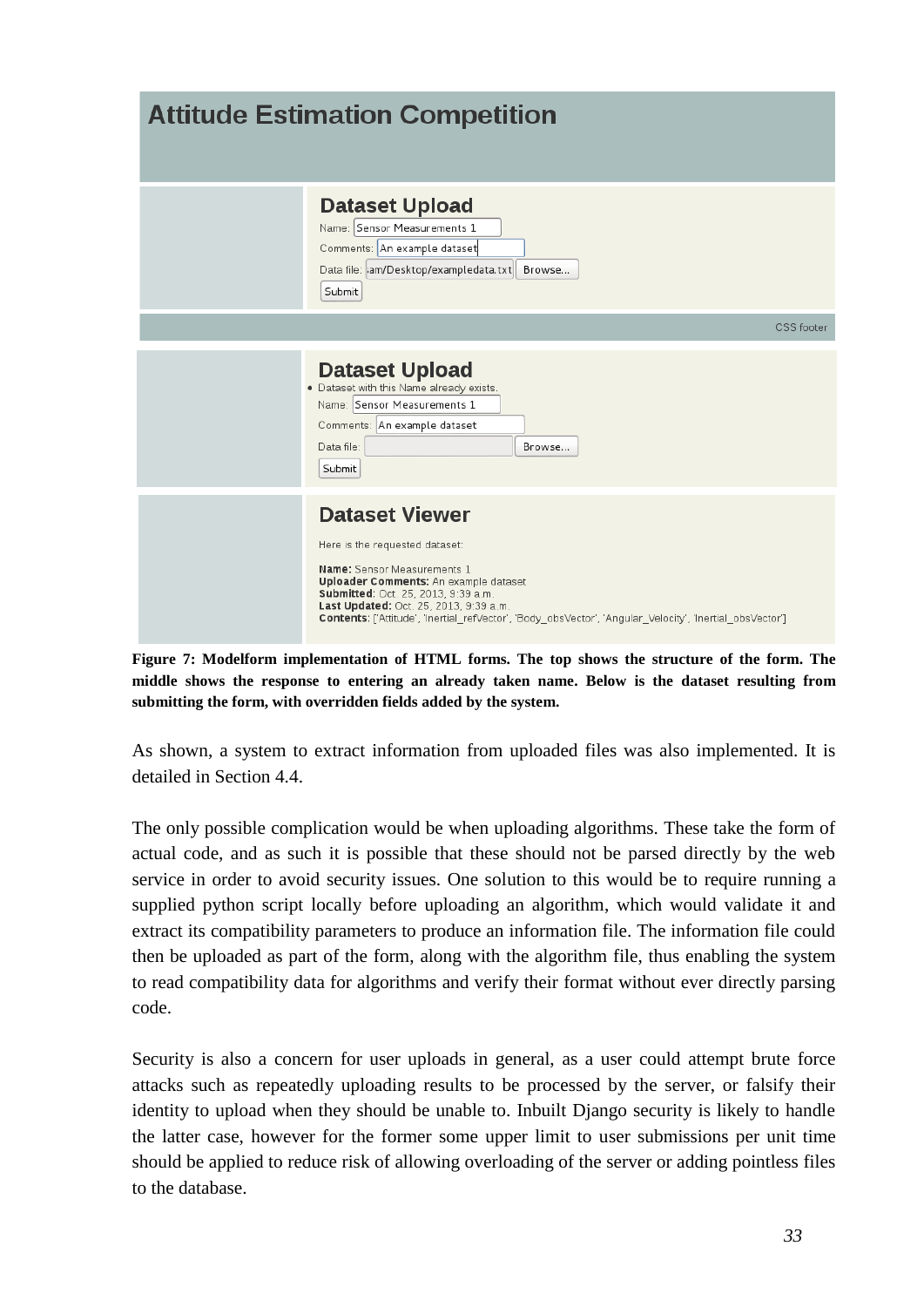#### <span id="page-41-1"></span><span id="page-41-0"></span>**4.4 ATTITUDE ESTIMATION PACKAGE INTERACTION**

The attitude estimation package written by a previous student, Conor Horgan, was used to support out-of-scope functions relating to the specifics of processing and defining attitude estimation algorithms, datasets, and result measures. Although incomplete in some areas at the time of writing, the functionality would eventually exist within this package to perform critical tasks like reading uploaded files, checking files followed correct formatting, extracting data type information, and comparing data type information to determine compatibility. It is written in Python, and thus due to a success of the benchmarking process in Section [3.2.2](#page-24-0) easily called from within Django.

The module is useful beyond its functions, as it also provides a strict formatting basis for the data handled by the competition web service system. This formatting information would be supplied to the user, and required in files they uploaded. To enforce this, upload verification as an extension to modelforms would be used, as discussed in Section [4.3.](#page-37-0) The relevant functions for this verification within the package return errors if given invalid data files, such as *get\_DataInfo()* which checks that datasets begin with the correct file tag and returns an error if it is not. These errors could be detected and incorporated into web forms for robustness.

It should also be noted that a central function of this package is to actually run algorithms on datasets to produce results, which although not strictly part of the web service system, means that this package should be supplied to users by the web service in order to allow them to produce results of the correct format and verify their files.

Additional functions that the web service would make use of include functions for comparing the compatibility of datasets, algorithms, and measures; and extracting these compatibility values. If needed, additional extracted data could also be stored in the database to provide further context to uploaded files, however the focus of the web service's use of this package is on compatibility and error handling.

As a proof of concept for this cross-package interaction, the extraction of datasets' compatibility values was implemented. This involved calling the *get\_DataInfo()* from *Data\_Extractor.py* within Django's view for processing uploaded datasets. The view is run when a user posts a form, and it processes their uploaded file before it is added to the database, parsing it to find the data types within. It returns them as a string which would then have to be parsed again to compare compatibility, as relational databases typically store information as a single field. There may be a better alternative to this, however for a prototype it is sufficient. From this proof of concept comparing compatibility logically follows, as it would simply require making another external function call. However, as some of the associated systems were not implemented this was left out.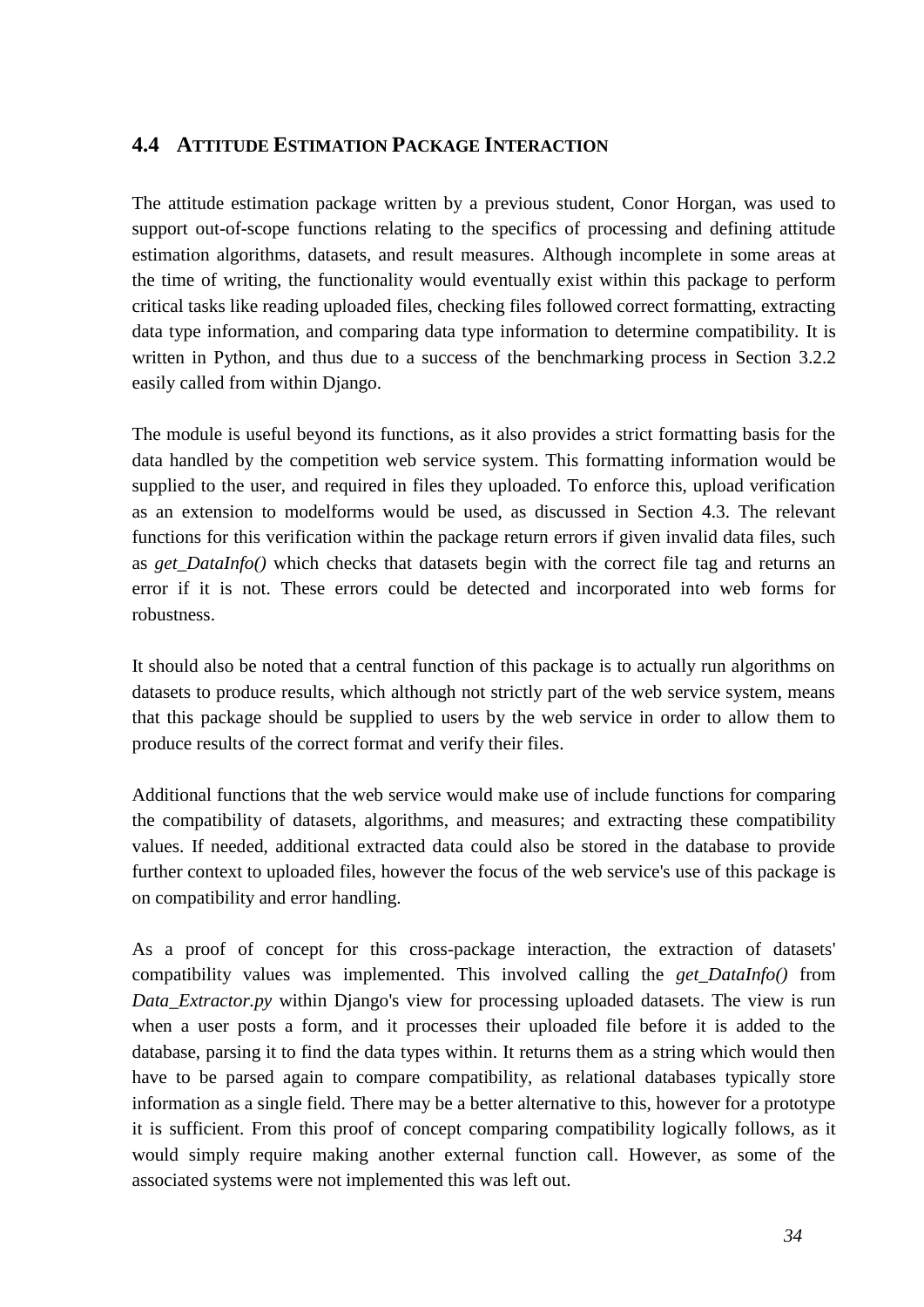This part of the system is as secure as the package it calls. As long as the attitude estimation package is not vulnerable to malicious code insertion or other methods, it should be secure and robust.

#### <span id="page-42-0"></span>**4.5 ASYNCHRONOUS COMPATIBILITY CHECKING**

The system for dynamically checking compatibility exists to make comparing algorithms easier for the user. It should be possible for the user to select from a list of database entries some datasets, such as datasets they wish to check the performance of available solutions on, and/or some algorithms, such as algorithms they wish to directly compare, and extract a list of algorithms and/or datasets which are compatible with their selection. The system should also allow easy downloading of these returned lists, as this would be efficient for the user to compare them. Such a system would speed up comparisons, which is the central focus of the system. As such it is an important part of the web service.

Such a system could potentially be implemented without asynchronous communication, however this would likely require a new page to be loaded after each selection is made, thus slowing the process and leading to complicated URLs. As such, asynchronous database communication was chosen to be a central part of this system. By implementing it with this type of communication, no page reloading would be required, as the database would be queried and the visible information updated via a script on the current page.

The system's function is essentially supplying a list of all available algorithms and datasets, taking in a set of selections which could be either datasets or algorithms, finding the common data types between these files, and then processing all available algorithms and datasets to determine which are compatible with the selections. This could be achieved by making use of a function to find common data types and then using the attitude estimation package to compare every other relevant object. However, this has potential to be a computationally expensive operation with sufficient objects within the database, so it is likely that the attitude estimation package may need to be examined to see if any vestigial lines of code could be removed from the relevant functions, thus creating a separate Python script to ensure maximum efficiency and minimise redundant code.

As described in Section [3.2.4,](#page-29-1) there are two clear methods to implement the required asynchronous communication with the database: using jQuery, a JavaScript package; or using Dajax, a Django add-on offering minimal JavaScript requirements for asynchronous operations. Implementation was attempted in Dajax, however this proved difficult due to the complexity of the system and the lack of highly accessible examples. Documentation was also a problem for the Dajax system, as the official wiki seemed incomplete and poorly maintained. Due to these factors, the attempted implementation failed to produce results in time, and had to cancelled. For a future implementation it is likely that sticking to wellestablished methods applicable to all web services such as the jQuery implementation would produce better results for a system of this complexity.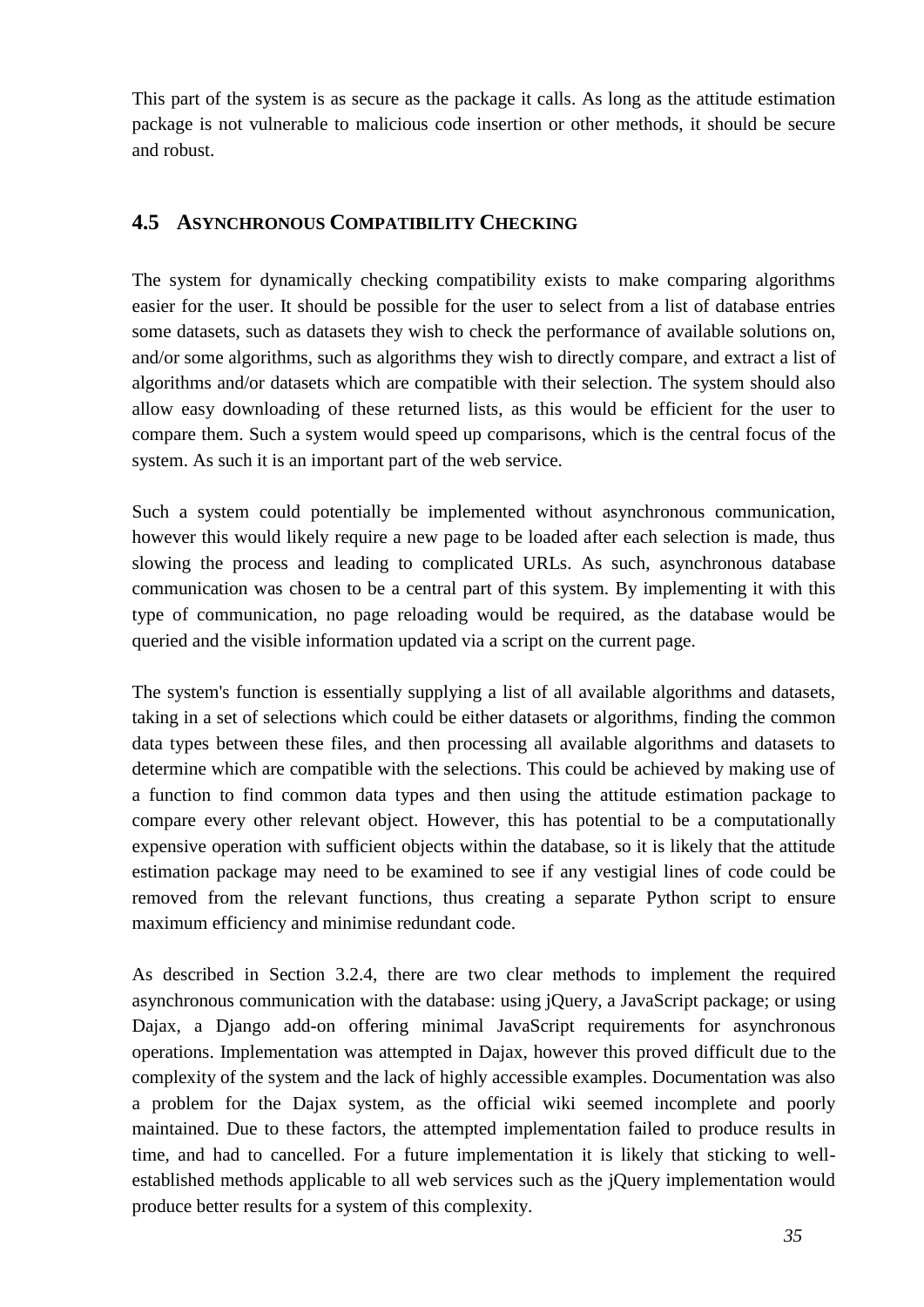Such a system is quite complex in terms of web development, as such security is a difficult issue. Some possible weaknesses include editing the script being run locally on one's browser to extract restricted content, or exploiting the system to repeatedly query the database. As such, security measures such as limiting requests and ensuring authentication is legitimate before allowing file downloads would need to be investigated.

#### <span id="page-43-0"></span>**4.6 USER CONTROL**

Enforced user signup within the web service allows preventing just anyone from accessing the more vulnerable elements of the system by enforcing manual account creation, and also can be extended to allow for user-group-based permission handling.

The most basic purpose of this system is to provide an extra layer of security for the service, allowing actions to be traceable to specific users or sources, and making accessing the service require some manual data entry to limit the ability of automated systems from interacting with the web service. This can be achieved simply by adding signup and login which are required by the service before a user can access any sensitive systems. For the competition web service, it makes sense to allow anyone to view the leaderboard and general website information, but more sensitive areas such as object downloads, upload, and comparison functions should not be viewable or usable by just anyone.

User-groups are more advanced and typically used in systems requiring strict access rights and containing private data, as is common in complex software systems such as Linux systems [80]. To make the competition system more flexible, a user-group-based system is considered.

The fundamental rights can assume a standard definition as read, allowing a user to simply view information including downloading files; write, allowing them to update object information or modify uploads; and admin, allowing them to deactivate objects, give other users rights, and change user-group permissions. In addition to these rights there is also the lack of rights. These fundamental rights will be assigned to each user group for each file. One possible method to efficiently store user group rights would be to have an entry in a database table for each group for each right equal to or greater than reading associated with the group. A user could then be a part of multiple groups, including some default group which has read access to all public algorithms and datasets, and their rights determined by finding their maximum right for a database object. The user groups would be created and facilitated by the original publishers of datasets and algorithms, as well as other promoted administrators for the groups. This would allow for example a researcher to create a group that has read access to a private algorithm they uploaded, and then add all of their students to it.

Implementation of user groups was not attempted as it is a complicated task with less relevance to the core aims of the project compared to other tasks. Its implementation would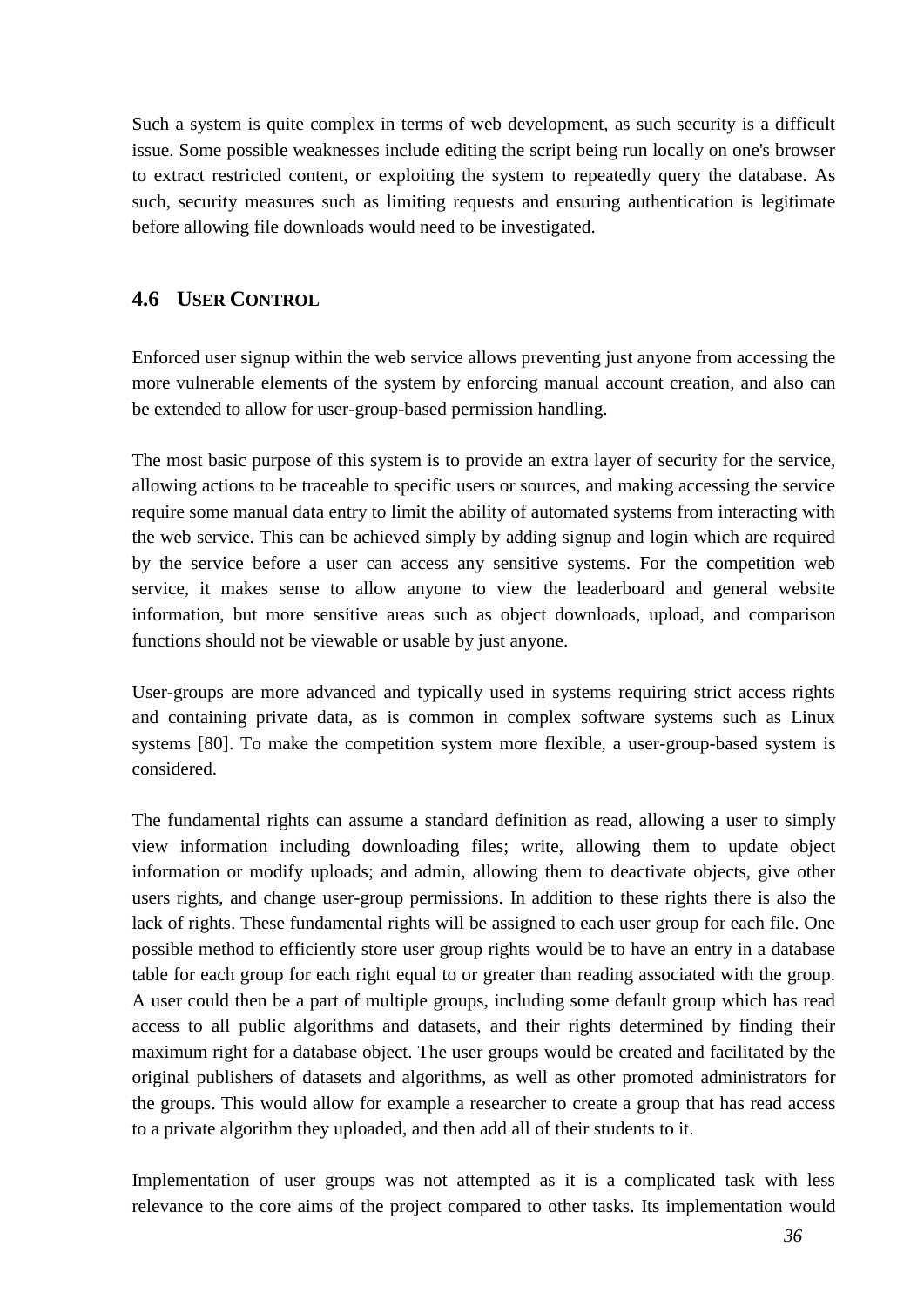not be simple, but due to the large number of web services and systems making use of this model, examples and documentation would likely be easy to find.

In order to keep this method secure, it would be necessary to make it clear to group administrators exactly who was in a group, as well as to make it clear exactly which rights the group had. This would help remedy cases of users accidentally passing out incorrect rights.

#### <span id="page-44-0"></span>**4.7 SYSTEM TESTING**

The design and implementation of the software system also needs to consider testing on some level, as this is an important process to prevent errors early on while the system is in development rather than later in the process when they become much harder to detect.

In order to verify the components of the system, an additional consideration would be that of unit testing and more general testing. Unit testing aims to ensure that each function of a module works independently by making attempts to break them with input often composed of boundary cases, and due to the narrow focus of such tests they are quite effective at finding issues in subsystems [81]. Because of their specific nature, there are also many of them for complex systems. More general testing is less effective at finding flaws in subsystems, but provides necessary insight into how the system works as a whole.

<span id="page-44-1"></span>Fully implementing a prototype system would reveal many more possible unit tests, however some basic cases including cases for the already implemented systems are shown in Table 5 below.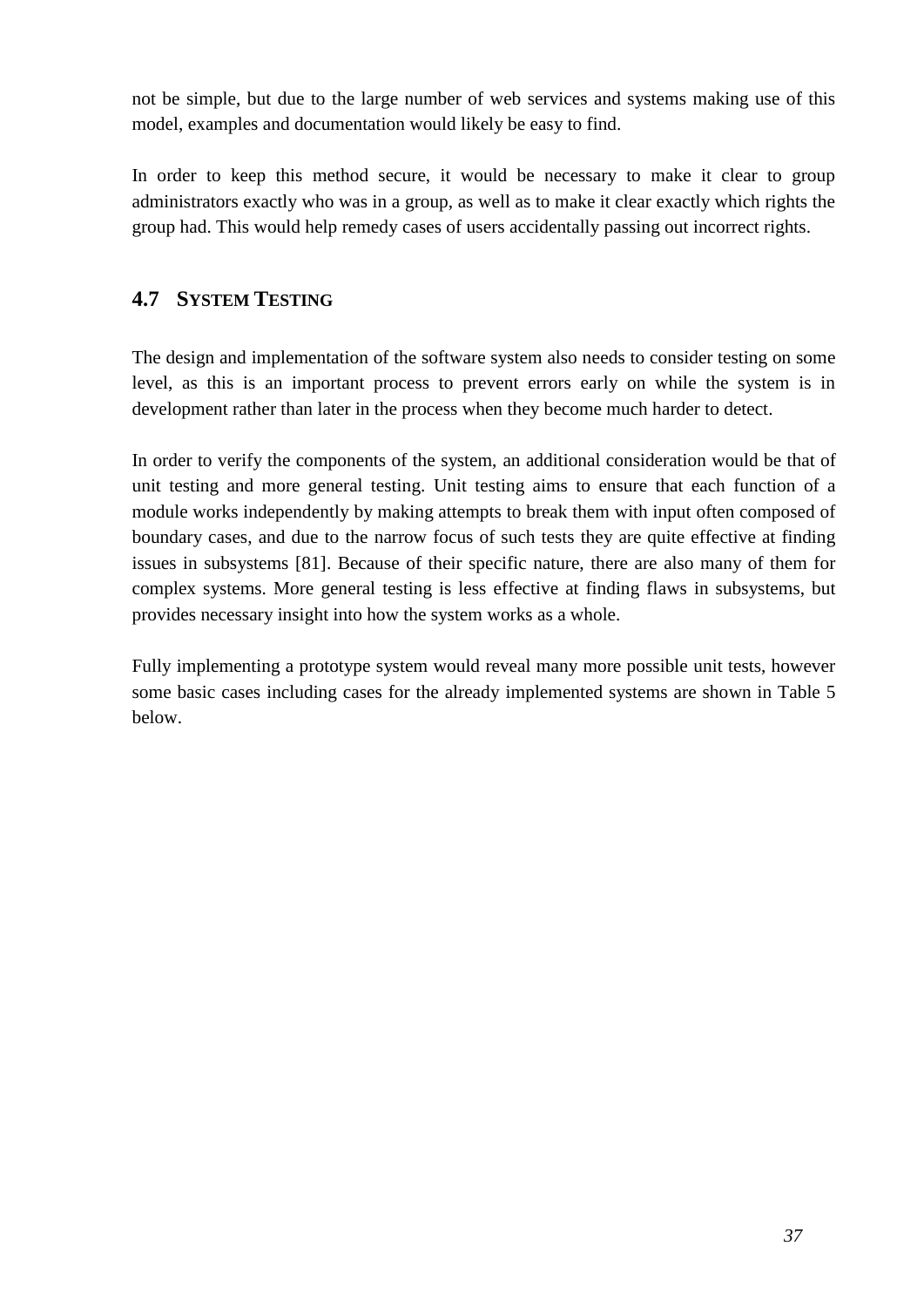| Subsystem                    | <b>Test Case</b>                    | <b>Expected Result</b>               |
|------------------------------|-------------------------------------|--------------------------------------|
| <b>HTML</b> forms            | Upload incorrectly formatted        | Fail, file not of required format    |
|                              | dataset                             |                                      |
|                              | Upload no file                      | Fail, no file selected               |
|                              | Upload a valid file with valid data | Accepted, added to database          |
|                              | Upload form with invalid field      | Fail, informative error message      |
| HTML handling                | Enter URL with out of range         | Fail, no such object                 |
|                              | dataset                             |                                      |
|                              | Enter URLs of sub pages defined in  | All load correctly, display properly |
|                              | the Django scripts and some public  | formatted information                |
|                              | database objects                    |                                      |
| User control                 | Enter URL of private dataset while  | Fail, access restricted              |
|                              | logged in                           |                                      |
|                              | Attempt to upload a file while not  | Fail, login required                 |
|                              | logged in                           |                                      |
|                              | Modify an object while possessing   | Object modified                      |
|                              | write privileges                    |                                      |
| CSS formatting               | Resize web browser                  | Web page not overly distorted        |
| Leaderboard                  | Click a numerical column's heading  | Sort table in ascending/descending   |
|                              |                                     | order according to heading           |
|                              | Click a result                      | Information associated with result   |
|                              |                                     | is displayed                         |
| Asynchronous compatibility   | Select a dataset and search         | All compatible, visible algorithms   |
| information retrieval        |                                     | returned                             |
|                              | Select many datasets such that no   | No items found error                 |
|                              | compatibility can be found          |                                      |
| Attitude package interaction | Upload a dataset                    | Compatibility extracted and          |
|                              |                                     | matches contents of file             |
|                              | Upload empty file                   | Fail, file contains no measurements  |

Due to the complexity of the project and the specificity of unit tests, there would be many more possibilities, however these give a basis the type of possible errors to be investigated and some possible failures of certain subsystems. Many more tests would be required to approach any sort of verification of the product, and testing alone is not sufficient to ensure a lack of errors. The aim of implementing unit tests such as these is simply to attempt to detect some more likely errors prior to late design stages where the system as a whole is more complicated and problems introduced early on become difficult to identify.

Testing of the system as a whole could be done with more general tests such as attempting to use every function normally, attempting to access or use data that one should not be able to, and uploading marginally incorrect datasets, algorithms, or invalid results. Security would be a major concern of this holistic system testing.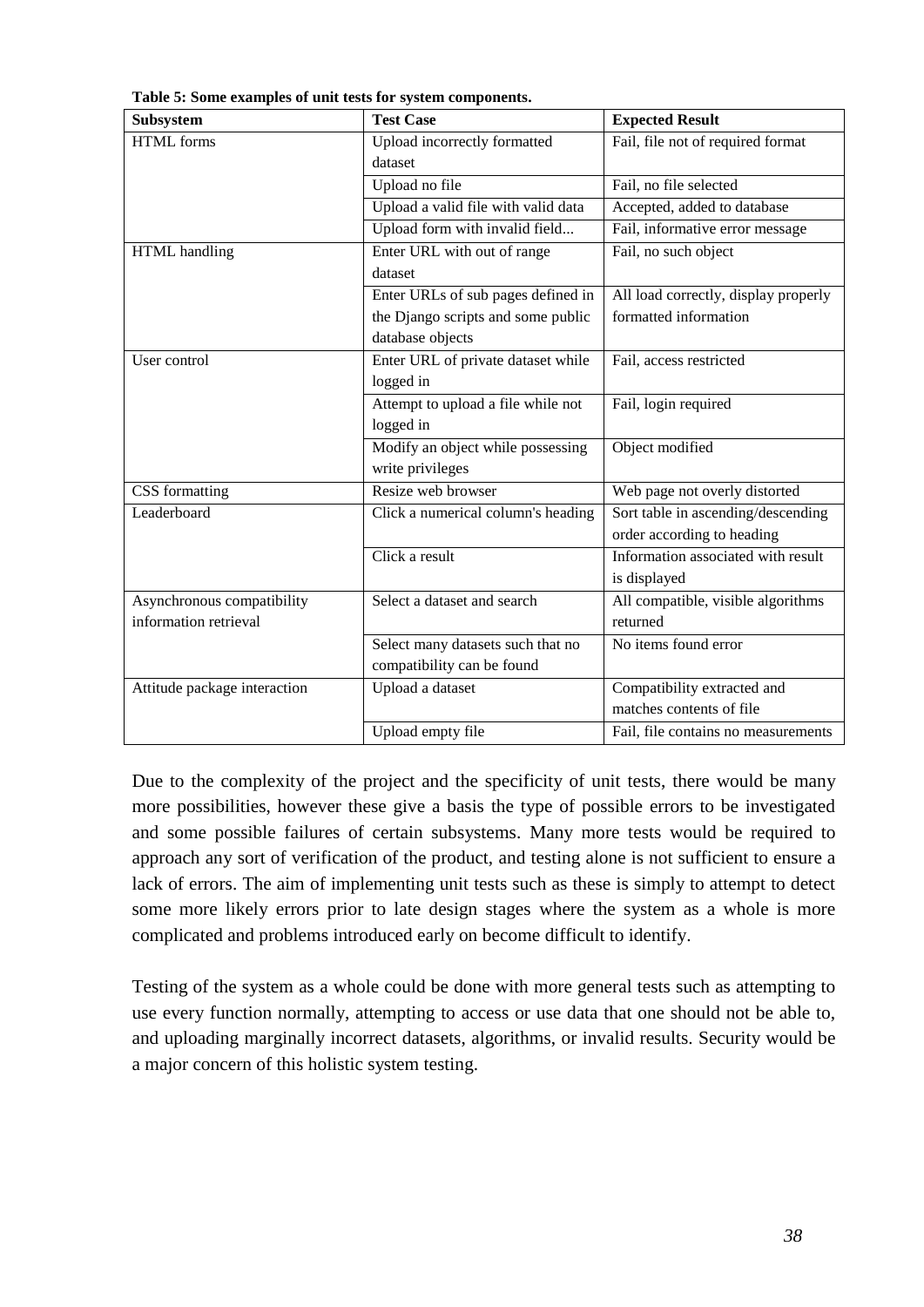## <span id="page-46-0"></span>**Chapter 5 Conclusions and Further Work**

This chapter summarises results of the thesis project and considers future work that could be undertaken in order to construct a fully functional system based on the given design specifications.

This thesis covered the design and partial implementation of a competition web service for the comparison of attitude estimation algorithms. The project provides a detailed design as well as an implemented proof of concept for a system which could facilitate increased information sharing and efficient contrasting of algorithms for applications in aerial robotics and other areas. The web service was designed in detail, however additional work remains before a fully functional prototype can be implemented.

Over the course of the project it became clear that web development of the scale of competition web services is a complex and multifaceted process requiring the understanding of many large systems, their interactions, and the application of several widely varied programming languages. With the added complexity of catering to attitude estimation algorithms, the problem was of a scale requiring a well considered approach. Although time constraints restricted the level to which a system could be developed, the systems engineering approach applied well to the design process. Breaking down the problem into work packages and interacting subsystems is a strong approach to any problem of this scale, and was critical to work towards developing a system depending on previously unexplored fields such as attitude estimation and web development.

Overall, the designed system formed a solid basis for future implementation work, complete with a proof of concept that could with several additions be taken towards a prototype. The methodologies of web development in Django were investigated and used to create the skeleton for a web service. Basic concepts of web design such as CSS and HTML were explored and used to create web page templates with minimal repetition which could easily be added to by Django methods. The fundamentals of MySQL database generation and interaction were established using a table for datasets, and file uploads along with basic parsing of uploaded files were implemented. A web frontend complete with methods to inspect, upload, and view a complete list of datasets was implemented by making use of Django's views and modelforms. The attitude estimation package written by Conor Horgan was called via the web interface to extract data from uploaded datasets for use in compatibility comparison, and the functionality of this basic implementation was investigated on Django's local development server.

Although the proof of concept covered many of the fundamentals of the web service system, some subsystem designs could not be implemented due to time constraints and difficulties in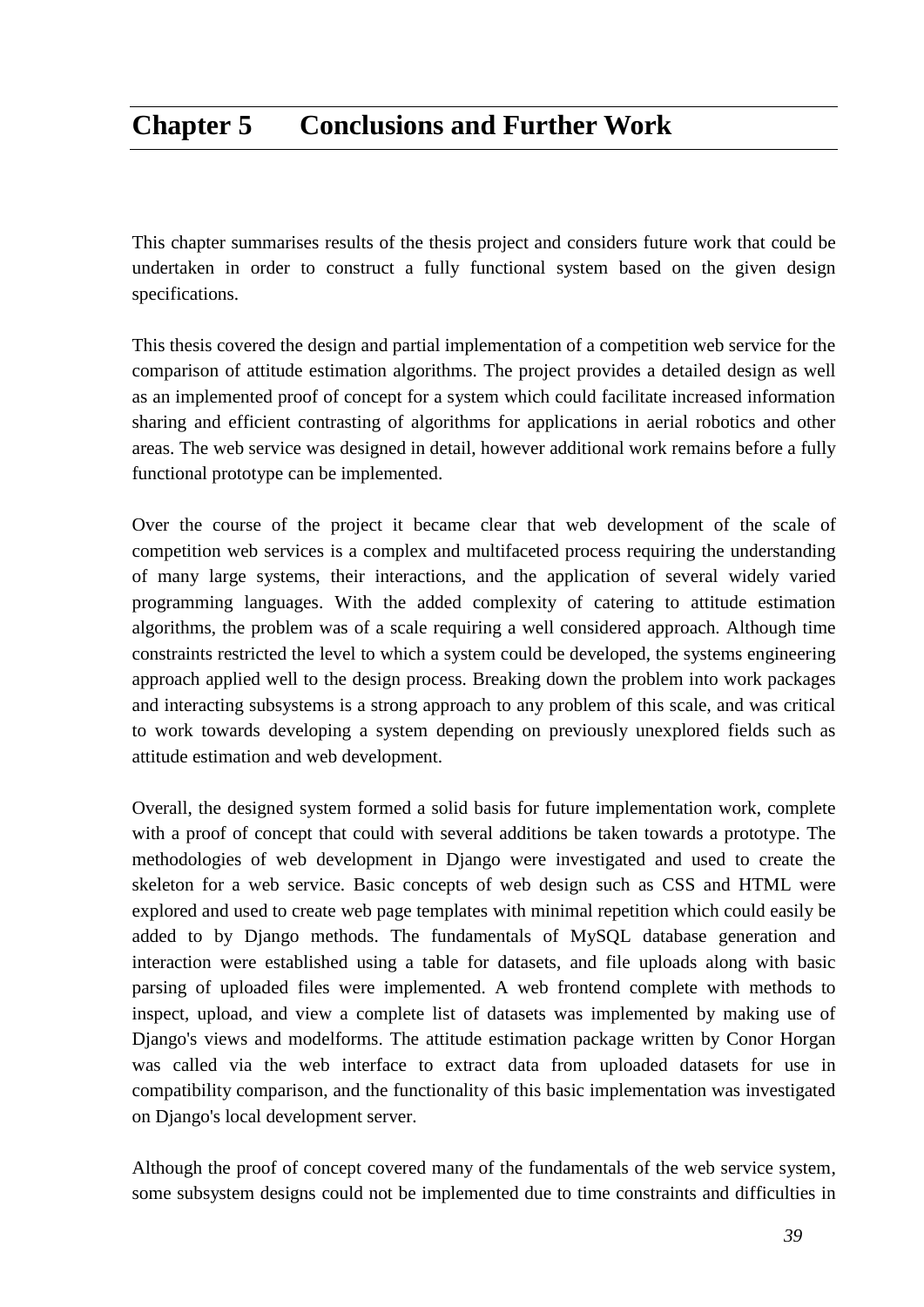the chosen approach for asynchronous communication. It is possible that with stricter planning and more detailed consideration of asynchronous systems that more time could have been spent on the addition of other systems to the prototype. Rather than sinking time into a this system which proved to be a dead end, it would have been better to leave it and move on to other tasks more readily.

The next major step recommended for the implementation part of the project would be the addition of users and user-groups as described in Section [4.6](#page-43-0) to existing code, and the subsequent addition of similar code to what is already implemented to represent the remaining database tables of Section [4.2.](#page-34-0) The latter would not require much work as the functionality is already present, however user-groups may be somewhat difficult to implement well. At this point with the complete database in place the next steps would be to add supporting code written in JavaScript to allow for sorting operations on leaderboards as described in Section [4.3,](#page-37-0) and asynchronous comparison of the compatibility of input groups of algorithms and datasets could be attempted again with more knowledge of JavaScript and use of a more standard library in jQuery, as described in Section [4.5.](#page-42-0) After this, final quality assurance steps like unit testing and overall system testing as considered in Section [4.7](#page-44-0) would be necessary to ensure the system works as desired, and to check for possible weaknesses in security.

Given additional work on the practical implementation, the system designed in this project could contribute to the area of attitude estimation by facilitating information sharing and promoting efficient comparison of algorithms. This would aid both the development of attitude estimation algorithms and any engineering projects that make use of them.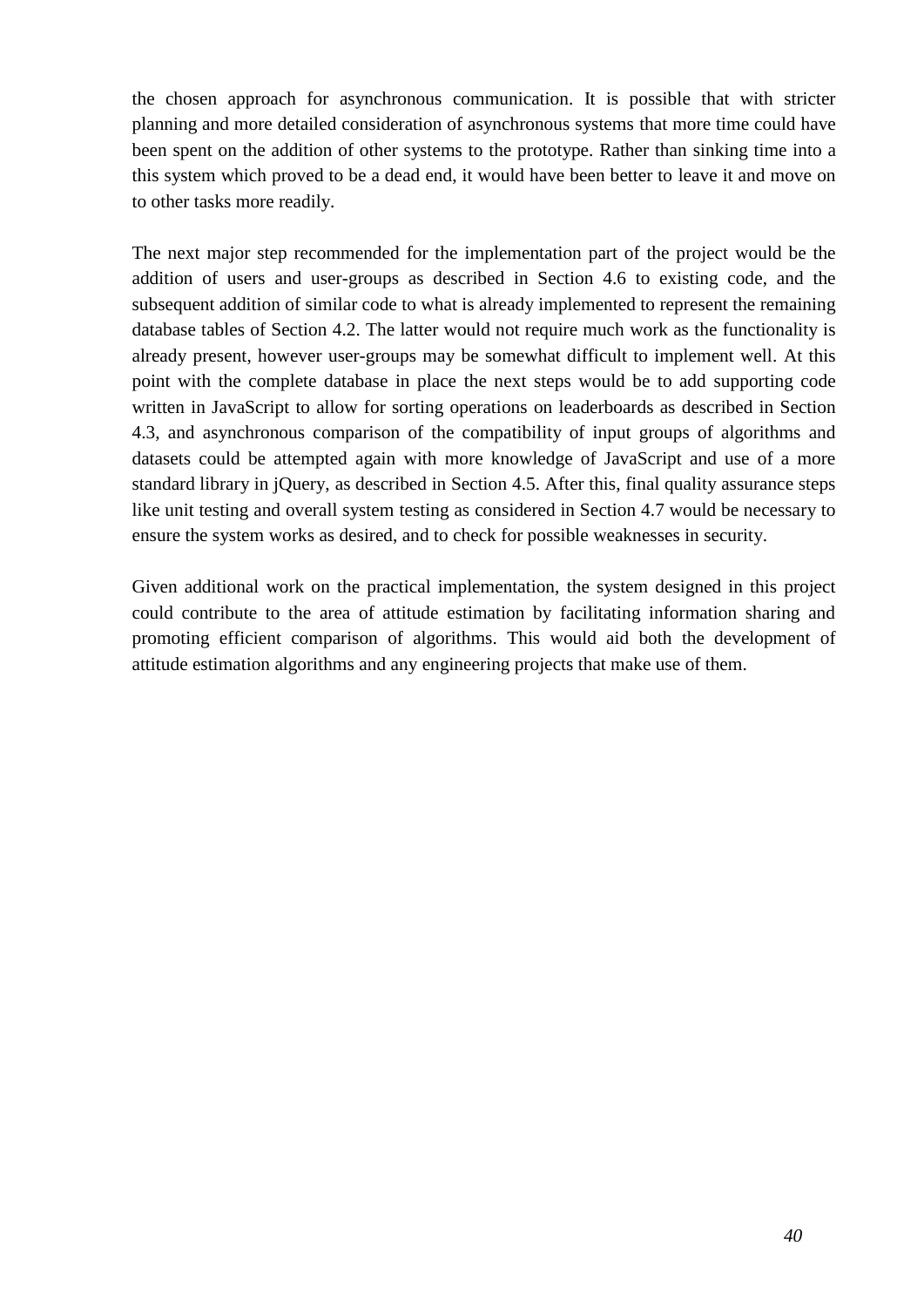## <span id="page-48-0"></span>**Appendix - Django Modules**

It should be noted that the CSS style sheet used was based on the work of Keith Donegan. The specific style was taken from *www.code-sucks.com/css layouts/fixed-width-css-layouts/*. This module is included in the appendix because it was edited to add text to HTML pages.

Django also depends on many generic settings files which were not modified. Only files that were modified from a default project are included in the appendix.

The highest level file is *settings.py* which defines which other files are included as well as some decisions about the function of the underlying system. It also contains information used to access the database. The password used in this file is not used anywhere else.

*urls.py* specifies the URLs that the web service considers when attempting to navigate to pages within it. The symbols specify which general expressions they can take as input.

*models.py* defines how Django constructs the database in MySQL.

*views.py* determines the function calls associated with URLs and forms. It replaces tags within Django's HTML files with actual data, and handles the POSTs of forms.

*index.html*, *detail.html*, and *upload.html* define the three main pages used for the proof of concept. The index lists all datasets, detail shows the specific information of one dataset element, and upload presents a form to add an additional dataset.

*style.css* defines some constants within the HTML such as how it is rendered and title/footer text.

Inserting all of these files into a generically created Django project on a compatible system with all supporting software installed should be sufficient to recreate the prototype.

#### <span id="page-48-1"></span>**SETTINGS.PY: CONFIGURATION FILE**

```
## @package server settings
# Global settings for the web service. 
# 
# Defines where other elements are located and the way in which they are 
accessed. 
DEBUG = True
TEMPLATE_DEBUG = DEBUG
ADMINS = (
```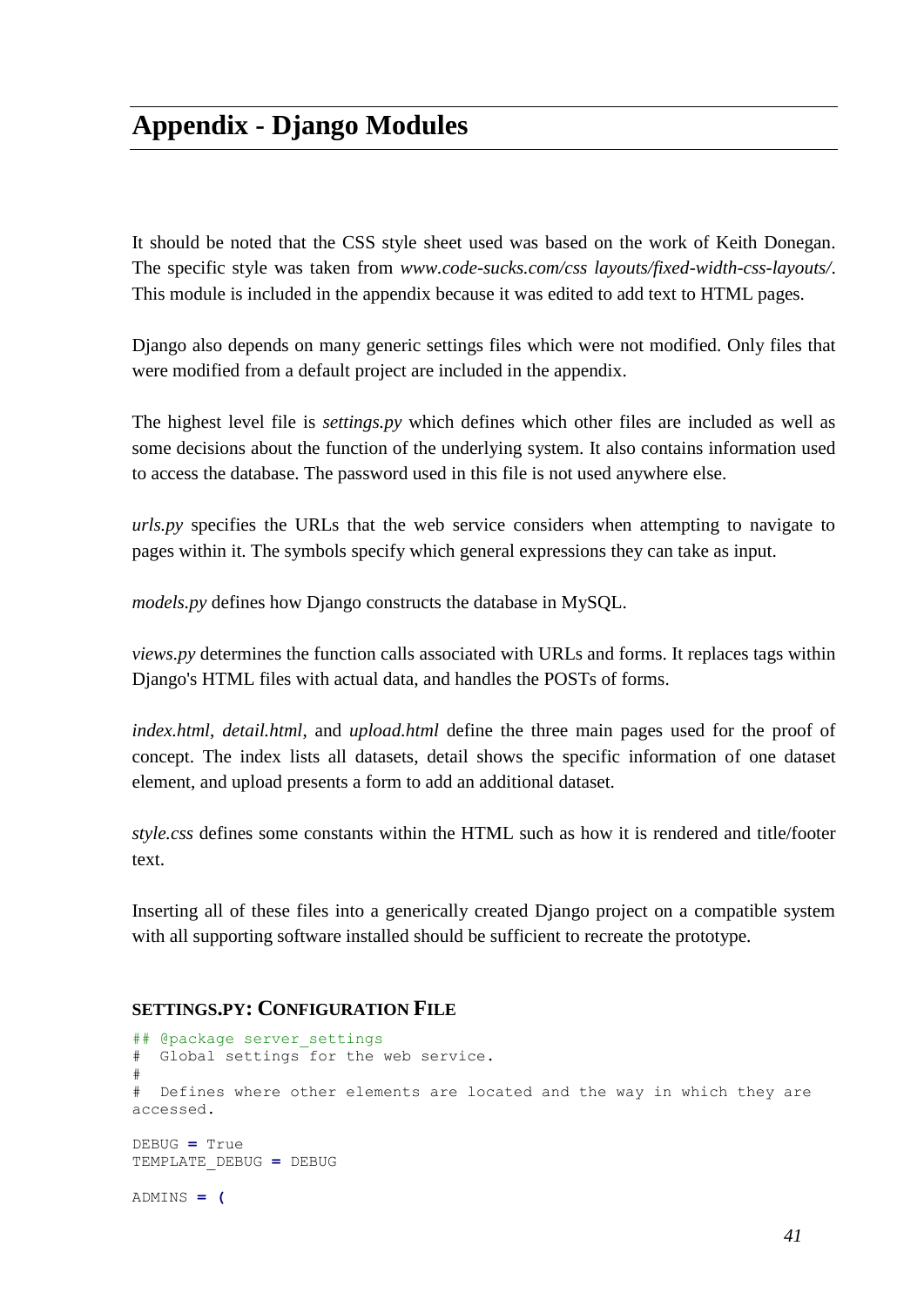```
 # ('Your Name', 'your_email@example.com'),
)
MANAGERS = ADMINS
DATABASES = {
     'default': {
         'ENGINE': 'django.db.backends.mysql', # Using MYSQL
         'NAME': 'sdb', # DB name
         'USER': 'sdbuser', 
         'PASSWORD': 'alphabet1', 
        'HOST': '', \qquad # Set to empty string for
localhost. 
        'PORT': '', \qquad \qquad \qquad \# Set to empty string for default.
     }
}
# Hosts/domain names that are valid for this site; required if DEBUG is 
False
# See https://docs.djangoproject.com/en/1.4/ref/settings/#allowed-hosts
ALLOWED_HOSTS = []
# Local time zone for this installation. Choices can be found here:
# http://en.wikipedia.org/wiki/List of tz zones by name
# although not all choices may be available on all operating systems.
# In a Windows environment this must be set to your system time zone.
TIME_ZONE = 'Australia/ACT'
# Language code for this installation. All choices can be found here:
# http://www.i18nguy.com/unicode/language-identifiers.html
LANGUAGE_CODE = 'en-us'
SITE ID = 1# If you set this to False, Django will make some optimizations so as not
# to load the internationalization machinery.
USE_I18N = True
# If you set this to False, Django will not format dates, numbers and
# calendars according to the current locale.
USE_L10N = True
# If you set this to False, Django will not use timezone-aware datetimes.
USE_TZ = True
# Absolute filesystem path to the directory that will hold user-uploaded 
files.
# Example: "/home/media/media.lawrence.com/media/"
MEDIA_ROOT = ''
# URL that handles the media served from MEDIA_ROOT. Make sure to use a
# trailing slash.
# Examples: "http://media.lawrence.com/media/", "http://example.com/media/"
MEDIA_URL = ''
# Absolute path to the directory static files should be collected to.
# Don't put anything in this directory yourself; store your static files
# in apps' "static/" subdirectories and in STATICFILES DIRS.
# Example: "/home/media/media.lawrence.com/static/"
STATIC_ROOT = ''
## URL prefix for static files.
STATIC_URL = '/static/'
```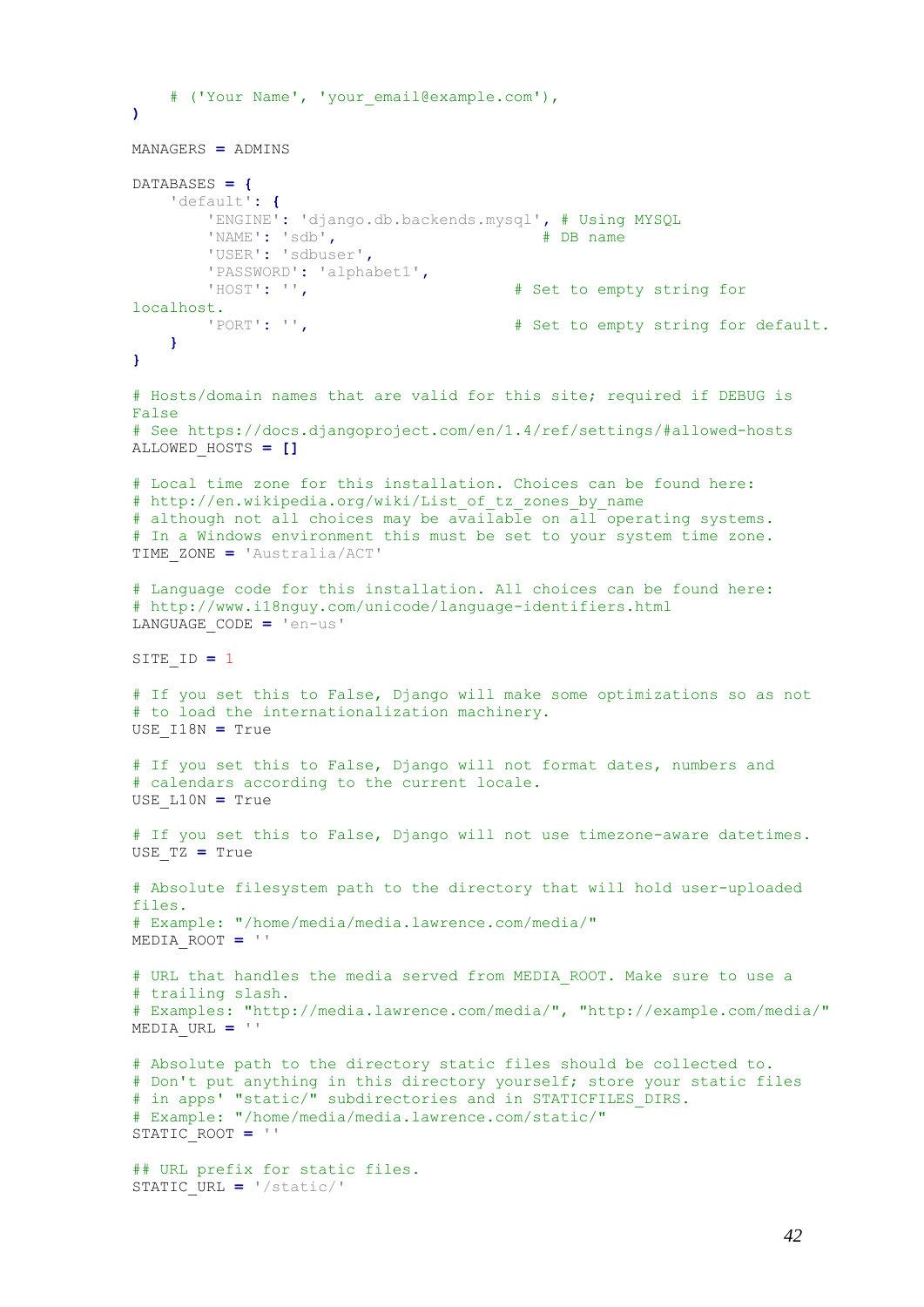```
## Additional locations of static files
STATICFILES_DIRS = (
     # Put strings here, like "/home/html/static" or "C:/www/django/static".
     # Always use forward slashes, even on Windows.
     # Don't forget to use absolute paths, not relative paths.
     '/home/sam/django/static',
)
# List of finder classes that know how to find static files in
# various locations.
STATICFILES_FINDERS = (
     'django.contrib.staticfiles.finders.FileSystemFinder',
     'django.contrib.staticfiles.finders.AppDirectoriesFinder',
# 'django.contrib.staticfiles.finders.DefaultStorageFinder',
)
# Make this unique, and don't share it with anybody.
SECRET_KEY = 'o6yt6rrta-1w^^@@_$+hhwxf4%)o5uf5op_bjp578*9@*f45@)'
# List of callables that know how to import templates from various sources.
TEMPLATE_LOADERS = (
     'django.template.loaders.filesystem.Loader',
     'django.template.loaders.app_directories.Loader',
# 'django.template.loaders.eggs.Loader',
)
MIDDLEWARE_CLASSES = (
     'django.middleware.common.CommonMiddleware',
     'django.contrib.sessions.middleware.SessionMiddleware',
     'django.middleware.csrf.CsrfViewMiddleware',
     'django.contrib.auth.middleware.AuthenticationMiddleware',
     'django.contrib.messages.middleware.MessageMiddleware',
     # Uncomment the next line for simple clickjacking protection:
     # 'django.middleware.clickjacking.XFrameOptionsMiddleware',
)
ROOT_URLCONF = 'server.urls'
# Python dotted path to the WSGI application used by Django's runserver.
WSGI_APPLICATION = 'server.wsgi.application'
TEMPLATE_DIRS = (
    # Put strings here, like "/home/html/django templates" or
"C:/www/django/templates".
     # Always use forward slashes, even on Windows.
     # Don't forget to use absolute paths, not relative paths.
     '/home/sam/django/templates',
)
INSTALLED_APPS = (
     'django.contrib.auth',
     'django.contrib.contenttypes',
     'django.contrib.sessions',
     'django.contrib.sites',
     'django.contrib.messages',
     'django.contrib.staticfiles',
     # Uncomment the next line to enable the admin:
     'django.contrib.admin',
     # Uncomment the next line to enable admin documentation:
     'django.contrib.admindocs',
     ## Custom apps to load
     # 
     # See /server/* for apps
```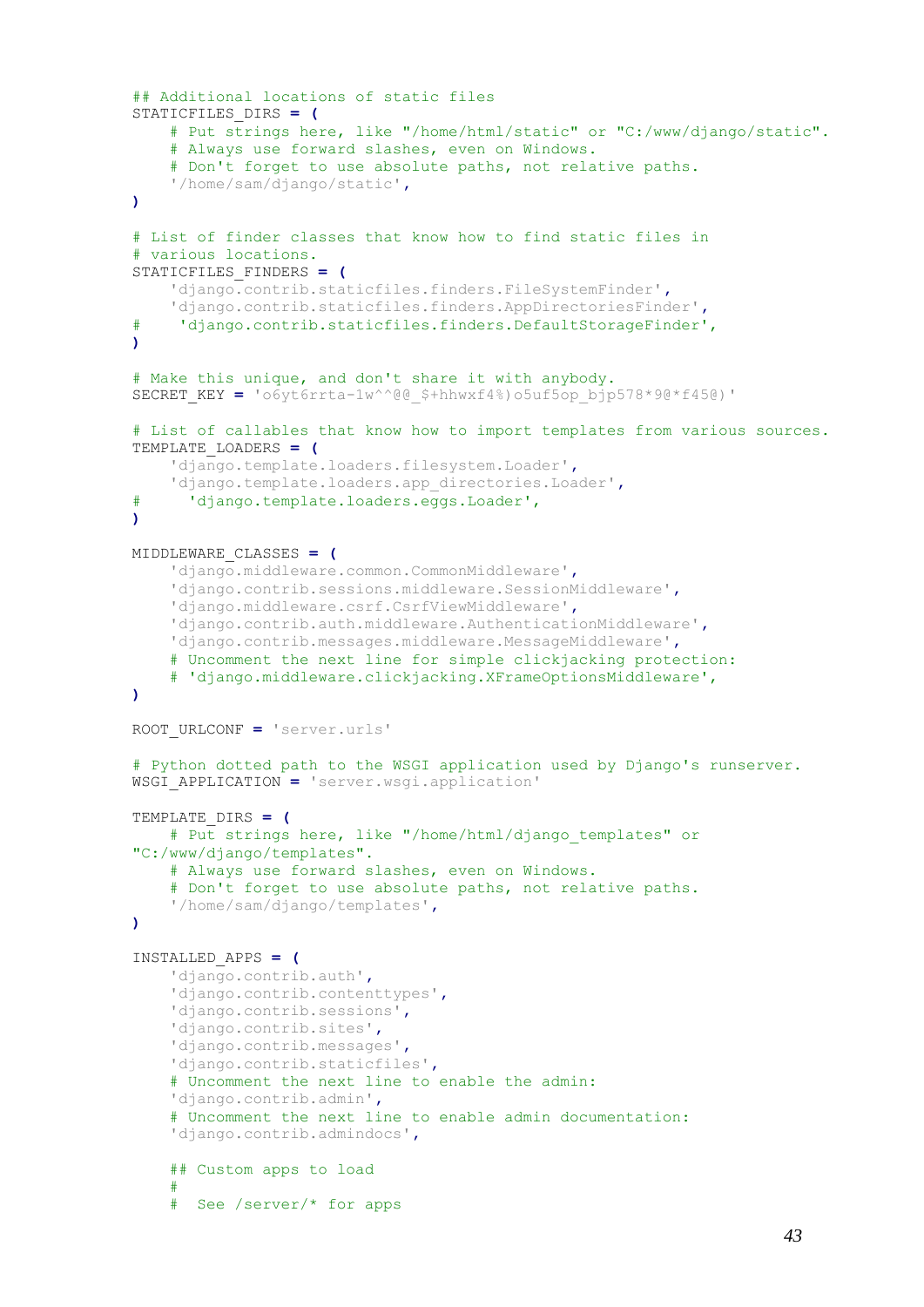```
 'datasets'
)
# A sample logging configuration. The only tangible logging
# performed by this configuration is to send an email to
# the site admins on every HTTP 500 error when DEBUG=False.
# See http://docs.djangoproject.com/en/dev/topics/logging for
# more details on how to customize your logging configuration.
LOGGING = {
     'version': 1,
     'disable_existing_loggers': False,
     'filters': {
         'require_debug_false': {
              '()': 'django.utils.log.RequireDebugFalse'
 }
     },
     'handlers': {
         'mail_admins': {
             'level': 'ERROR',
             'filters': ['require_debug_false'],
             'class': 'django.utils.log.AdminEmailHandler'
         }
     },
     'loggers': {
         'django.request': {
             'handlers': ['mail_admins'],
             'level': 'ERROR',
             'propagate': True,
         },
     }
}
```
#### <span id="page-51-0"></span>**URLS.PY: URL DEFINITIONS AND INPUTS**

```
## @package datasets urls
# URL locations and properties for datasets table. 
# 
# Defines regular expressions for URLs to access data. 
from django.conf.urls import patterns, include, url
# Uncomment the next two lines to enable the admin:
from django.contrib import admin
admin.autodiscover()
#from views import *
urlpatterns = patterns('',
     # Uncomment the admin/doc line below to enable admin documentation:
     url(r'^admin/doc/', include('django.contrib.admindocs.urls')),
     # Uncomment the next line to enable the admin:
    url(r'^admin/', include(admin.site.urls)),
)
# Added sites, first argument defines URL structure, second is view name
urlpatterns += patterns('datasets.views',
    url(r'^datasets/$', 'index'),
     url(r'^datasets/(?P<dataset_id>\d+)/$', 'detail'),
     url(r'^datasets/upload/$', 'upload'),
     url(r'^datasets/upload/edit/(?P<id>\d+)/$', 'edit'),
    url(r'^datasets/uploaded/$', 'uploaded'),
)
```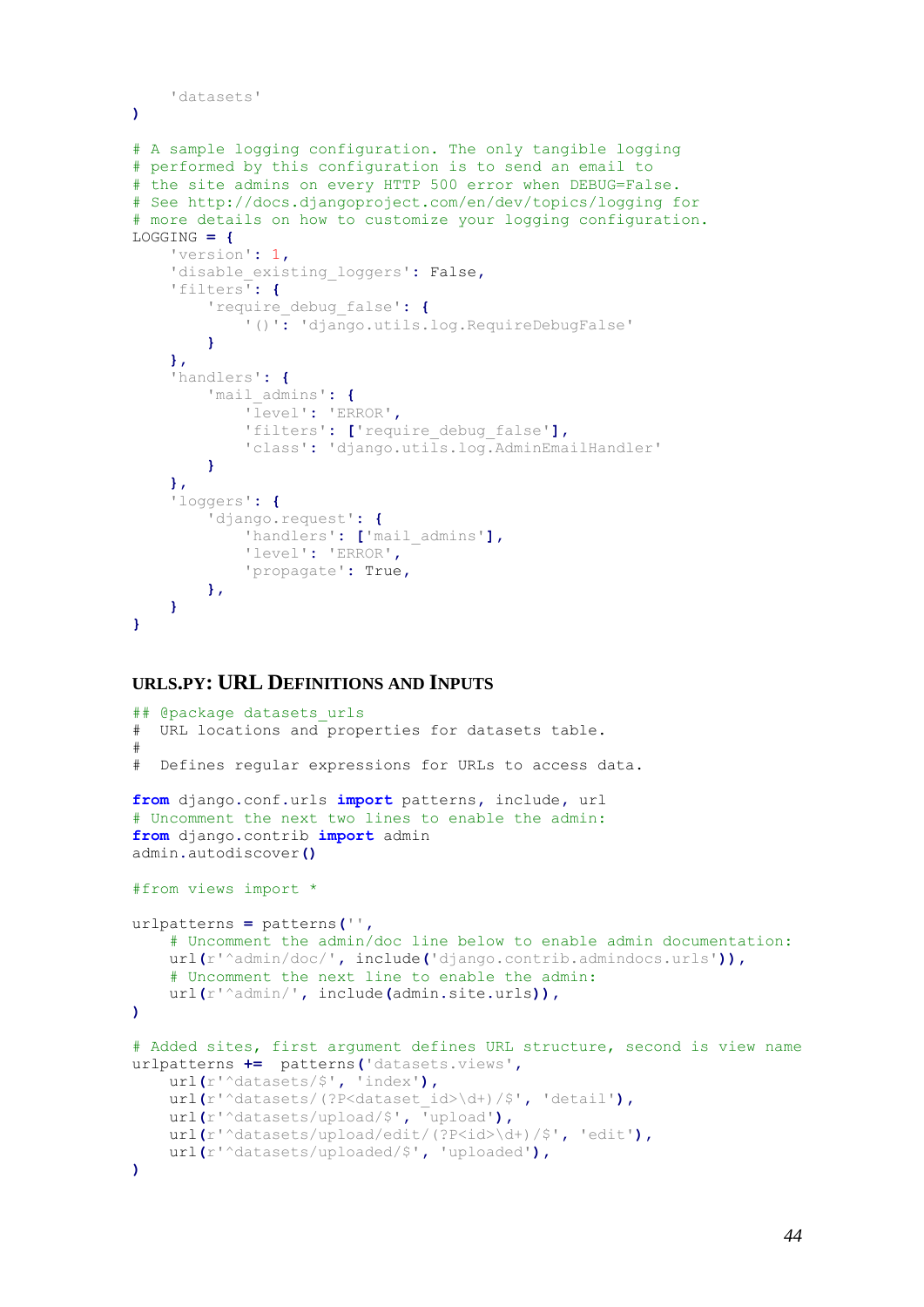#### <span id="page-52-0"></span>**MODELS.PY: DATABASE STRUCTURE DEFINITION**

```
## @package dataset_models
# The database model used for dataset representation. 
# 
# Defines the structure of the dataset table, and includes several 
functions for accessing and manipulating this data. 
from django.db import models
from django.forms import ModelForm
## The definition for dataset table structure. 
# 
# Defines data fields and functions. 
class Dataset(models.Model):
     # ID handled externally
     name = models.CharField(max_length=200, unique=True)
     comments = models.CharField(max_length=20000)
     #version = models.IntegerField(max_length=200)
     # Owner ID references a table outside of this app: check
     #owner_id = models.ForeignKey(django.contrib.auth)
     #owner_id = models.ForeignKey(auth_user)
     date_add = models.DateTimeField('Date Added')
     date_upd = models.DateTimeField('Date Updated')
     data_format = models.CharField(max_length=500)
     # No data parameters yet, could be read from file alone
     #sensor_path = models.CharField(max_length=200)
    #truth path = models. CharField (\text{max}\overline{lenath}=200) data_file = models.FileField(upload_to='stored_files/', max_length=100)
     ## Unicode printing method.
     def __unicode__(self):
         return self.name
     ## Test method. 
     #def test(self):
         #return self.data + ' Printer test'
## Generate input form based on Dataset definition
# 
  Uses ModelForm to generate form basis
class DatasetForm(ModelForm):
     class Meta:
         model = Dataset
         fields = ['name', 'comments','data_file']
```
#### <span id="page-52-1"></span>**VIEWS.PY:INPUTS TO REPLACE HTML TAGS IN RENDERED PAGES**

```
## @package datasets views
# Defines elements to insert into HTML and HTML locations for requested 
data. 
# 
# Refers to HTML files and STATIC files for structure. 
# For basics
from django.http import HttpResponse # May not need this, only for 
returning basic html
from django.shortcuts import render_to_response, get_object_or_404
from datasets.models import Dataset
# For forms
from datasets.models import DatasetForm # Possibly move to new file? 
from django.shortcuts import render
```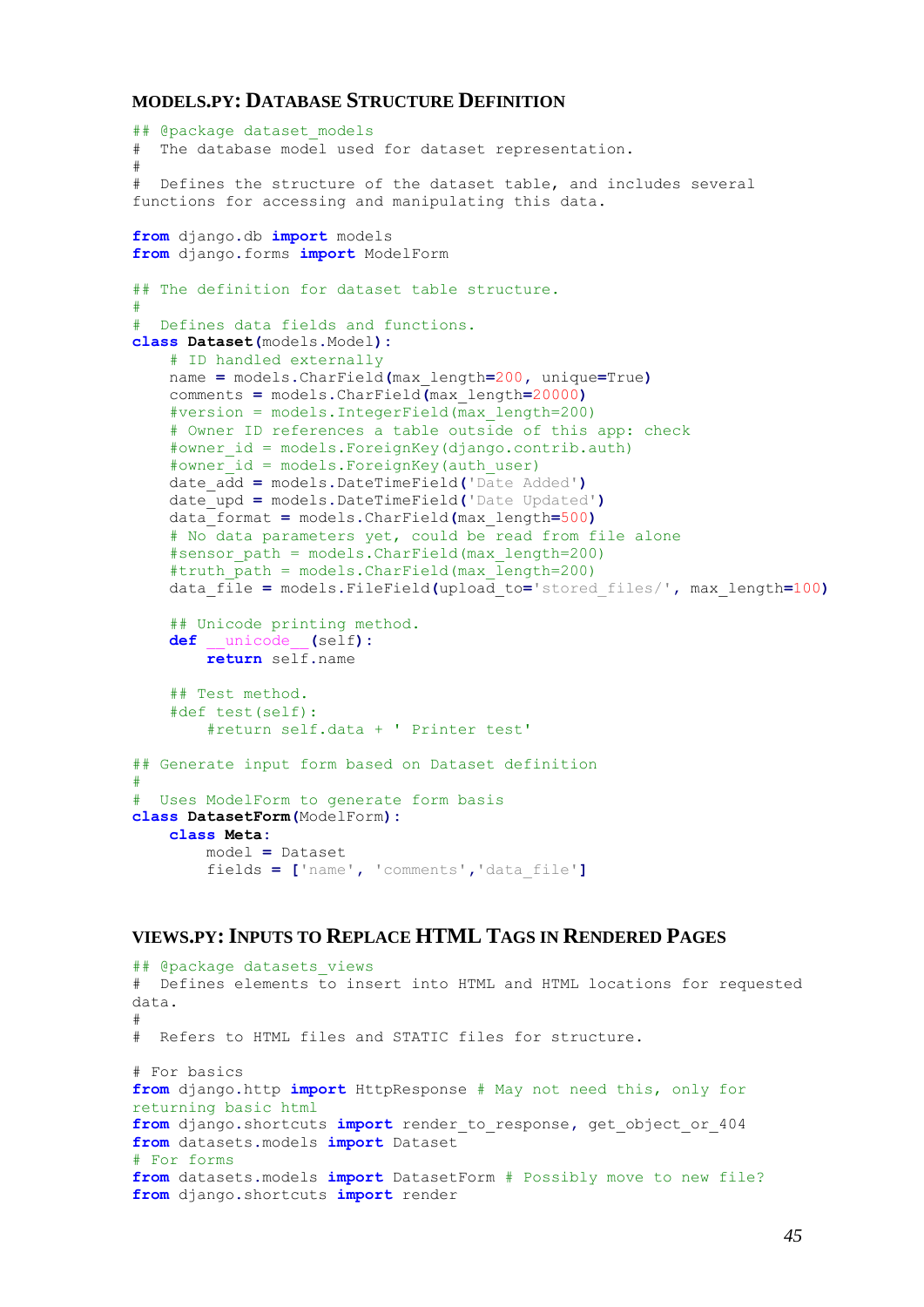```
from django.http import HttpResponseRedirect
from django.utils import timezone
# For file processing
from conor.Data_Extractor import *
## Index page for datasets
#
# Lists all datasets
def index(request):
     set_list = Dataset.objects.all().order_by('id')[:5]
     return render_to_response('datasets/index.html', {'set_list':
set_list})
## Details for a requested dataset
#
# Shows defined info 
def detail(request, dataset_id):
     d = get_object_or_404(Dataset, pk=dataset_id)
     return render_to_response('datasets/detail.html', {'dataset': d})
## Upload form for datasets
#
# For adding a new dataset to the database
def upload(request):
     if request.method == 'POST': # If the form has been submitted...
         form = DatasetForm(request.POST, request.FILES) # A form bound to 
the POST data
         if form.is_valid(): # All validation rules pass
            # Process the data in form.cleaned data
             nameF = form.cleaned_data['name']
             commentsF = form.cleaned_data['comments']
             date_addF = timezone.now()
             date_updF = timezone.now()
             # File processing
             data_fileF = request.FILES['data_file']
             d = Dataset(name=nameF, comments=commentsF, date_add=date_addF,
                         date_upd=date_updF, data_format='temp value',
                         data_file=data_fileF)
             d.save()
             data_properties =
Data_Extractor().get_DataInfo(d.data_file.path)
             d.data_format = data_properties[2]
             d.save()
             return HttpResponseRedirect('/datasets/uploaded/') # Redirect 
after POST
     else:
         form = DatasetForm() # An unbound form
     return render(request, 'datasets/upload.html', { 'form': form,
     })
## Edit form for datasets
#
# For editing an existing dataset
def edit(request):
     if request.method == 'POST': # If the form has been submitted...
         form = DatasetForm(request.POST, request.FILES) # A form bound to 
the POST data
         if form.is_valid(): # All validation rules pass
            # Process the data in form.cleaned data
             nameF = form.cleaned_data['name']
```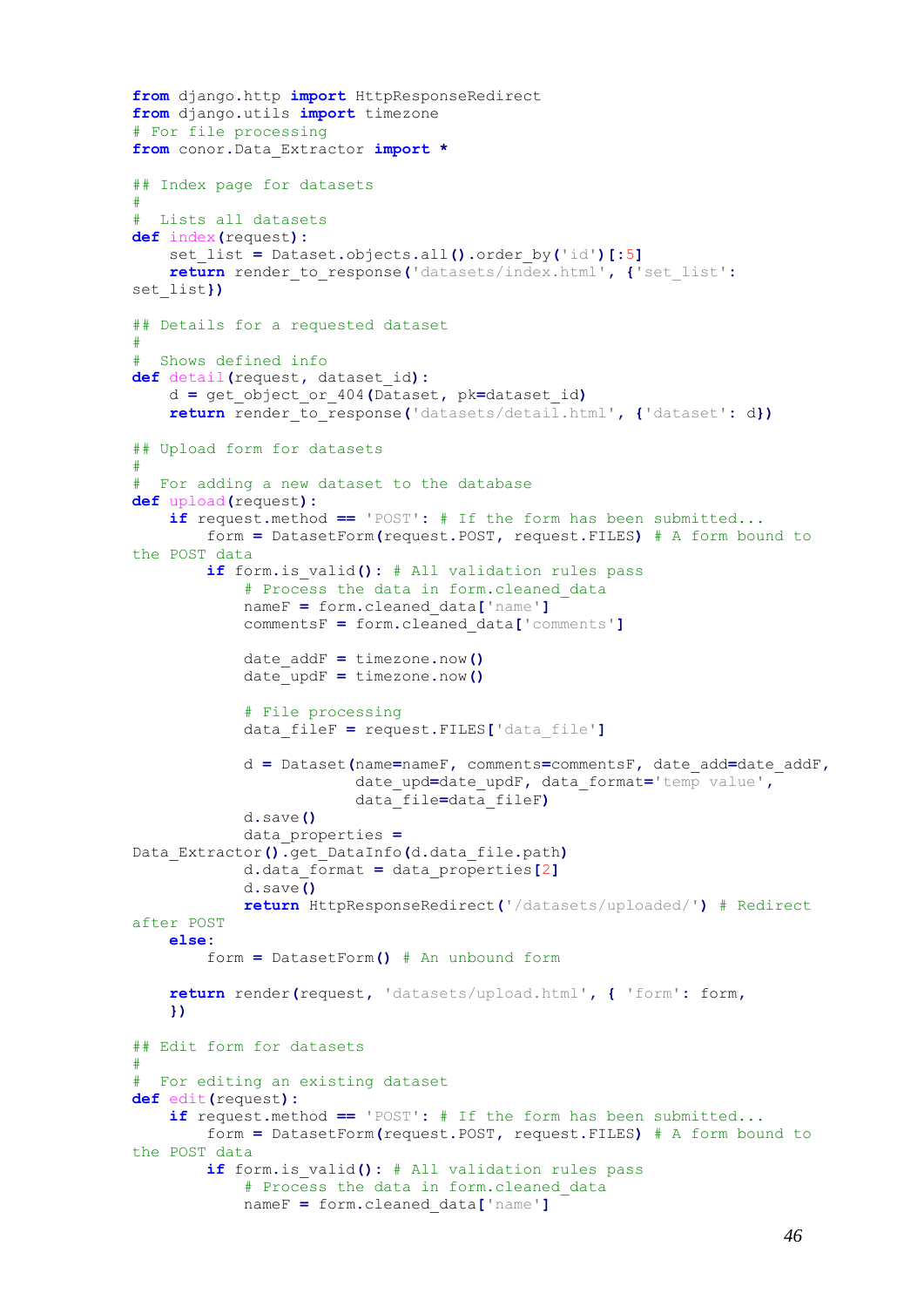```
 commentsF = form.cleaned_data['comments']
             date_addF = timezone.now()
             date_updF = timezone.now()
             # File processing
             data_fileF = request.FILES['data_file']
             d = Dataset(name=nameF, comments=commentsF, date_add=date_addF,
                          date_upd=date_updF, data_format='temp value',
                          data_file=data_fileF)
             d.save()
             data_properties =
Data_Extractor().get_DataInfo(d.data_file.path)
             d.data_format = data_properties[2]
             d.save()
             return HttpResponseRedirect('/datasets/uploaded/') # Redirect 
after POST
     else:
         form = DatasetForm() # An unbound form
     return render(request, 'datasets/upload.html', { 'form': form,
     })
## Redirect page for dataset submission
# 
# Processes input and saves dataset
def uploaded(request):
    html = "<html><br/>body>Uploaded.</body></html>"
     return HttpResponse(html)
```
#### <span id="page-54-0"></span>**INDEX.HTML: DJANGO-TAGGED HTML FOR DISPLAYING A LIST OF DATASETS**

```
{% load staticfiles %}
<!DOCTYPE html>
<head>
<meta charset="UTF-8">
<!--meta http-equiv="Content-Type" content="text/html; charset=iso-8859-1" 
/ - - ><title>Dataset Index - Attitude Estimation Competition</title>
<link rel="stylesheet" type="text/css" href="{% static "datasets/style.css" 
%}" />
</head>
```
#### **<body>**

```
 <!-- Begin Wrapper -->
 <div id="wrapper">
       <!-- Begin Header -->
       <!-- Empty tag to have text added in CSS-->
       <div id="header"></div>
       <!-- End Header -->
       <!-- Begin Faux Columns -->
       <div id="faux">
             <!-- Begin Left Column -->
             <div id="leftcolumn">
```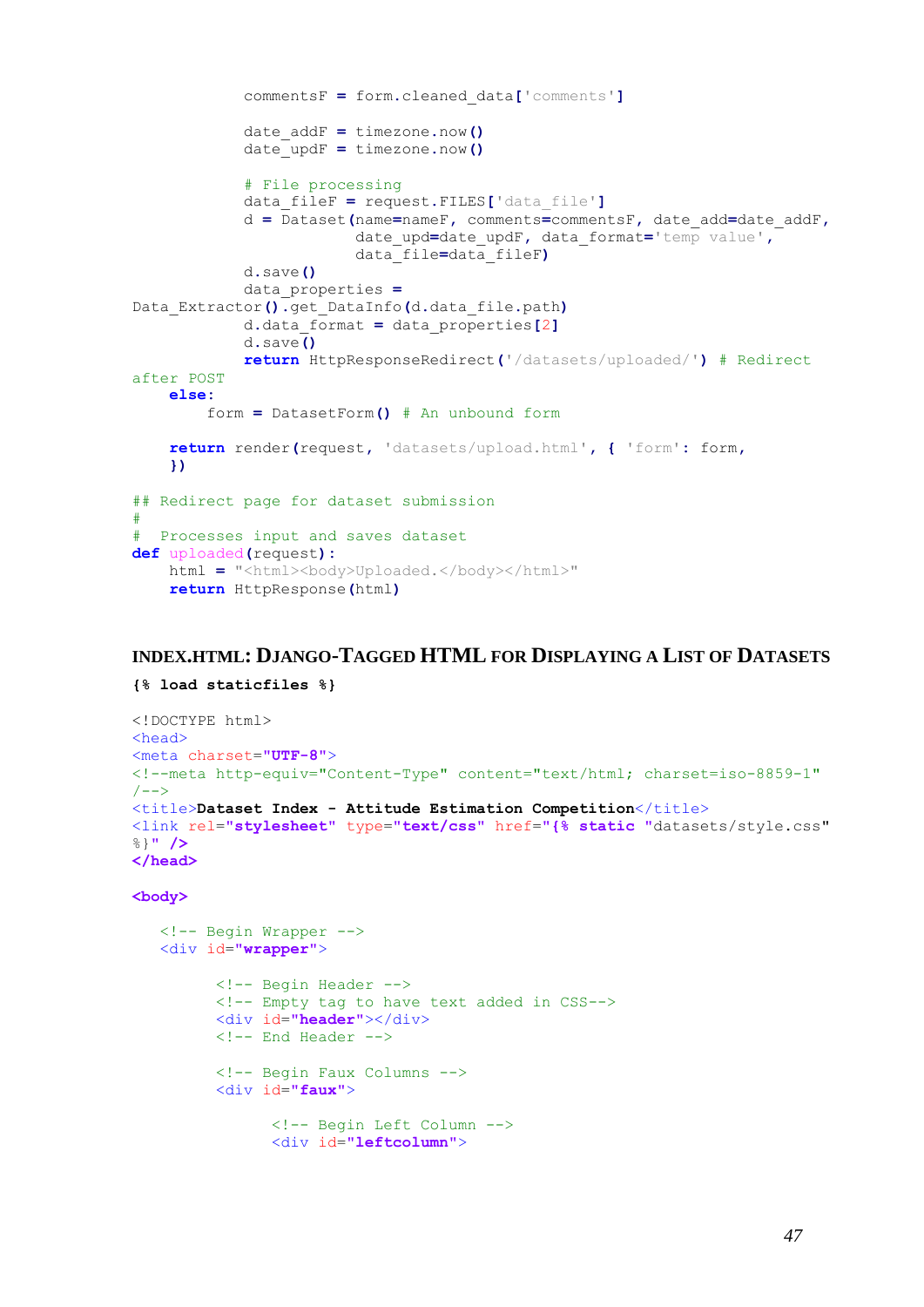```
 </div>
                 <!-- End Left Column -->
                 <!-- Begin Right Column -->
                 <div id="rightcolumn">
                 <!-- Django Content -->
                  <h1>Dataset Index</h1> 
                  \text{Br} />
                                          {% if set_list %}
                      \langle u1 \rangle{% for dataset in set_list %}
                           <li><a href="/datasets/{{ dataset.id }}/">{{ 
dataset.name }}</a></li>{{ dataset.comments }}
                       {% endfor %}
                      \langle/ul>
                   {% else %}
                             <p>No polls are available.</p>
                   {% endif %}
                  \text{Br} />
                 <p>Descriptive text. </p> 
                 \text{Br} />
                  <a href="/datasets/upload/">Upload a Dataset</a>
                 <!-- End Django Content -->
                 <div class="clear"></div>
                 </div>
                 <!-- End Right Column -->
                 <div class="clear"></div>
           </div> 
           <!-- End Faux Columns -->
           <!-- Begin Footer -->
           <div id="footer"></div>
           <!-- End Footer -->
   \langle/div>
    <!-- End Wrapper -->
</body>
</html>
```
#### <span id="page-55-0"></span>**DETAIL.HTML: DJANGO-TAGGED HTML FOR DATASET DETAILS**

**{% load staticfiles %}**

```
<head>
<!meta http-equiv="Content-Type" content="text/html; charset=iso-8859-1" />
<title>Dataset Details - Attitude Estimation Competition</title>
<link rel="stylesheet" type="text/css" href="{% static "datasets/style.css" 
%}" />
</head>
```
**<body>**

<!-- Begin Wrapper -->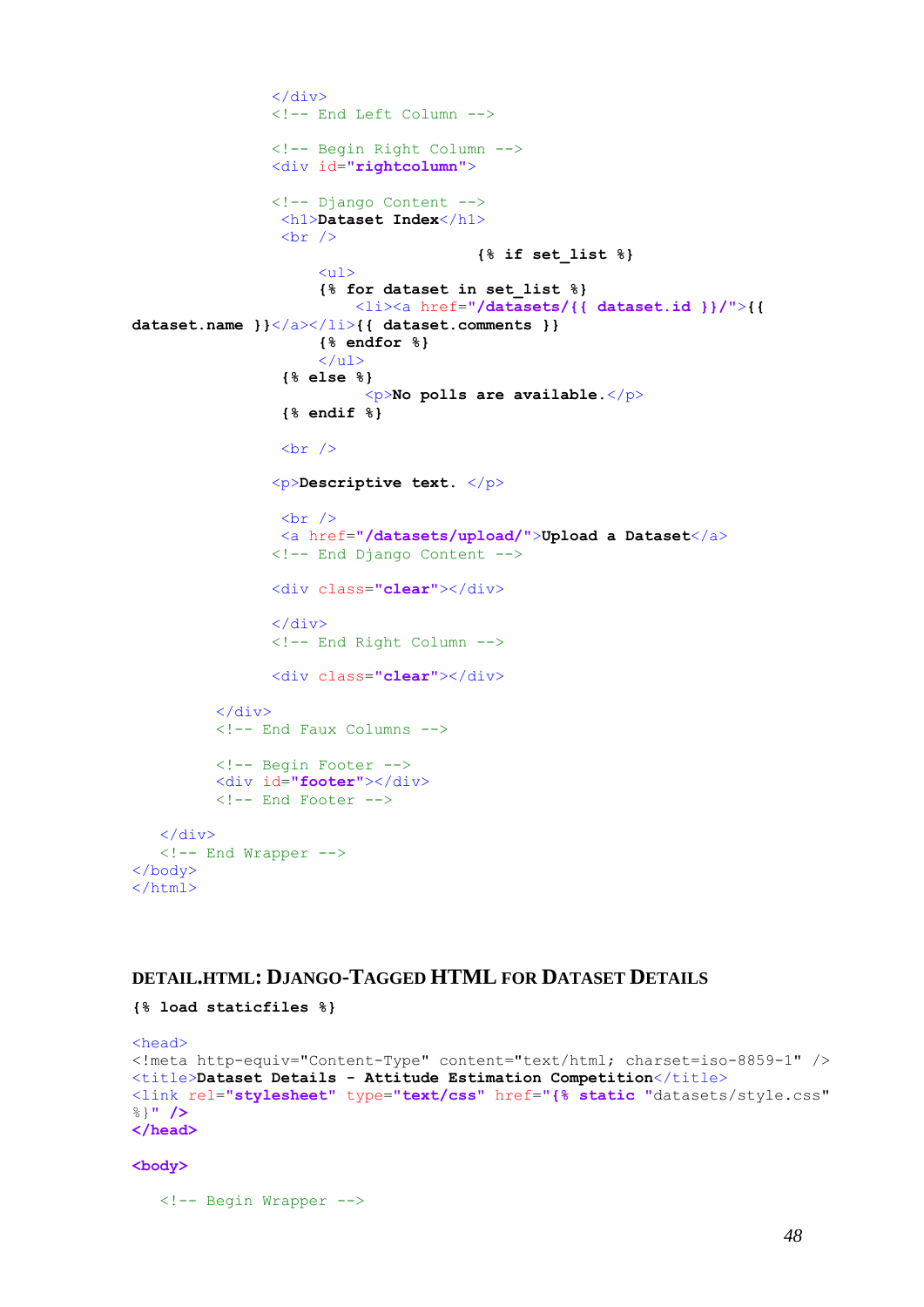```
 <div id="wrapper">
```

```
 <!-- Begin Header -->
           <!-- Empty tag to have text added in CSS-->
           <div id="header"></div>
           <!-- End Header -->
           <!-- End Header -->
           <!-- Begin Faux Columns -->
           <div id="faux">
                  <!-- Begin Left Column -->
                  <div id="leftcolumn">
                 \langle/div>
                  <!-- End Left Column -->
                  <!-- Begin Right Column -->
                  <div id="rightcolumn">
                  <!-- Django Content -->
                        <h1>Dataset Viewer</h1> 
                      \text{Br} />
                        <p>Here is the requested dataset: </p>
                      \text{Br} />
                      <b>Name:</b> {{ dataset.name }}<br />
                       <b>Uploader Comments:</b> {{ dataset.comments }}<br />
                       <b>Submitted:</b> {{ dataset.date_add }}<br />
                       <b>Last Updated:</b> {{ dataset.date_upd }}<br />
                       <b>Contents:</b> {{ dataset.data_format }}
                       \frac{\text{br}}{\text{b}r} />\frac{\text{br}}{\text{b}r} />
                  <!-- End Django Content -->
                  <div class="clear"></div>
                 \langle/div>
                  <!-- End Right Column -->
                  <div class="clear"></div>
           </div> 
           <!-- End Faux Columns -->
           <!-- Begin Footer -->
           <div id="footer"></div>
           <!-- End Footer -->
   \langle/div>
    <!-- End Wrapper -->
</body>
</html>
```
#### <span id="page-56-0"></span>**UPLOAD.HTML: DJANGO-TAGGED HTML FOR UPLOADING DATASETS**

```
{% load staticfiles %}
```

```
<head>
<!meta http-equiv="Content-Type" content="text/html; charset=iso-8859-1" />
<title>Dataset Upload - Attitude Estimation Competition</title>
```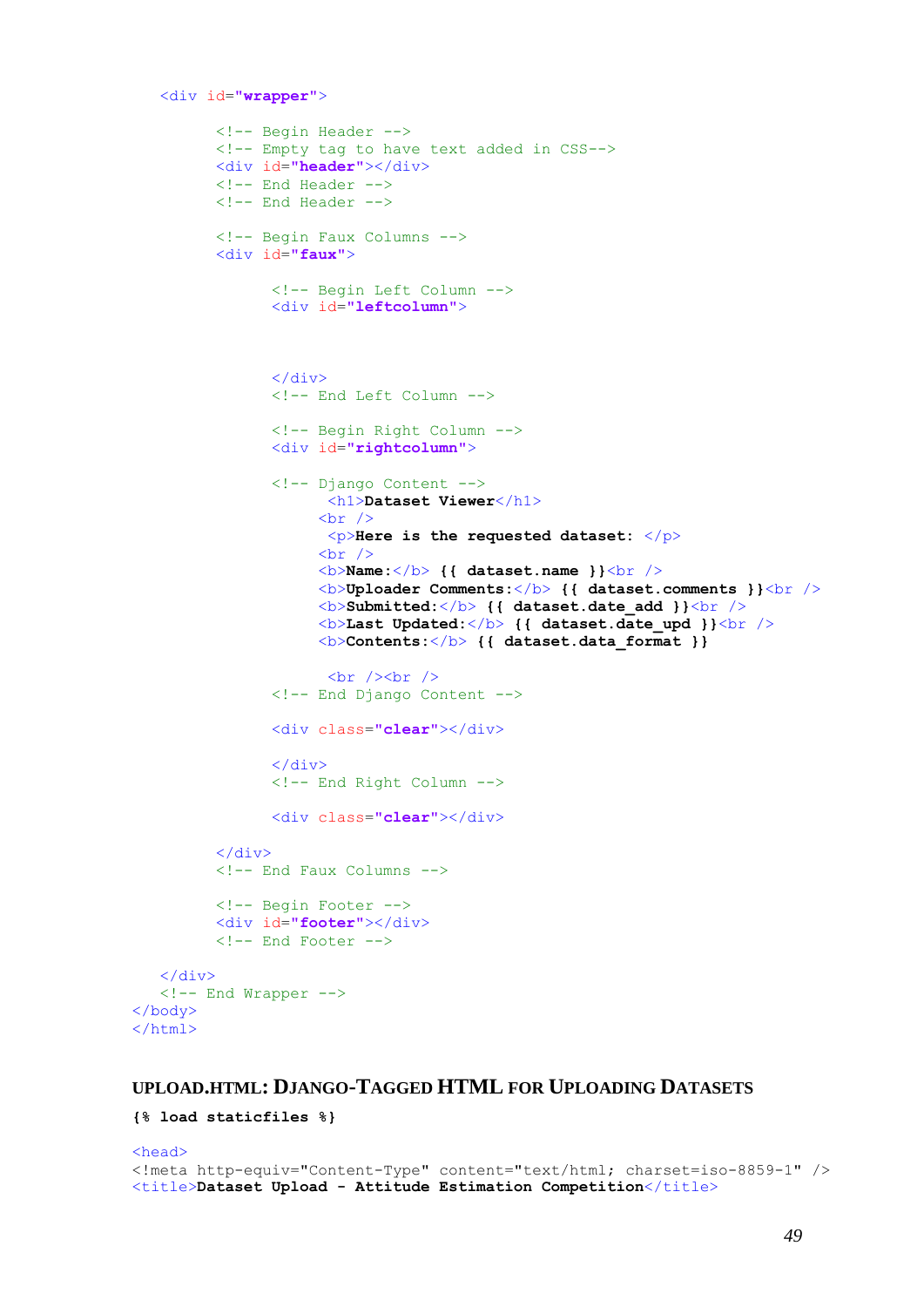<link rel=**"stylesheet"** type=**"text/css"** href=**"{% static "**datasets/style.css" %}**" /> </head>**

```
<body>
```

```
 <!-- Begin Wrapper -->
    <div id="wrapper">
          <!-- Begin Header -->
          <!-- Empty tag to have text added in CSS-->
          <div id="header"></div>
          <!-- End Header -->
          <!-- Begin Faux Columns -->
          <div id="faux">
                 <!-- Begin Left Column -->
                 <div id="leftcolumn">
                \langle/div>
                 <!-- End Left Column -->
                 <!-- Begin Right Column -->
                 <div id="rightcolumn">
                 <!-- Django Content -->
                  <h1>Dataset Upload</h1>
                  {% if error_message %}<p><strong>{{ error_message 
}}</strong></p>{% endif %}
                  <!--form action="/datasets/upload/" method="post"-->
                  <form enctype="multipart/form-data" method="post"
action="/datasets/upload/">
                  {% csrf_token %}
                  <!-- FORM -->
                  {{ form.as_p }}
                  <input type="submit" value="Submit" />
                  </form>
                 <!-- End Django Content -->
                 <div class="clear"></div>
                \langle/div>
                 <!-- End Right Column -->
                 <div class="clear"></div>
          </div> 
          <!-- End Faux Columns -->
          <!-- Begin Footer -->
          <div id="footer"></div>
         \langle!-- End Footer -->
    </div>
    <!-- End Wrapper -->
</body>
</html>
```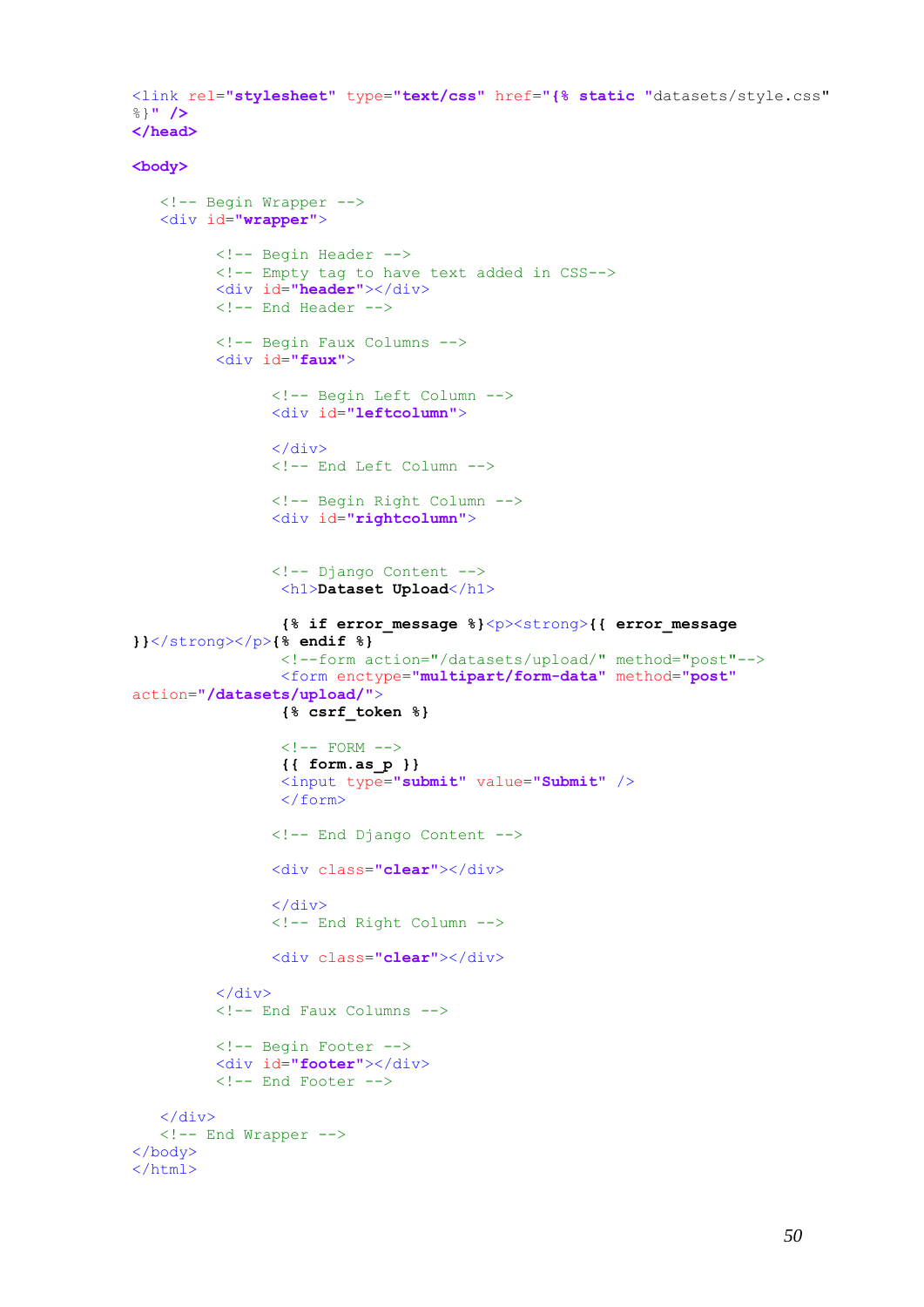#### <span id="page-58-0"></span>**STYLE.CSS: PROVIDES STRUCTURE AND FORMATTING TO HTML PAGES**

```
/*
       Based on Style Created by Keith Donegan of Code-Sucks.com
       E-Mail: Keithdonegan@gmail.com
      You can do whatever you want with these layouts,
       but it would be greatly appreciated if you gave a link
       back to http://www.code-sucks.com
*/
* { padding: 0; margin: 0; }
body {
 font-family: Arial, Helvetica, sans-serif;
font-size: 14px;
}
#wrapper {
margin: 0 auto;
width: 922px;
}
#faux {
background: url(faux-1-2-col.gif);
margin-bottom: 5px;
overflow: auto; /* Paul O Brien Fix for IE www.pmob.co.uk */
width: 100%
}
#header {
color: #333;
width: 902px;
padding: 10px;
height: 100px;
margin: 10px 0px 5px 0px;
background: #ABBEBE;
font-size: 36px;
font-weight: bold;
}
#leftcolumn {
display: inline;
color: #333;
margin: 10px;
padding: 0px;
width: 195px;
float: left;
}
#rightcolumn {
float: right;
color: #333;
margin: 10px;
padding: 0px;
width: 673px;
display: inline;
position: relative;
}
#footer {
width: 902px;
clear: both;
color: #333;
background: #ABBEBE;
margin: 0px 0px 10px 0px;
padding: 10px;
 /*font-weight:bold;*/
```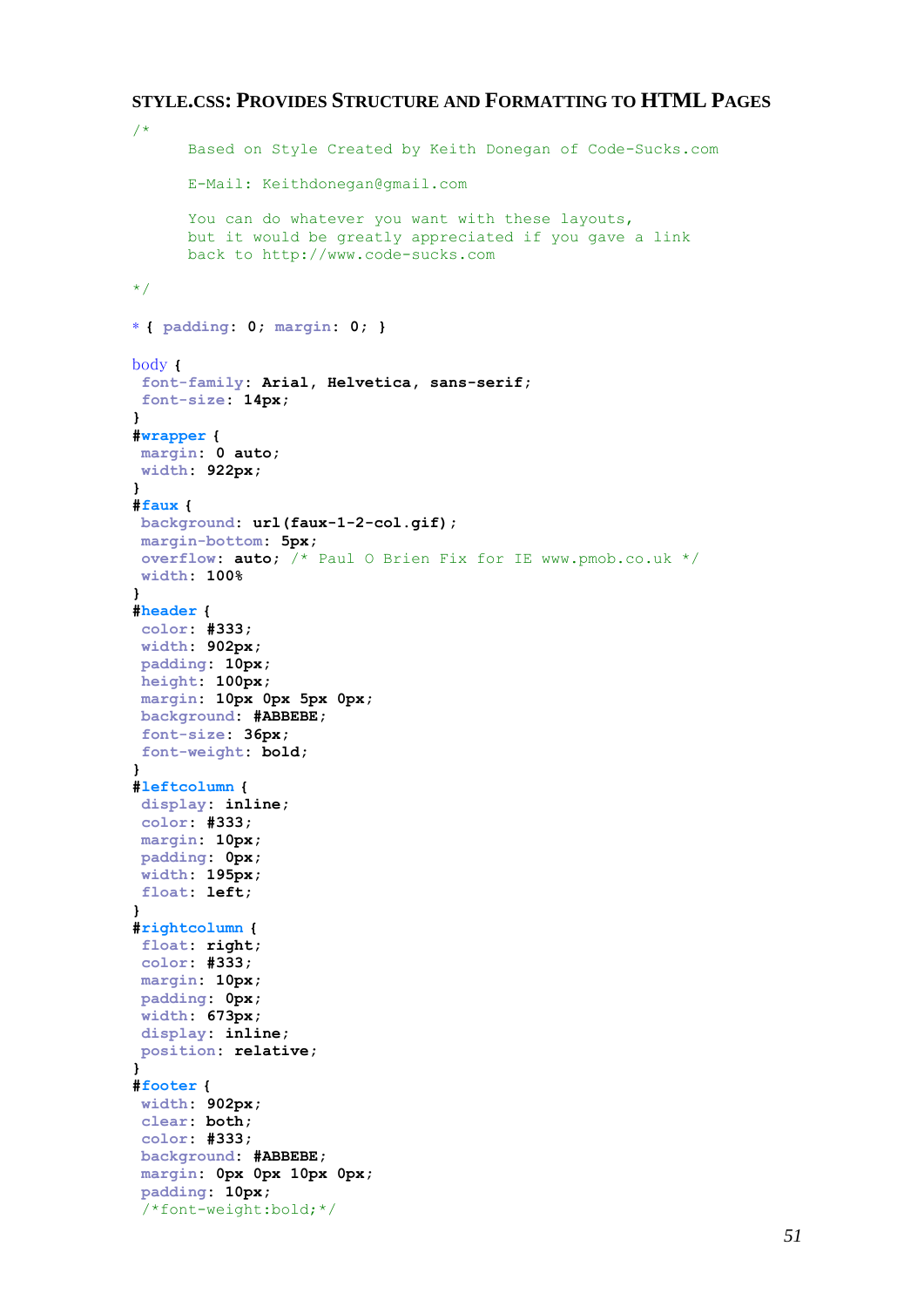```
text-align:right;
}
.clear { clear: both; background: none; }
#header:before
{
content:"Attitude Estimation Competition";
}
#footer:before
{
content:"CSS footer";
}
```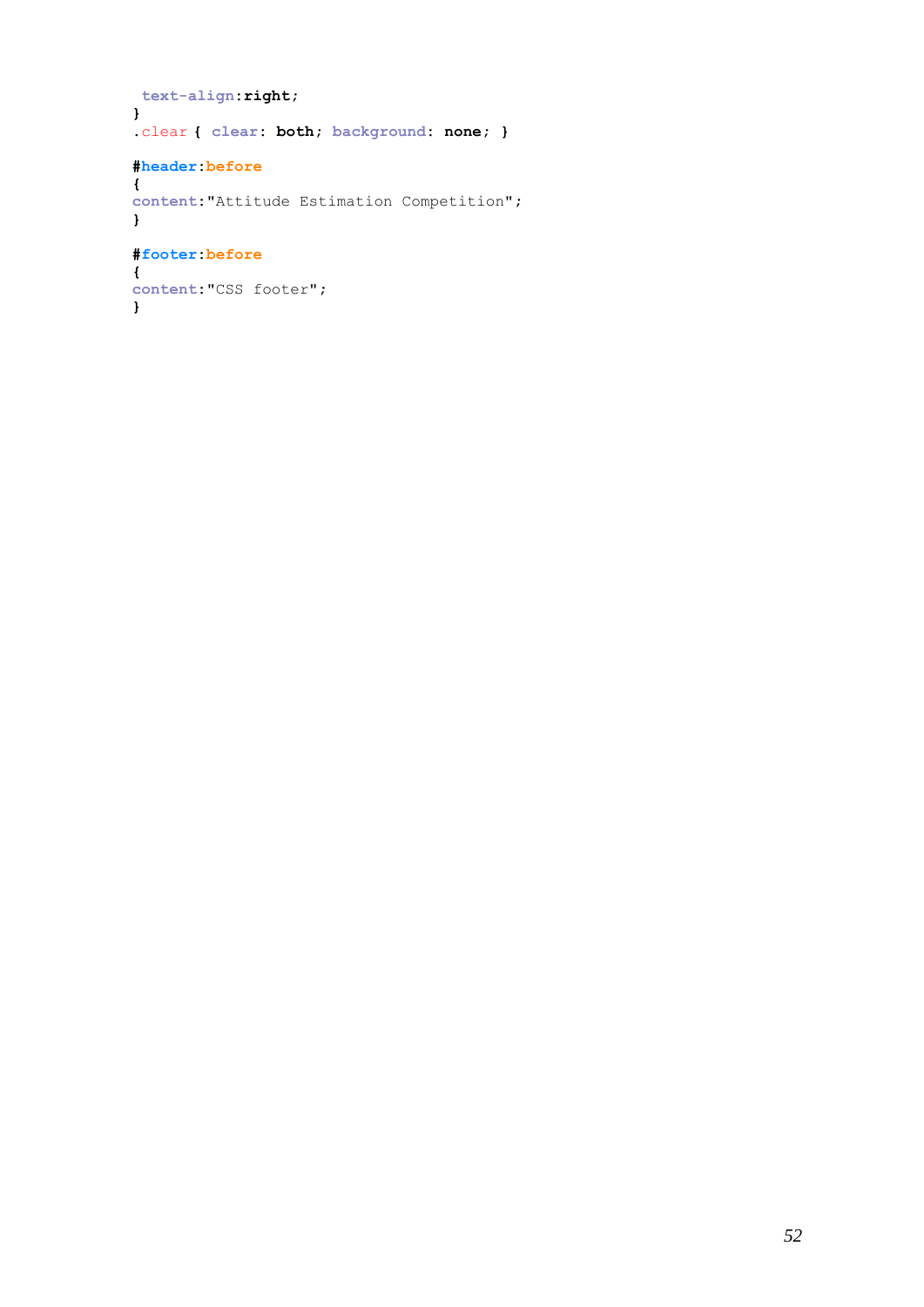## <span id="page-60-0"></span>**References**

- [1] J. L. Crassidis, F. L. Markley and Y. Cheng, "Survey of Nonlinear Attitude Estimation Methods," *Journal of Guidance, Control, and Dynamics,* pp. 13-25, 2007.
- [2] A. Carmi, "Sequential Monte Carlo Methods for Spacecraft Attitude and Angular Rate Estimation from Vector Observations," [Online]. Available: http://aewww.technion.ac.il/~avishy/00paper.pdf. [Accessed October 2013].
- [3] A. Morawiec, Orientations and Rotations: Computations in Crystallographic Textures, Springer, 2004.
- [4] J. Diebel, "Representing Attitude: Euler Angles, Unit Quaternions, and Rotational Vectors," 2006.
- [5] P. E.-N. Franklin, Feedback Control of Dynamic Systems (6th Edition), Prentice Hall, 2009.
- [6] "Gyroscope Primer Phidgets Support," [Online]. Available: http://www.phidgets.com/docs/Gyroscope\_Primer#Drift. [Accessed October 2013].
- [7] C. Hall, "AOE4140 Spacecraft Dynamics and Control," 2003. [Online]. Available: http://www.dept.aoe.vt.edu/~cdhall/courses/aoe4140/attde.pdf. [Accessed October 2013].
- [8] "EularQuats," [Online]. Available: http://www.anticz.com/eularqua.htm. [Accessed October 2013].
- [9] "Kalman and Extended Kalman Filters: Concept, Derivation and Properties," [Online]. Available: http://users.isr.ist.utl.pt/~mir/pub/kalman.pdf. [Accessed September 2013].
- [10] "An Extended Kalman Filter for Quaternion-Based Orientation Estimation Using MARG Sensors," [Online]. Available: http://microsat.sm.bmstu.ru/elibrary/Algorithms/AttDetermination/kalman/ex.pdf. [Accessed September 2013].
- [11] "EXTENDED QUEST ATTITUDE DETERMINATION FILTERING," [Online]. Available: http://citeseerx.ist.psu.edu/viewdoc/download;jsessionid=35BB64C602757FE61EC4BE E080988CFB?doi=10.1.1.151.7265&rep=rep1&type=pdf. [Accessed September 2013].
- [12] E. Orhan, "Particle Filtering," [Online]. Available: http://www.cns.nyu.edu/~eorhan/notes/particle-filtering.pdf. [Accessed October 2013].
- [13] "History of the Web World Wide Web Foundation," [Online]. Available: http://www.webfoundation.org/vision/history-of-the-web/. [Accessed October 2013].
- [14] "HTML & CSS W3C," [Online]. Available: http://www.w3.org/standards/webdesign/htmlcss. [Accessed October 2013].
- [15] "JavaScript Tutorial," [Online]. Available: http://www.w3schools.com/js/. [Accessed August 2013].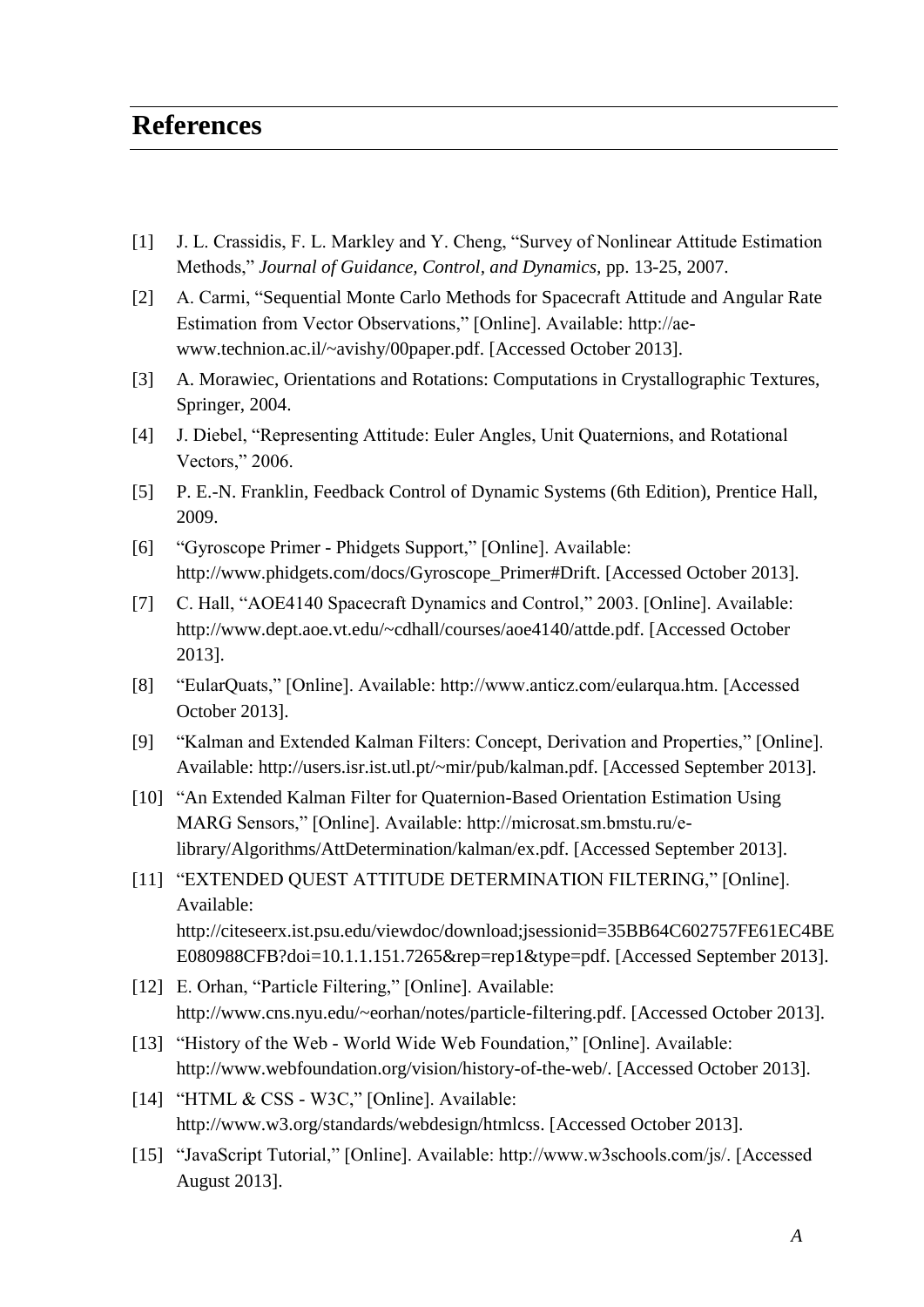- [16] "web services Difference between frontend, backend, and middleware in web development - Stack Overflow," [Online]. Available: http://stackoverflow.com/questions/636689/difference-between-frontend-backend-andmiddleware-in-web-development. [Accessed October 2013].
- [17] "Hot Scripts The net's largest PHP, CGI, Perl, JavaScript and ASP script collection and resource web portal.," [Online]. Available: http://www.hotscripts.com/. [Accessed July 2013].
- [18] "WordPress Business Directory Plugin | HotScripts Link Indexing," [Online]. Available: http://www.hotscripts.com/listing/wp-business-directory-plugin/. [Accessed July 2013].
- [19] "Free source code hosting for Git and Mercurial by Bitbucket," [Online]. Available: https://bitbucket.org/. [Accessed September 2013].
- [20] "Manage groups Bitbucket Atlassian Documentation," [Online]. Available: https://confluence.atlassian.com/display/BITBUCKET/Manage+groups. [Accessed October 2013].
- [21] "DjangoSuccessStoryBitbucket Django," [Online]. Available: https://code.djangoproject.com/wiki/DjangoSuccessStoryBitbucket. [Accessed September 2013].
- [22] "Dell The Official Site | Laptops, Ultrabooks™, Desktops, Servers, Storage and More | Dell Australia," [Online]. Available: http://www.dell.com.au/. [Accessed October 2013].
- [23] "Compare Products | Dell," [Online]. Available: http://accessories.us.dell.com/sna/productcompare.aspx?c=us&l=en&s=bsd&cs=04&cat egory\_id=5188&prods=224-0939,224-7028,224-7172,224-7696,224-9995,224- 8104,224-9997,224-5630,224-8089,224-5768,224-5873,224-1655. [Accessed October 2013].
- [24] "2011/2012 One-shot-learning Challenge ChaLearn Gesture Challenges," [Online]. Available: http://gesture.chalearn.org/2011-one-shot-learning. [Accessed May 2013].
- [25] "CGD 2011 Data ChaLearn Gesture Challenges," [Online]. Available: http://gesture.chalearn.org/data. [Accessed May 2013].
- [26] "Leaderboard CHALEARN Gesture Challenge | Kaggle," [Online]. Available: http://www.kaggle.com/c/GestureChallenge/leaderboard. [Accessed May 2013].
- [27] NIPS, "Feature Selection Challenge," 2003. [Online]. Available: http://www.nipsfsc.ecs.soton.ac.uk/. [Accessed 19 April 2013].
- [28] "NIPS 2003 workshop on feature extraction and feature selection challenge," [Online]. Available: http://clopinet.com/isabelle/Projects/NIPS2003/. [Accessed April 2013].
- [29] "An Introduction to Variable and Feature Selection," [Online]. Available: http://machinelearning.wustl.edu/mlpapers/paper\_files/GuyonE03.pdf. [Accessed September 2013].
- [30] "nips2003 challenge on feature extraction instructions," [Online]. Available: http://clopinet.com/isabelle/Projects/NIPS2003/FAQ.html. [Accessed April 2013].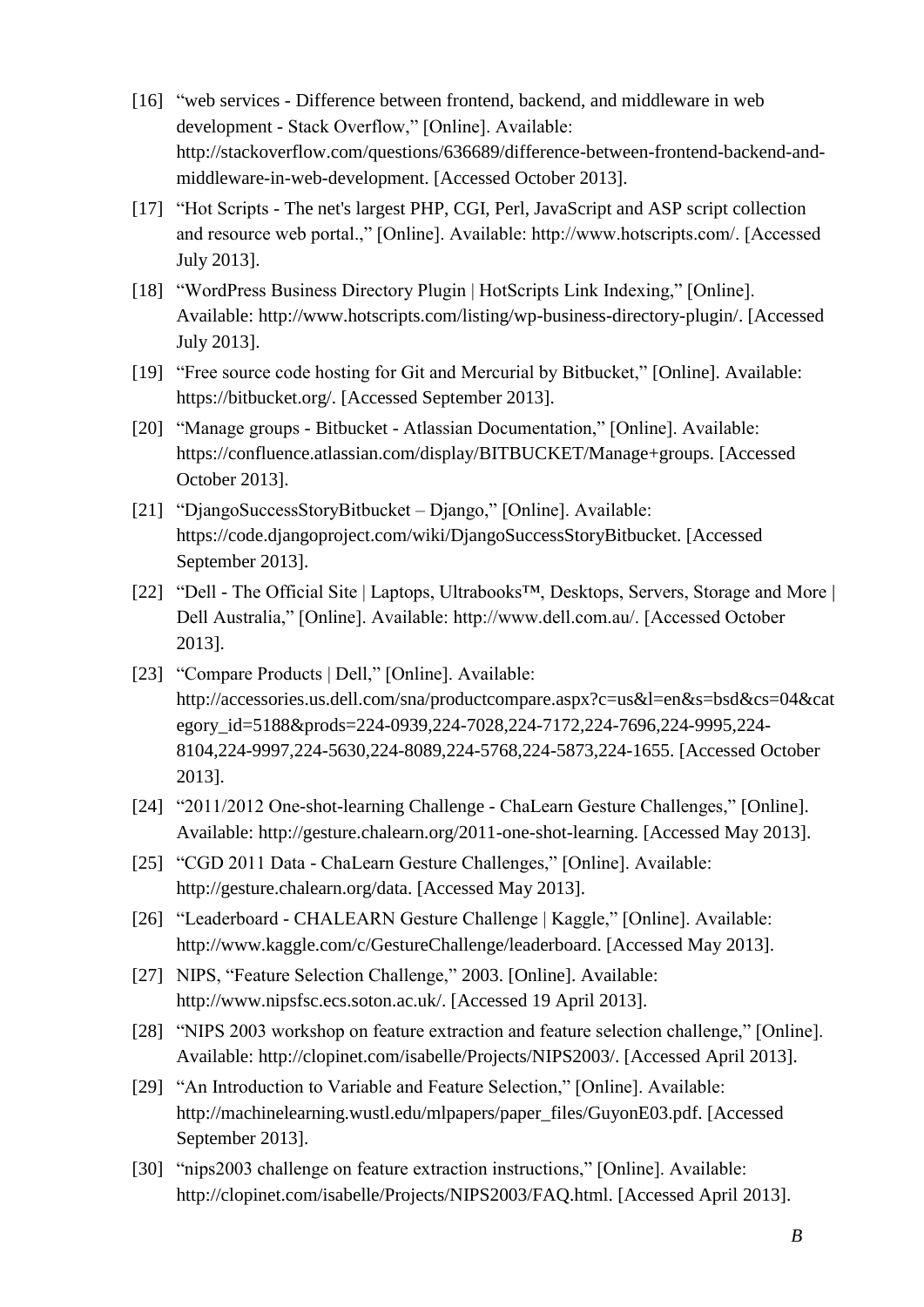- [31] "Feature Selection Challenge Results," [Online]. Available: http://www.nipsfsc.ecs.soton.ac.uk/results/?ds=overall. [Accessed April 2013].
- [32] "LAMP Web development | Red Hat," [Online]. Available: http://www.redhat.com/magazine/003jan05/features/lamp/. [Accessed October 2013].
- [33] "How LAMP Is Used Today Webopedia.com," [Online]. Available: http://www.webopedia.com/DidYouKnow/Computer\_Science/2007/LAMP.asp. [Accessed October 2013].
- [34] "Good news: Debian 7 is rock solid The Register," [Online]. Available: http://www.theregister.co.uk/2013/05/08/debian\_seven\_review/. [Accessed October 2013].
- [35] "Debian Wikipedia, the free encyclopedia," [Online]. Available: http://en.wikipedia.org/wiki/Debian. [Accessed October 2013].
- [36] "Apache HTTP Server Wikipedia, the free encyclopedia," [Online]. Available: http://en.wikipedia.org/wiki/Apache\_HTTP\_Server. [Accessed October 2013].
- [37] Wikipedia, "Comparison of web application frameworks Wikipedia, the free encyclopedia," [Online]. Available: http://en.wikipedia.org/wiki/Comparison\_of\_web\_application\_frameworks. [Accessed 18 April 2013].
- [38] "Frameworks Round-Up: When To Use, How To Choose? | Smashing Coding," [Online]. Available: http://coding.smashingmagazine.com/2008/01/04/frameworksround-up-when-to-use-how-to-choose/. [Accessed March 2013].
- [39] "Most Popular Web Application Frameworks," [Online]. Available: http://www.hurricanesoftwares.com/most-popular-web-application-frameworks/. [Accessed March 2013].
- [40] "Comparing Server-Side Web Languages l2.pdf," [Online]. Available: http://www.upriss.org.uk/perlcgi/l2.pdf. [Accessed March 2013].
- [41] "Summary Of Server Side Languages Web development," [Online]. Available: http://forums.whirlpool.net.au/archive/90884. [Accessed March 2013].
- [42] "Picking a web server language | Platformability," [Online]. Available: http://blog.caplin.com/2011/06/08/picking-a-web-server-language/. [Accessed March 2013].
- [43] "Compare web frameworks » Best Web-Frameworks," [Online]. Available: http://www.bestwebframeworks.com/compare-web-frameworks/. [Accessed March 2013].
- [44] "Compare PHP, Java, JavaScript, Python & CSS Frameworks » Best Web-Frameworks," [Online]. Available: http://www.bestwebframeworks.com/. [Accessed March 2013].
- [45] "How to choose a web framework and be surprised," [Online]. Available: http://www.slideshare.net/jmarranz/how-to-choose-a-web-framework-and-be-surprised. [Accessed March 2013].
- [46] "Terse Words: Top Python Web Frameworks Today," [Online]. Available: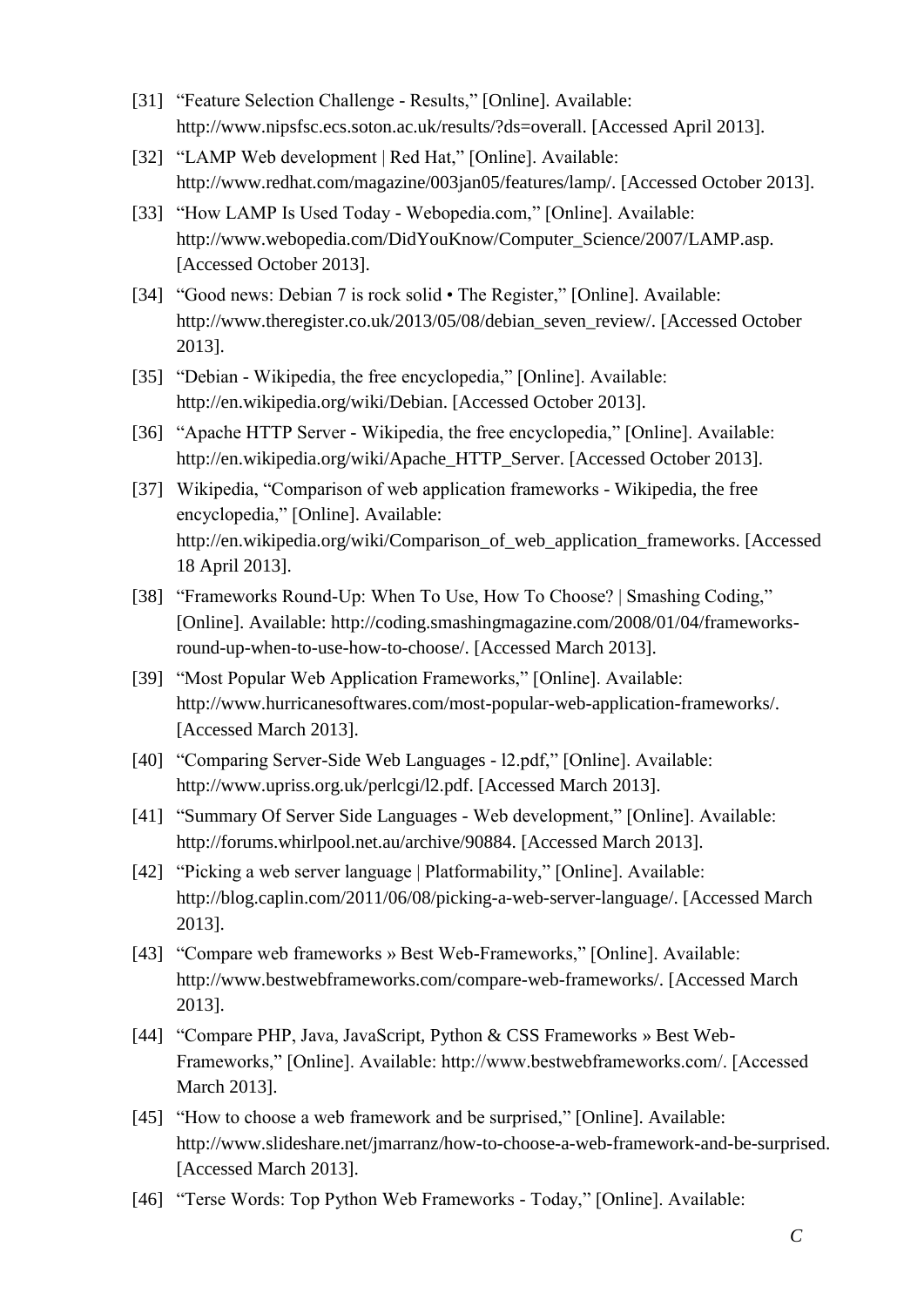http://terse-words.blogspot.com.au/2012/11/python-web-frameworks-revisited.html. [Accessed March 2013].

- [47] "Framework Benchmarks: Performance Comparison of Web frameworks | IT News Today," [Online]. Available: http://itnews2day.com/2013/03/29/frameworkbenchmarks-performance-comparison-of-web-frameworks/. [Accessed March 2013].
- [48] "The Great Web Framework Shootout | Curia," [Online]. Available: http://blog.curiasolutions.com/the-great-web-framework-shootout/. [Accessed March 2013].
- [49] "Choose the right PHP framework | Web design | Creative Bloq," [Online]. Available: http://www.creativebloq.com/design/choose-right-php-framework-12122774. [Accessed March 2013].
- [50] "PHP: Symfony vs. Zend | Karl Katzke," [Online]. Available: http://www.karlkatzke.com/php-symfony-vs-zend/. [Accessed March 2013].
- [51] "Pillars of Python: Six Python Web frameworks compared | Application Development InfoWorld," [Online]. Available: http://www.infoworld.com/d/applicationdevelopment/pillars-python-six-python-web-frameworks-compared-169442?page=0,1. [Accessed March 2013].
- [52] "Benchmarking Go and Python Web servers," [Online]. Available: http://ziutek.github.io/web\_bench/. [Accessed March 2013].
- [53] "Mind Reference: Python Fastest Web Framework," [Online]. Available: http://mindref.blogspot.com.au/2012/09/python-fastest-web-framework.html. [Accessed March 2013].
- [54] "4 Python Web Frameworks Compared Six Feet Up, Inc.," [Online]. Available: http://www.sixfeetup.com/blog/4-python-web-frameworks-compared. [Accessed March 2013].
- [55] "WebFrameworks Python Wiki," [Online]. Available: https://wiki.python.org/moin/WebFrameworks. [Accessed March 2013].
- [56] "python Django, Turbo Gears, Web2Py, which is better for what? Stack Overflow," [Online]. Available: http://stackoverflow.com/questions/3646002/django-turbo-gearsweb2py-which-is-better-for-what. [Accessed March 2013].
- [57] "Why isn't Java used for modern web application development? Programmers Stack Exchange," [Online]. Available: http://programmers.stackexchange.com/questions/102090/why-isnt-java-used-formodern-web-application-development. [Accessed April 2013].
- [58] "The Top 10 Javascript MVC Frameworks Reviewed," [Online]. Available: http://codebrief.com/2012/01/the-top-10-javascript-mvc-frameworks-reviewed/. [Accessed March 2013].
- [59] "a short view on Django compared to CakePHPphp | Ttwhy's Weblog," [Online]. Available: http://ttwhy.wordpress.com/2008/08/31/a-short-view-on-django-comparedto-cakephp/. [Accessed March 2013].
- [60] "CakePHP vs Django | Open Source Missions," [Online]. Available: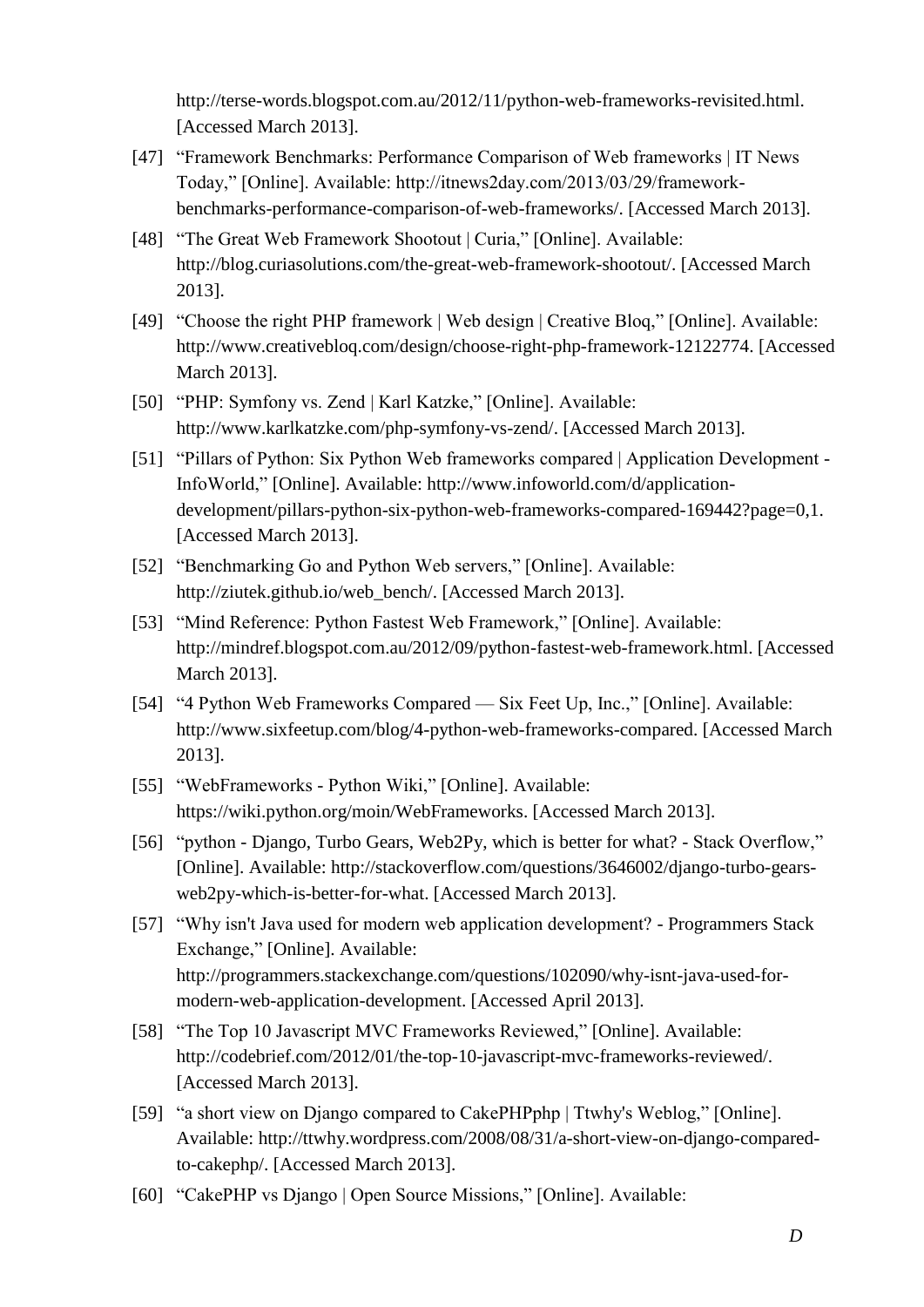http://opensourcemissions.wordpress.com/2010/06/21/cakephp-vs-django/. [Accessed March 2013].

- [61] "Multiple databases | Django documentation | Django," [Online]. Available: https://docs.djangoproject.com/en/dev/topics/db/multi-db/. [Accessed March 2013].
- [62] "CakePHP vs Django vs Ruby on Rails | shaikhsohail30," [Online]. Available: http://shaikhsohail30.wordpress.com/cakephp-vs-django-vs-ruby-on-rails/. [Accessed March 2013].
- [63] "From Developers Eye "Django vs. CakePHP vs. CodeIgniter" Which Framework to Use | Web Builder Zone," [Online]. Available: http://css.dzone.com/articles/developerseye-%E2%80%9Cdjango-vs. [Accessed March 2013].
- [64] "CakePHP Cookbook v2.x documentation," [Online]. Available: http://book.cakephp.org/2.0/en/index.html. [Accessed March 2013].
- [65] "Django vs. web2py," [Online]. Available: http://www.mengu.net/post/django-vsweb2py. [Accessed March 2013].
- [66] "Django documentation | Django documentation | Django," [Online]. Available: https://docs.djangoproject.com/en/1.5/. [Accessed March 2013].
- [67] "web2py Web Framework," [Online]. Available: http://www.web2py.com/init/default/documentation. [Accessed March 2013].
- [68] "How to install Django | Django documentation | Django," [Online]. Available: https://docs.djangoproject.com/en/dev/topics/install. [Accessed May 2013].
- [69] "Oracle 10g vs PostgreSQL 8 vs MySQL 5," [Online]. Available: http://it.toolbox.com/blogs/oracle-guide/oracle-10g-vs-postgresql-8-vs-mysql-5-5452. [Accessed June 2013].
- [70] "database SOLite vs MySOL Stack Overflow," [Online]. Available: http://stackoverflow.com/questions/3630/sqlite-vs-mysql/41990#41990. [Accessed May 2013].
- [71] "MySQL vs SQLite Making the Right Choice," [Online]. Available: http://www.sobbayi.com/blog/software-development/decide-sqlite-mysql/. [Accessed April 2013].
- [72] "MySQL vs PostgreSQL WikiVS," [Online]. Available: http://www.wikivs.com/wiki/MySQL\_vs\_PostgreSQL. [Accessed May 2013].
- [73] "Databases | Django documentation | Django," [Online]. Available: https://docs.djangoproject.com/en/dev/ref/databases/. [Accessed May 2013].
- [74] "Ajax (programming) Wikipedia, the free encyclopedia," [Online]. Available: http://en.wikipedia.org/wiki/Ajax\_%28programming%29. [Accessed October 2013].
- [75] "jQuery," [Online]. Available: http://jquery.com/. [Accessed September 2013].
- [76] "dajaxproject.com easy to use ajax libraries for diango," [Online]. Available: http://www.dajaxproject.com/. [Accessed September 2013].
- [77] "Models | Django documentation | Django," [Online]. Available: https://docs.djangoproject.com/en/dev/topics/db/models/. [Accessed August 2013].